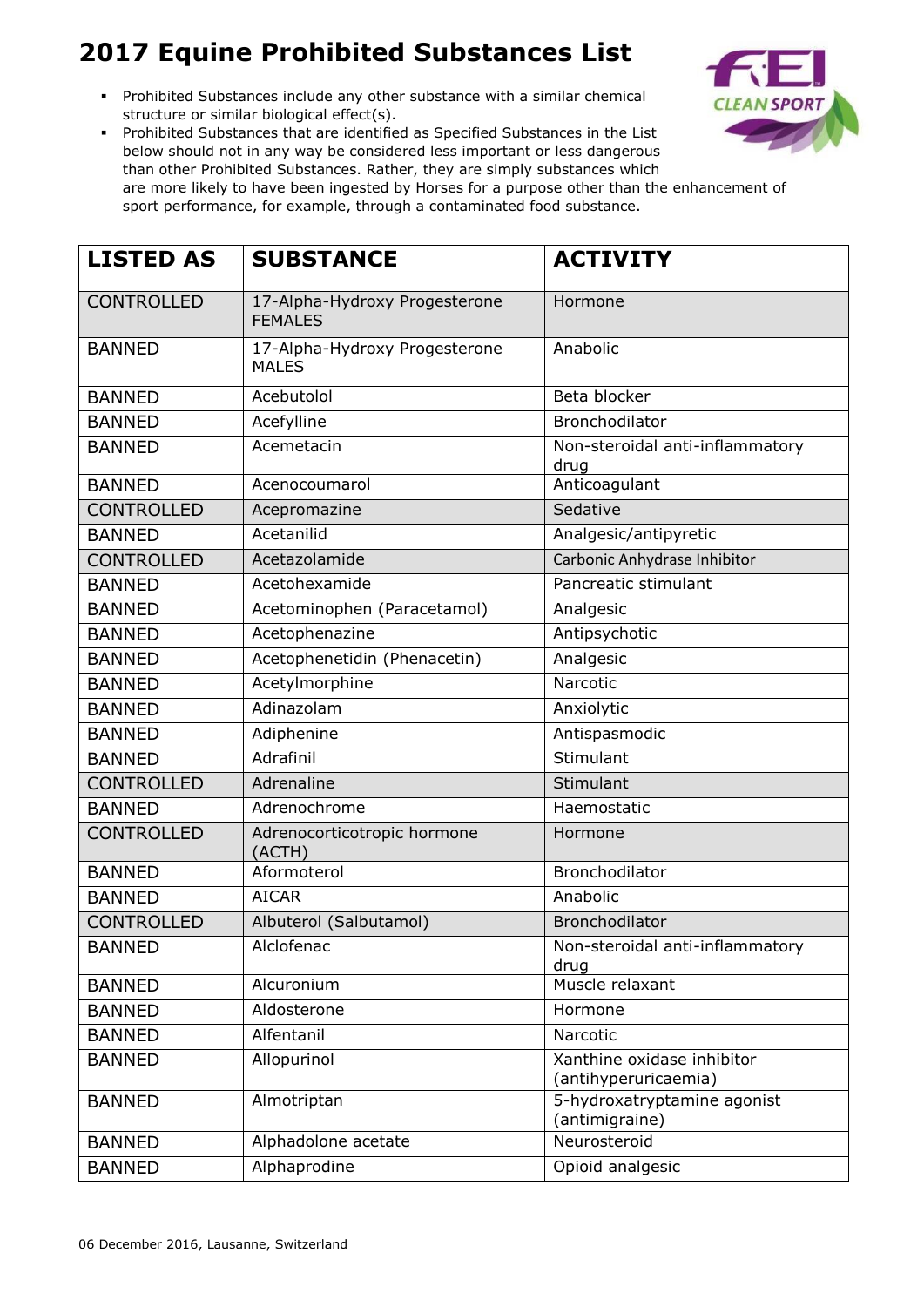Prohibited Substances include any other substance with a similar chemical structure or similar biological effect(s).



| <b>BANNED</b>     | Alpidem                             | Anxiolytic                      |
|-------------------|-------------------------------------|---------------------------------|
| <b>BANNED</b>     | Alprazolam                          | Anxiolytic                      |
| <b>BANNED</b>     | Alprenolol                          | Beta blocker                    |
| <b>BANNED</b>     | Althesin                            | IV anaesthetic                  |
| <b>BANNED</b>     | Althiazide                          | Diuretic                        |
| <b>CONTROLLED</b> | Altrenogest (in males and geldings) | Oestrus suppression             |
| <b>BANNED</b>     | Alverine                            | Antispasmodic                   |
| <b>CONTROLLED</b> | Amantadine                          | Dopaminergic                    |
| <b>BANNED</b>     | Ambenonium                          | Cholinesterase inhibition       |
| <b>CONTROLLED</b> | Ambroxol                            | Mucolytic                       |
| <b>BANNED</b>     | Ambucetamide                        | Antispasmodic                   |
| <b>CONTROLLED</b> | Amcinonide                          | Corticosteroid                  |
| <b>BANNED</b>     | Amethocaine                         | Local anaesthetic               |
| <b>BANNED</b>     | Amfepramone                         | Stimulant                       |
| <b>BANNED</b>     | Amfetaminil                         | Stimulant                       |
| <b>BANNED</b>     | Amidephrine                         | Vasoconstrictor                 |
| <b>BANNED</b>     | Amiloride                           | Diuretic                        |
| <b>BANNED</b>     | Amineptine                          | Tricyclic antidepressant        |
| <b>CONTROLLED</b> | Aminocaproic acid                   | Haemostatic (anti-fibrinolytic) |
| <b>BANNED</b>     | Aminoglutehthamide                  | Aromatase inhibitor             |
| <b>BANNED</b>     | Aminoheptane                        | Vasopressor                     |
| <b>BANNED</b>     | Aminomethylbenzoic acid             | Anti-fibrinolytic               |
| <b>CONTROLLED</b> | Aminophylline                       | Bronchodilator                  |
| <b>BANNED</b>     | Aminopicoline                       | Nitric oxide synthase inhibitor |
| <b>BANNED</b>     | Aminopromazine                      | Antispasmodic                   |
| <b>BANNED</b>     | Aminopterin                         | Immunosuppressant               |
| <b>CONTROLLED</b> | Aminorex                            | Parasympathomimetic             |
| <b>BANNED</b>     | Amiodarone                          | Anti-arrhythmic                 |
| <b>BANNED</b>     | Amiphenazole                        | Stimulant                       |
| <b>BANNED</b>     | Amisometradine                      | Diuretic                        |
| <b>BANNED</b>     | Amisulpride                         | Antipsychotic                   |
| <b>BANNED</b>     | Amitriptylline                      | Tricyclic antidepressant        |
| <b>BANNED</b>     | Amlodipine                          | Antihypertensive                |
| <b>BANNED</b>     | Ammonium Chloride (injection)       | Acidifying agent                |
| <b>BANNED</b>     | Ammonium Sulphate                   | Nerve-blocking agent            |
| <b>BANNED</b>     | Ammonium Sulphide                   | Nerve-blocking agent            |
| <b>BANNED</b>     | Amobarbital                         | Sedative                        |
| <b>BANNED</b>     | Amodiaquine                         | Antimalarial                    |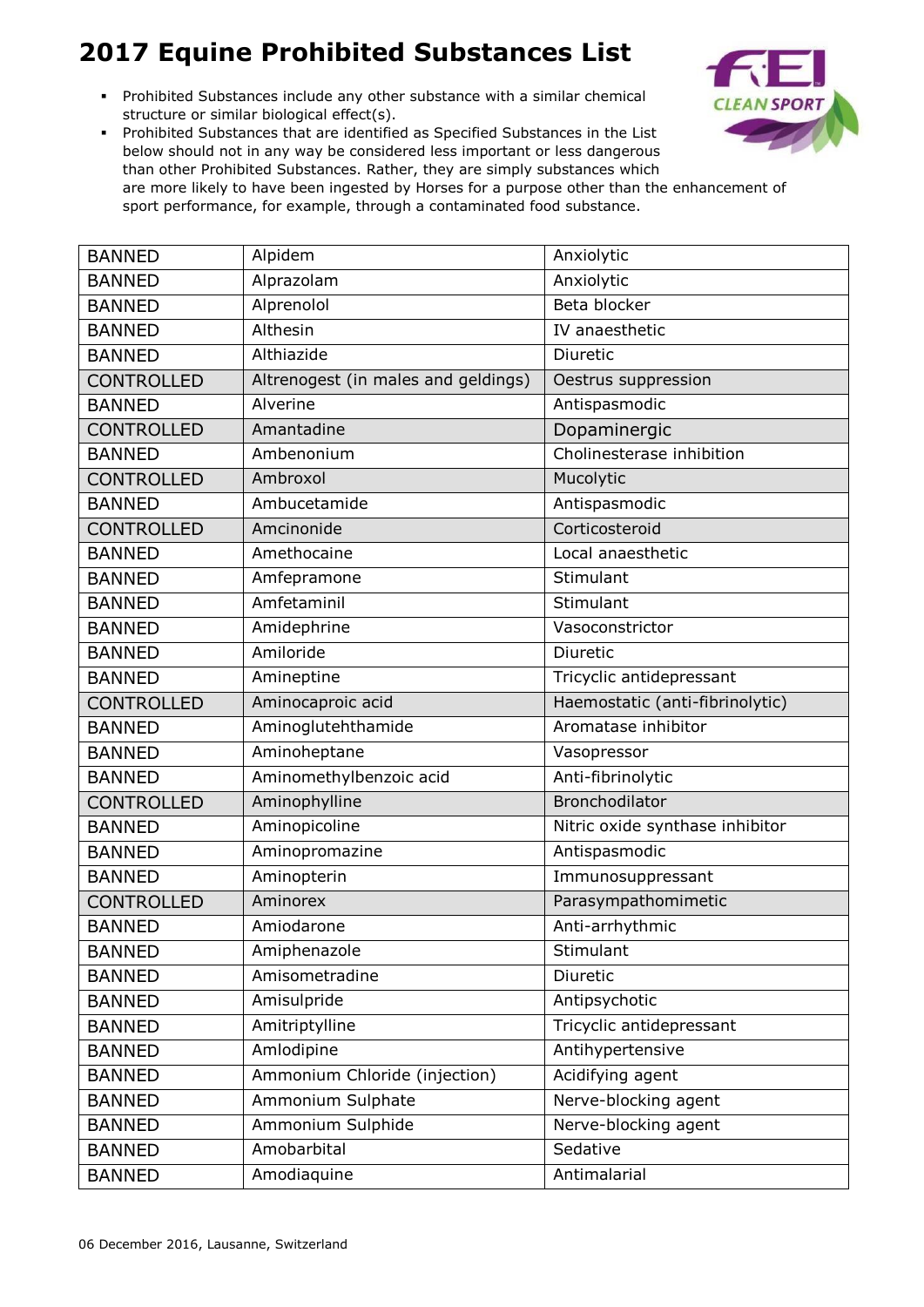Prohibited Substances include any other substance with a similar chemical structure or similar biological effect(s).



| <b>BANNED</b>     | Amopyroquine                   | Antimalarial                                   |
|-------------------|--------------------------------|------------------------------------------------|
| <b>BANNED</b>     | Amoxapine                      | Tricyclic antidepressant                       |
| <b>BANNED</b>     | Amperozide                     | Antipsychotic                                  |
| <b>BANNED</b>     | Amphetamine                    | Stimulant                                      |
| <b>BANNED</b>     | Amphetaminil                   | Stimulant                                      |
| <b>BANNED</b>     | Ampyrone                       | Non-steroidal anti-inflammatory<br>drug        |
| <b>BANNED</b>     | Amrinone                       | Vasodilator                                    |
| <b>BANNED</b>     | Amyl nitrate/nitrite           | Angina treatment                               |
| <b>BANNED</b>     | Amylocaine                     | Local anaesthetic                              |
| <b>BANNED</b>     | Anastrozole                    | Aromatase inhibitor                            |
| <b>BANNED</b>     | Andarine                       | Selective Androgen Receptor<br>Modulator       |
| <b>BANNED</b>     | Androstenediol                 | Anabolic                                       |
| <b>BANNED</b>     | Androstenedione                | Anabolic                                       |
| <b>BANNED</b>     | Anileridrine                   | Opioid analgesic                               |
| <b>BANNED</b>     | Anilopam                       | Central Nervous System stimulant               |
| <b>BANNED</b>     | Anisindione                    | Anticoagulant                                  |
| <b>BANNED</b>     | Anisotropine                   | Anticholinergic                                |
| <b>CONTROLLED</b> | Antazoline                     | Antihistamine                                  |
| <b>BANNED</b>     | Antipyrine                     | Non-steroidal anti-inflammatory<br>drug        |
| <b>BANNED</b>     | Apazone (Azapropazone)         | Non-steroidal anti-inflammatory<br>drug        |
| <b>BANNED</b>     | Apocodeine                     | Opioid analgesic                               |
| <b>BANNED</b>     | Apomorphine                    | Opioid analgesic                               |
| <b>BANNED</b>     | Aprindine                      | Anti-arrhythmic                                |
| <b>BANNED</b>     | Aprobarbital                   | Sedative                                       |
| <b>BANNED</b>     | Apronalide                     | Sedative                                       |
| <b>BANNED</b>     | Arecoline                      | Stimulant                                      |
| <b>BANNED</b>     | Arsenic                        | Stimulant/toxic                                |
| <b>BANNED</b>     | Articaine                      | Local anaesthetic                              |
| <b>BANNED</b>     | Atenolol                       | Beta blocker                                   |
| <b>CONTROLLED</b> | Atipamezole                    | Alpha adrenergic antagonist                    |
| <b>BANNED</b>     | Atomoxetine                    | Selective noradrenaline re-uptake<br>inhibitor |
| <b>BANNED</b>     | Atracurium                     | Muscle relaxant                                |
| <b>CONTROLLED</b> | Atropine (Specified Substance) | Anticholinergic                                |
| <b>BANNED</b>     | Azacyclonal                    | Antipsychotic                                  |
| <b>BANNED</b>     | Azaperone                      | Sedative                                       |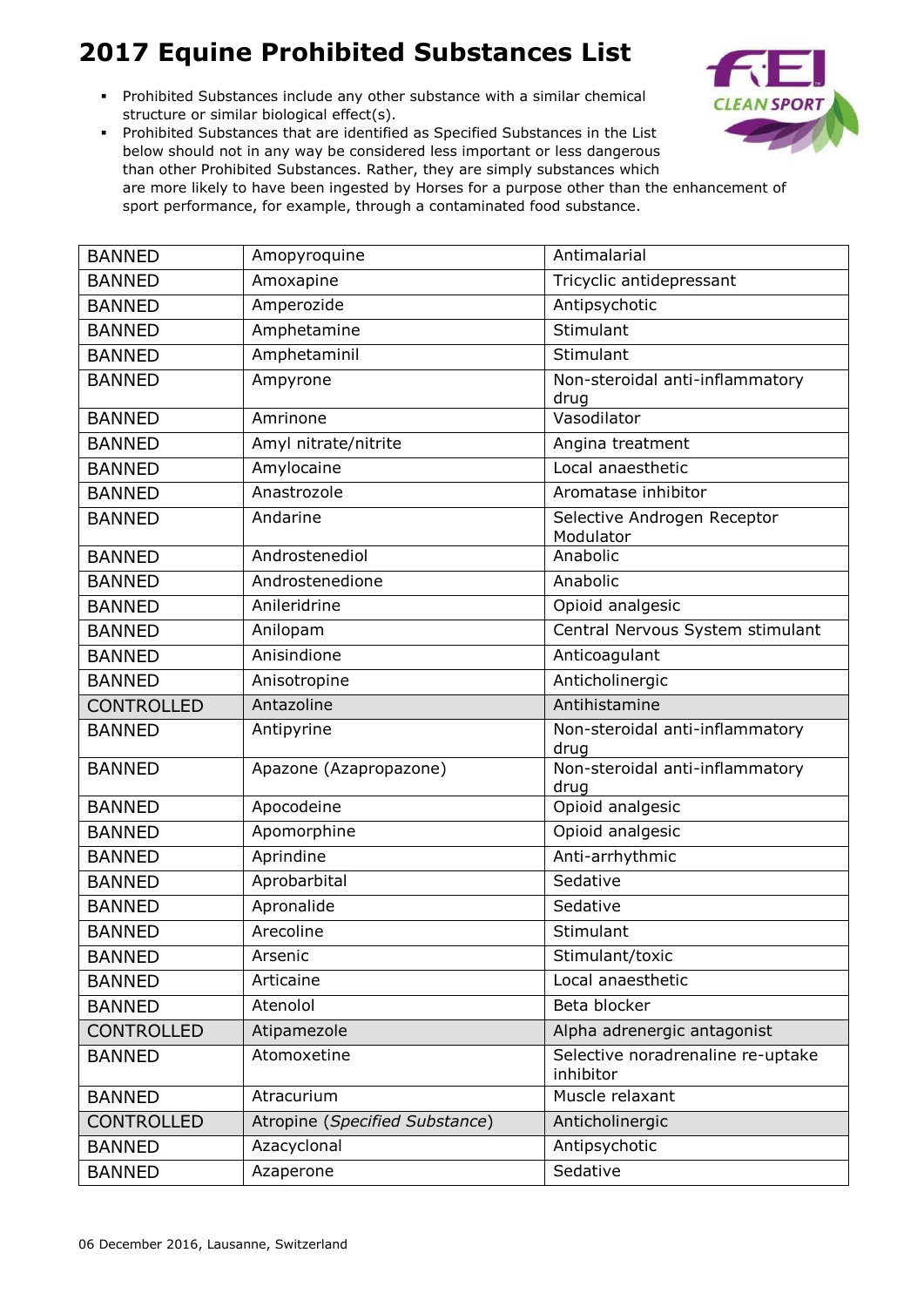Prohibited Substances include any other substance with a similar chemical structure or similar biological effect(s).



| <b>BANNED</b>     | Azapetine                        | Vasodilator                             |
|-------------------|----------------------------------|-----------------------------------------|
| <b>BANNED</b>     | Azapropazone (Apazone)           | Non-steroidal anti-inflammatory         |
|                   |                                  | drug                                    |
| <b>CONTROLLED</b> | Azatadine                        | Antihistamine                           |
| <b>BANNED</b>     | Azathioprine                     | Immunosuppressant                       |
| <b>BANNED</b>     | Baclofen                         | Antispasmodic                           |
| <b>BANNED</b>     | Bambuterol                       | Bronchodilator                          |
| <b>BANNED</b>     | Bamifylline                      | Bronchodilator                          |
| <b>BANNED</b>     | <b>Barbital</b>                  | Sedative                                |
| <b>BANNED</b>     | Beclamide                        | Sedative                                |
| <b>CONTROLLED</b> | Beclomethasone                   | Corticosteroid                          |
| <b>BANNED</b>     | Bemegride                        | Stimulant                               |
| <b>BANNED</b>     | Benactyzine                      | Anticholinergic                         |
| <b>BANNED</b>     | Benapryzine                      | Anticholinergic                         |
| <b>BANNED</b>     | Benazepril                       | Antihypertensive                        |
| <b>BANNED</b>     | Bendroflumethazide               | Diuretic                                |
| <b>BANNED</b>     | Benorilate                       | Non-steroidal anti-inflammatory<br>drug |
| <b>BANNED</b>     | Benoxaprofen                     | Non-steroidal anti-inflammatory<br>drug |
| <b>BANNED</b>     | Benoxinate                       | Local anaesthetic                       |
| <b>BANNED</b>     | Benperidol                       | Antipsychotic                           |
| <b>BANNED</b>     | Bentazepam                       | Anxiolytic                              |
| <b>CONTROLLED</b> | Benzocaine (Ethyl Aminobenzoate) | Local anaesthetic                       |
| <b>BANNED</b>     | Benzoctamine                     | Sedative                                |
| <b>BANNED</b>     | Benzonatate                      | Antitussive                             |
| <b>BANNED</b>     | Benzoylecgonine                  | Stimulant/cocaine metabolite            |
| <b>BANNED</b>     | Benzphetamine                    | Stimulant                               |
| <b>CONTROLLED</b> | Benzquinamide                    | Antihistamine                           |
| <b>BANNED</b>     | Benzthiazide                     | Diuretic                                |
| <b>BANNED</b>     | Benztropine                      | Anticholinergic                         |
| <b>CONTROLLED</b> | Benzydamine                      | Non-steroidal anti-inflammatory<br>drug |
| <b>BANNED</b>     | Benzylpiperazine                 | Stimulant                               |
| <b>BANNED</b>     | Bepridil                         | Calcium channel blocker                 |
| <b>CONTROLLED</b> | Betamethasone                    | Corticosteroid                          |
| <b>BANNED</b>     | Betaprodine                      | Opioid analgesic                        |
| <b>BANNED</b>     | Betaxolol                        | Beta blocker                            |
| <b>CONTROLLED</b> | Bethanechol                      | Parasympathetic agonist                 |
| <b>BANNED</b>     | Bethanidine                      | Antihypertensive                        |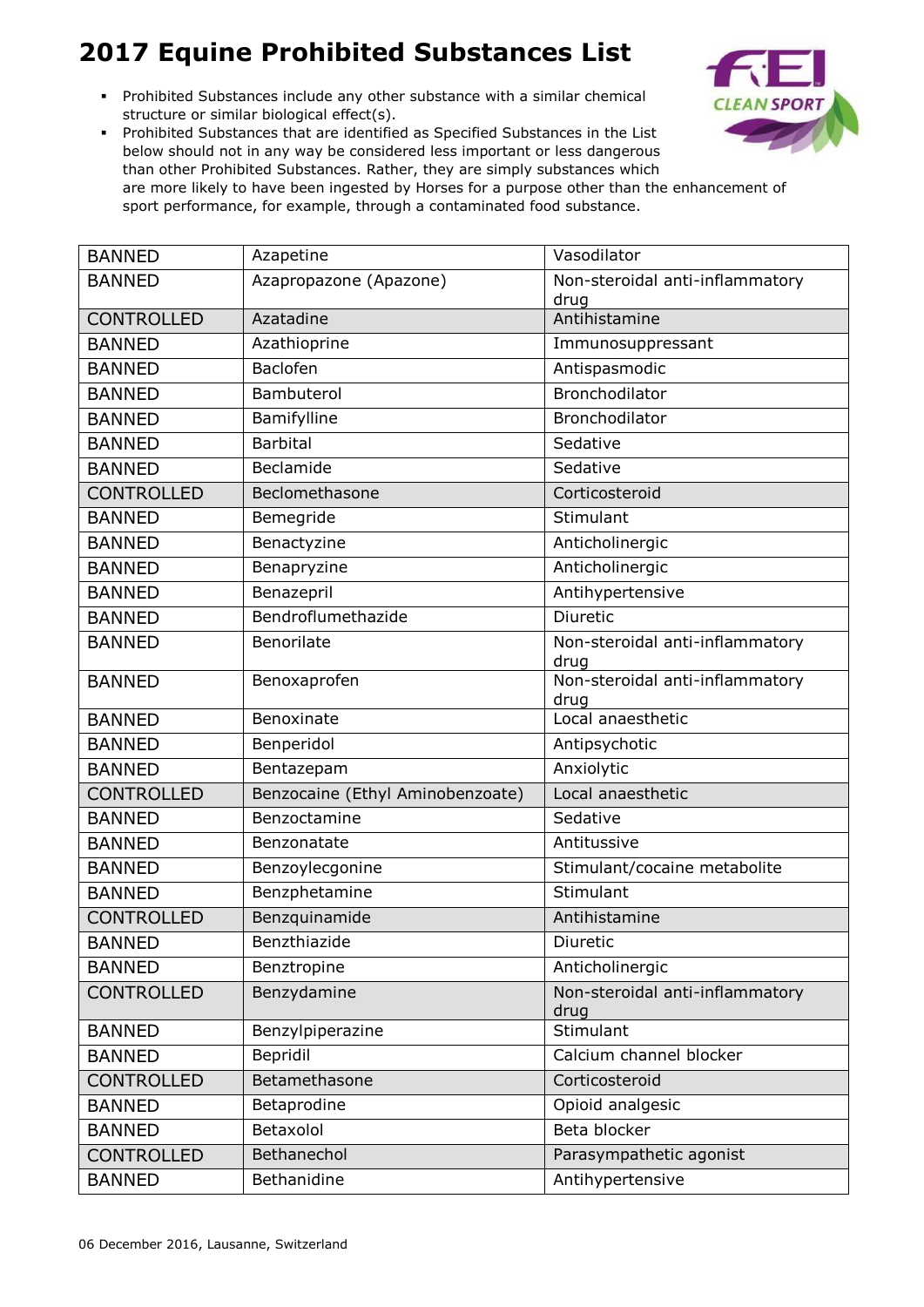Prohibited Substances include any other substance with a similar chemical structure or similar biological effect(s).



| <b>BANNED</b>     | Biperiden                        | Anticholinergic                                                                                                                                           |
|-------------------|----------------------------------|-----------------------------------------------------------------------------------------------------------------------------------------------------------|
| <b>BANNED</b>     | Biphenamine                      | Non-steroidal anti-inflammatory                                                                                                                           |
|                   |                                  | drug                                                                                                                                                      |
| <b>BANNED</b>     | Biriperone                       | Antipsychotic                                                                                                                                             |
| <b>BANNED</b>     | Bisoprolol                       | Beta blocker                                                                                                                                              |
| <b>BANNED</b>     | Bitolterol                       | Bronchodilator                                                                                                                                            |
| <b>BANNED</b>     | <b>Bolandiol</b>                 | Anabolic                                                                                                                                                  |
| <b>BANNED</b>     | <b>Bolasterone</b>               | Anabolic                                                                                                                                                  |
| <b>BANNED</b>     | Boldenone                        | Anabolic. Threshold substance:<br>0.015 micrograms free and<br>conjugated boldenone per millilitre<br>in uring from male Horses (other<br>than geldings). |
| <b>BANNED</b>     | <b>Boldione</b>                  | Anabolic                                                                                                                                                  |
| <b>BANNED</b>     | Bretylium                        | Anti-arrhythmic                                                                                                                                           |
| <b>BANNED</b>     | <b>Brimonidine</b>               | Occular antihypertensive                                                                                                                                  |
| <b>CONTROLLED</b> | Brinzolamide                     | <b>Diuretic</b>                                                                                                                                           |
| <b>BANNED</b>     | <b>Bromantan</b>                 | Stimulant                                                                                                                                                 |
| <b>BANNED</b>     | Bromazepam                       | Anxiolytic                                                                                                                                                |
| <b>BANNED</b>     | <b>Bromfenac</b>                 | Non-steroidal anti-inflammatory<br>drug                                                                                                                   |
| <b>CONTROLLED</b> | <b>Bromhexine</b>                | Mucolytic                                                                                                                                                 |
| <b>BANNED</b>     | Bromisovalum                     | Sedative                                                                                                                                                  |
| <b>BANNED</b>     | Bromocriptine                    | Dopamine agonist                                                                                                                                          |
| <b>CONTROLLED</b> | Bromodiphenhydramine             | Antihistamine                                                                                                                                             |
| <b>BANNED</b>     | Bromophenethylamine              | Psychedelic                                                                                                                                               |
| <b>BANNED</b>     | Bromperidol                      | Antipsychotic                                                                                                                                             |
| <b>CONTROLLED</b> | Brompheniramine                  | Antihistamine                                                                                                                                             |
| <b>BANNED</b>     | Brotizolam                       | Anxiolytic                                                                                                                                                |
| <b>BANNED</b>     | <b>Bucetin</b>                   | Analgesic/antipyretic                                                                                                                                     |
| <b>CONTROLLED</b> | <b>Buclizine</b>                 | Antihistamine                                                                                                                                             |
| <b>BANNED</b>     | Budesonide                       | Corticosteroid                                                                                                                                            |
| <b>BANNED</b>     | Bufexamac                        | Non-steroidal anti-inflammatory<br>drug                                                                                                                   |
| <b>BANNED</b>     | Buflomedil                       | Vasoactive agent                                                                                                                                          |
| <b>BANNED</b>     | Bufotenine (Specified Substance) | Naturally occurring hallucinogen                                                                                                                          |
| <b>BANNED</b>     | Bumetanide                       | Diuretic                                                                                                                                                  |
| <b>BANNED</b>     | Bunitrolol                       | Beta adrenergic antagonist                                                                                                                                |
| <b>BANNED</b>     | <b>Bunolol</b>                   | Beta blocker                                                                                                                                              |
| <b>BANNED</b>     | Buphenine (Nylidrin)             | Sympathomimetic                                                                                                                                           |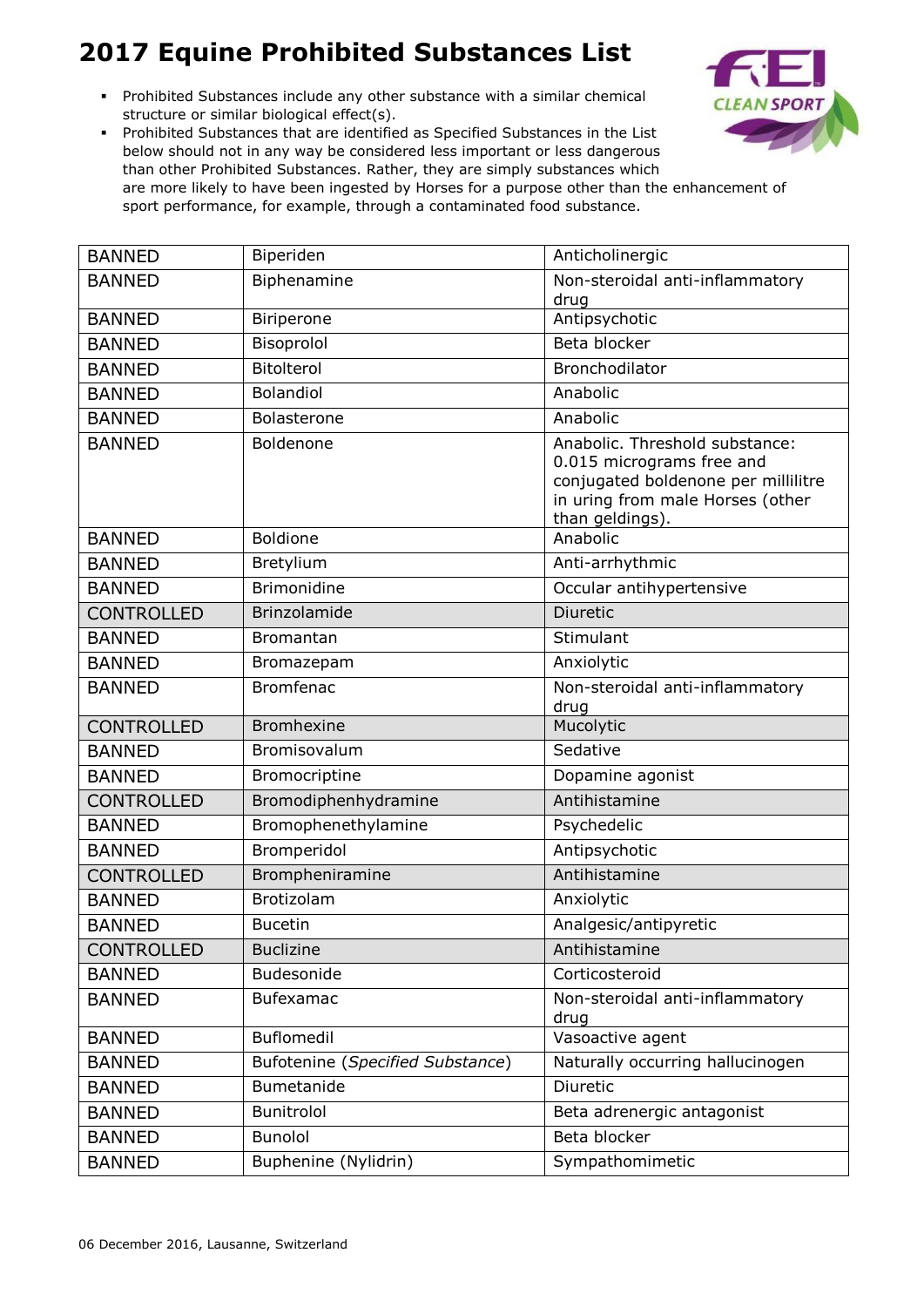Prohibited Substances include any other substance with a similar chemical structure or similar biological effect(s).



| <b>CONTROLLED</b> | Bupivacaine                             | Local anaesthetic                                  |
|-------------------|-----------------------------------------|----------------------------------------------------|
| <b>BANNED</b>     | Bupranolol                              | Beta blocker                                       |
| <b>CONTROLLED</b> | Buprenorphine                           | Opioid                                             |
| <b>BANNED</b>     | Bupropion                               | Antidepressant                                     |
| <b>BANNED</b>     | <b>Buspirone</b>                        | Anxiolytic                                         |
| <b>BANNED</b>     | Butabarbital                            | Sedative                                           |
| <b>BANNED</b>     | <b>Butacaine</b>                        | Local anaesthetic                                  |
| <b>BANNED</b>     | <b>Butalbital</b>                       | Sedative                                           |
| <b>BANNED</b>     | <b>Butamben</b>                         | Nerve blocker                                      |
| <b>BANNED</b>     | <b>Butanilicaine</b>                    | Local anaesthetic                                  |
| <b>BANNED</b>     | Butaperazine                            | Antipsychotic                                      |
| <b>BANNED</b>     | Butoctamide                             | Serotonin release stimulation                      |
| <b>BANNED</b>     | <b>Butofilolol</b>                      | Beta blocker                                       |
| <b>CONTROLLED</b> | Butorphanol                             | Opioid                                             |
| <b>BANNED</b>     | Butoxycaine                             | Local anaesthetic                                  |
| <b>CONTROLLED</b> | Butylscopolamine                        | Anticholinergic                                    |
| <b>BANNED</b>     | Cafedrine                               | Analeptic                                          |
| <b>CONTROLLED</b> | Caffeine (Specified Substance)          | Central nervous system stimulant                   |
| <b>CONTROLLED</b> | Calcium Dobesilate                      | Vasotropic                                         |
| <b>BANNED</b>     | Calusterone                             | Anabolic                                           |
| <b>BANNED</b>     | Camazepam                               | Anxiolytic                                         |
| <b>BANNED</b>     | Candesartan                             | Antihypertensive                                   |
| <b>BANNED</b>     | Cannabis (or synthetic<br>cannabinoids) | Psychotropic                                       |
| <b>BANNED</b>     | Canrenone                               | Diuretic                                           |
| <b>BANNED</b>     | Capsaicin                               | Topical analgesic/irritant                         |
| <b>BANNED</b>     | Captodiame                              | Anxiolytic                                         |
| <b>CONTROLLED</b> | Captopril                               | Angiotensin-converting enzyme<br>inhibitor         |
| <b>BANNED</b>     | Caramiphen                              | Anticholinergic                                    |
| <b>BANNED</b>     | Carazolol                               | Beta blocker                                       |
| <b>BANNED</b>     | Carbachol                               | Parasympathomimetic                                |
| <b>CONTROLLED</b> | Carbamazepine                           | Anticonvulsant                                     |
| <b>BANNED</b>     | Carbazochrome                           | Haemostatic                                        |
| <b>BANNED</b>     | Carbetapentane (Pentoxyverine)          | Antitussive                                        |
| <b>BANNED</b>     | Carbidopa                               | Di hydroxythenylalanine<br>decarboxylase inhibitor |
| <b>BANNED</b>     | Carbimazole                             | Antihyperthyroidism                                |
| CONTROLLED        | Carbinoxamine                           | Antihistamine                                      |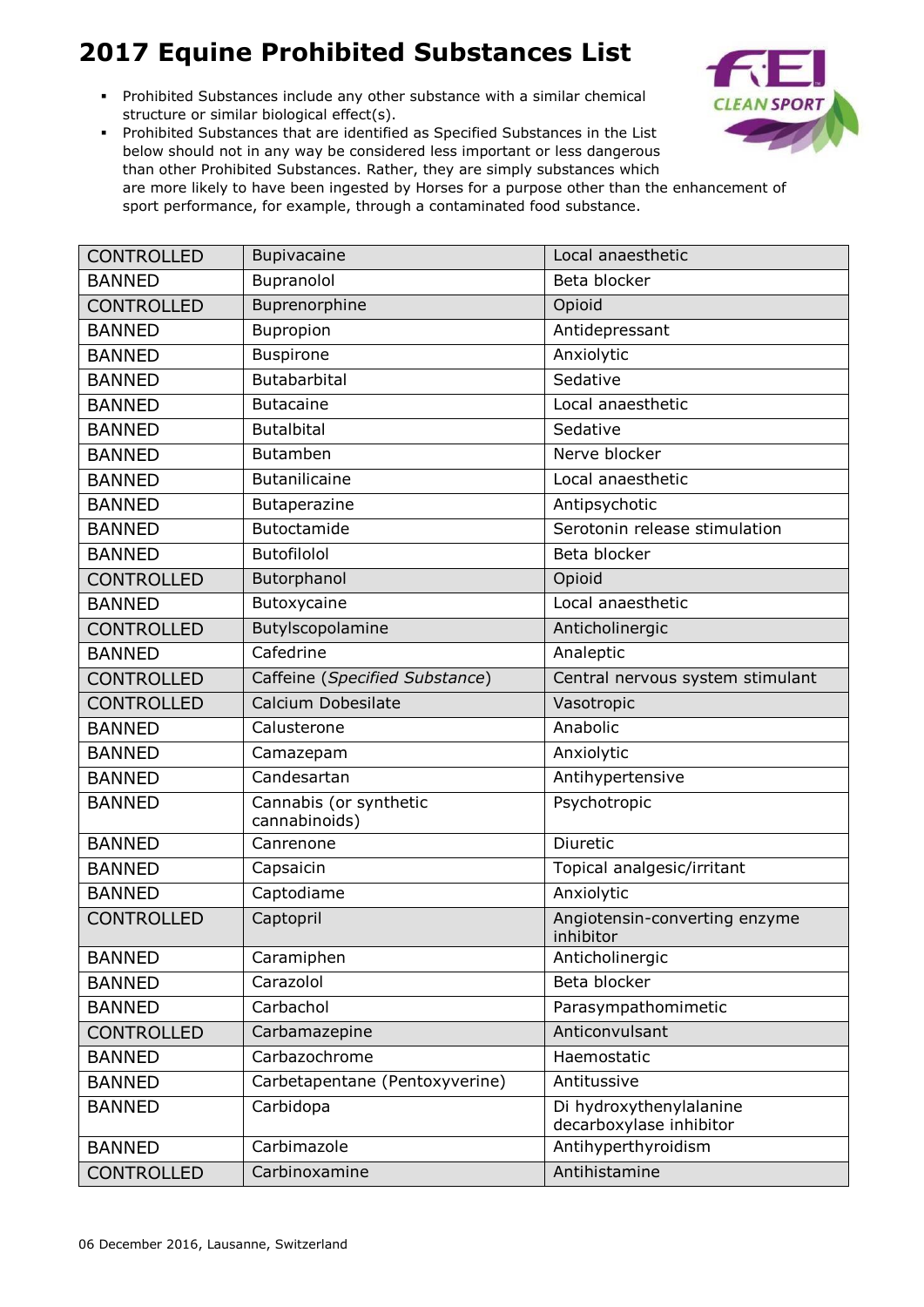Prohibited Substances include any other substance with a similar chemical structure or similar biological effect(s).



| <b>BANNED</b>     | Carbocysteine                  | Mucoactive                                                 |
|-------------------|--------------------------------|------------------------------------------------------------|
| <b>CONTROLLED</b> | Carbon dioxide (CO2)           | Threshold substance: 36 millimoles<br>per litre in plasma. |
| <b>BANNED</b>     | Carbromal                      | Sedative                                                   |
| <b>BANNED</b>     | Carbuterol                     | Bronchodilator                                             |
| <b>BANNED</b>     | Carfentanil                    | Opioid analgesic                                           |
| <b>BANNED</b>     | Carisoprodol                   | Muscle relaxant                                            |
| <b>BANNED</b>     | Carphedon (Phenylpiracetam)    | Stimulant                                                  |
| <b>BANNED</b>     | Carphenazine                   | Antipsychotic                                              |
| <b>BANNED</b>     | Carpipramine                   | Anxiolytic                                                 |
| <b>CONTROLLED</b> | Carprofen                      | Non-steroidal anti-inflammatory<br>drug                    |
| <b>BANNED</b>     | Carteolol                      | Beta blocker                                               |
| <b>BANNED</b>     | Carticaine                     | Local anaesthetic                                          |
| <b>BANNED</b>     | Carvedilol                     | Beta blocker                                               |
| <b>BANNED</b>     | Cathine (Norpseudoephedrine)   | Stimulant                                                  |
| <b>BANNED</b>     | Celecoxib                      | Non-steroidal anti-inflammatory<br>drug                    |
| <b>BANNED</b>     | Celiprolol                     | Beta blocker                                               |
| <b>BANNED</b>     | Cephaeline                     | Emetic                                                     |
| <b>CONTROLLED</b> | Ceterizine                     | Antihistamine [Alternative<br>spelling]                    |
| <b>CONTROLLED</b> | Cetirizine                     | Antihistamine                                              |
| <b>BANNED</b>     | Chloral betaine                | Sedative                                                   |
| <b>BANNED</b>     | Chloral hydrate                | Sedative                                                   |
| <b>BANNED</b>     | Chloralbutanol                 | Topical analgesic                                          |
| <b>CONTROLLED</b> | Chlorcyclizine                 | Antihistamine                                              |
| <b>BANNED</b>     | Chlordiazepoxide               | Anxiolytic                                                 |
| <b>CONTROLLED</b> | Chlormadinone acetate          | Hormone                                                    |
| <b>BANNED</b>     | Chlormerodrin                  | Diuretic                                                   |
| <b>BANNED</b>     | Chlormethiazole                | Sedative                                                   |
| <b>BANNED</b>     | Chlormezanone                  | Anxiolytic                                                 |
| <b>BANNED</b>     | Chloroform                     | Sedative                                                   |
| <b>BANNED</b>     | Chlorophenesin                 | Muscle relaxant                                            |
| <b>BANNED</b>     | Chlorophenyl piperazine        | Psychoactive                                               |
| <b>BANNED</b>     | Chloroprocaine                 | Local anaesthetic                                          |
| <b>CONTROLLED</b> | Chloropyramine                 | Antihistamine                                              |
| <b>BANNED</b>     | Chloroquine                    | Antimalarial                                               |
| <b>CONTROLLED</b> | Chlorothiazide (Chlorthiazide) | Diuretic                                                   |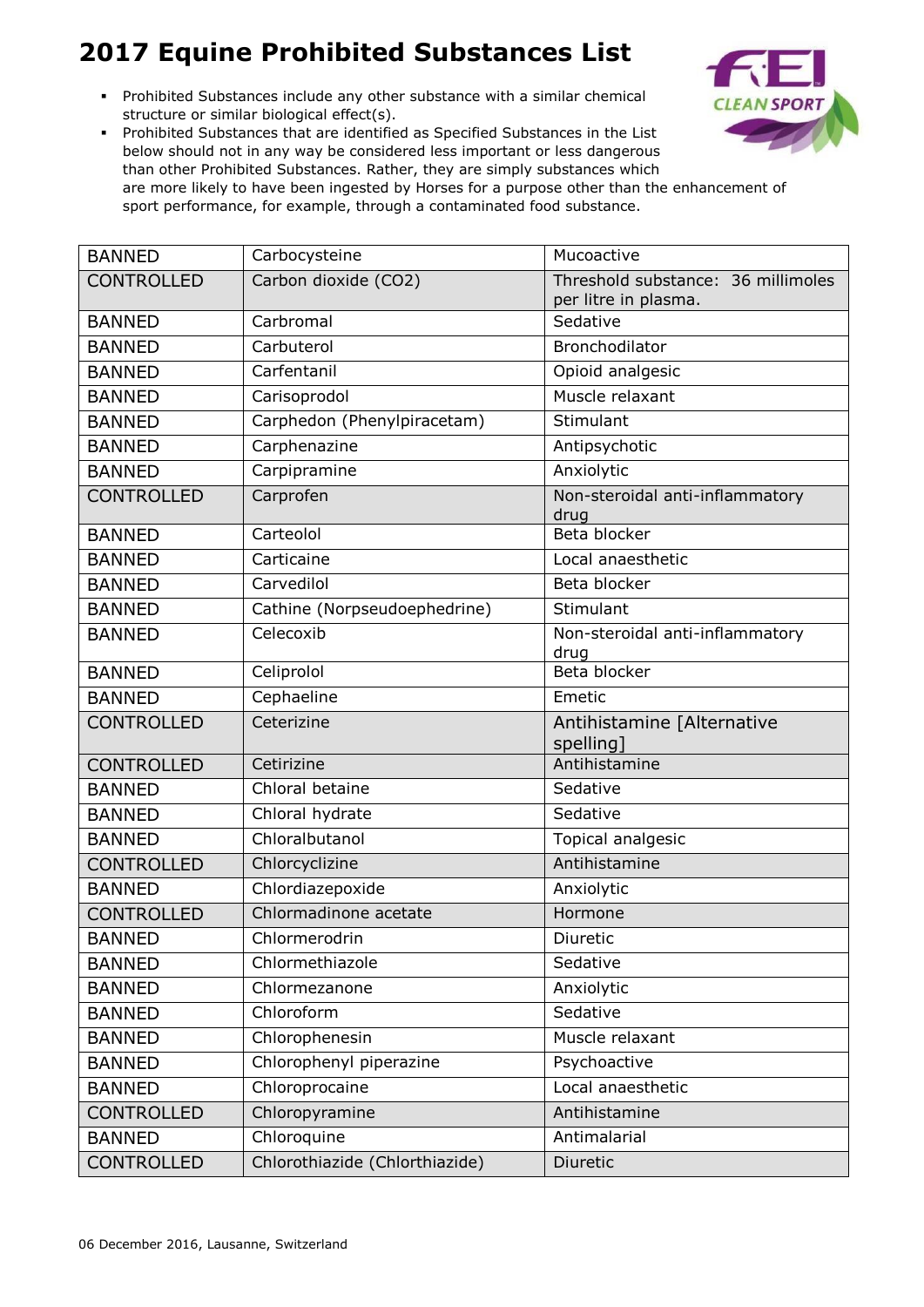Prohibited Substances include any other substance with a similar chemical structure or similar biological effect(s).



| <b>CONTROLLED</b> | Chlorpheniramine               | Antihistamine                           |
|-------------------|--------------------------------|-----------------------------------------|
| <b>BANNED</b>     | Chlorphenoxamine               | Antipruritic                            |
| <b>BANNED</b>     | Chlorphentermine               | Stimulant                               |
| <b>CONTROLLED</b> | Chlorproethazine               | Antihistamine                           |
| <b>BANNED</b>     | Chlorpromazine                 | Sedative                                |
| <b>BANNED</b>     | Chlorpropamide                 | Antidiabetic                            |
| <b>BANNED</b>     | Chlorprothixene                | Antipsychotic                           |
| <b>BANNED</b>     | Chlorthalidone                 | Diuretic                                |
| <b>BANNED</b>     | Chlorthenoxazine               | Non-steroidal anti-inflammatory<br>drug |
| <b>CONTROLLED</b> | Chlorthiazide (Chlorothiazide) | Diuretic                                |
| <b>BANNED</b>     | Chlorzoxazone                  | Muscle relaxant                         |
| <b>BANNED</b>     | Ciclesonide                    | Corticosteroid                          |
| <b>BANNED</b>     | Cicloprofen                    | Non-steroidal anti-inflammatory<br>drug |
| <b>BANNED</b>     | Cilazapril                     | Antihypertensive                        |
| <b>BANNED</b>     | Cilostazol                     | Vasodilator                             |
| <b>BANNED</b>     | Cimaterol                      | Beta agonist                            |
| <b>BANNED</b>     | Cinchocaine                    | Local anaesthetic                       |
| <b>BANNED</b>     | Cinchophen                     | Non-steroidal anti-inflammatory<br>drug |
| <b>CONTROLLED</b> | Cinnarizine                    | Antihistamine                           |
| <b>BANNED</b>     | Citalopram                     | Antidepressant                          |
| <b>CONTROLLED</b> | Clanobutin                     | Choleretic                              |
| <b>CONTROLLED</b> | Clemastine                     | Antihistamine                           |
| <b>CONTROLLED</b> | Clemizole                      | Antihistamine                           |
| <b>CONTROLLED</b> | Clenbuterol                    | Bronchodilator                          |
| <b>BANNED</b>     | Clibucaine                     | Local anaesthetic                       |
| <b>BANNED</b>     | Clidinium                      | Anticholinergic                         |
| <b>BANNED</b>     | Clobazam                       | Anxiolytic                              |
| <b>BANNED</b>     | Clobenzorex                    | Stimulant                               |
| <b>CONTROLLED</b> | Clobetasol                     | Corticosteroid                          |
| <b>BANNED</b>     | Clocapramine                   | Antidepressant                          |
| <b>BANNED</b>     | Clocortolone                   | Corticosteroid                          |
| <b>BANNED</b>     | Clofenamid                     | Carbonate anhydrase inhibitor           |
| <b>BANNED</b>     | Clomethiazole                  | Sedative                                |
| <b>BANNED</b>     | Clomiphene                     | Oestrogen receptor modulator            |
| <b>BANNED</b>     | Clomipramine (Clomiprimine)    | Antidepressant                          |
| <b>BANNED</b>     | Clomiprimine (Clomipramine)    | Antidepressant                          |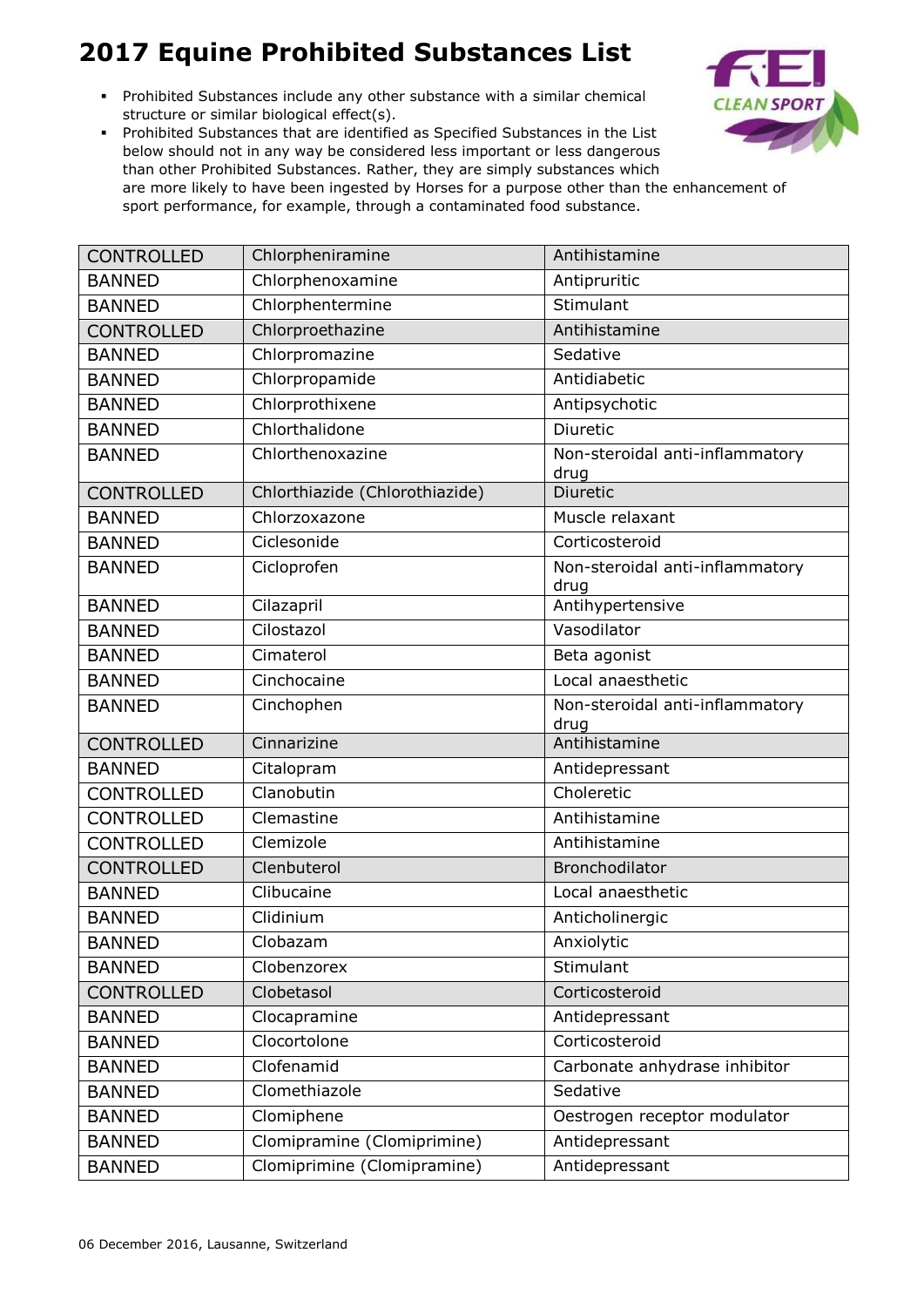Prohibited Substances include any other substance with a similar chemical structure or similar biological effect(s).



| <b>BANNED</b>     | Clonazepam                                                                    | Anxiolytic                              |
|-------------------|-------------------------------------------------------------------------------|-----------------------------------------|
| <b>CONTROLLED</b> | Clonidine                                                                     | Antihypertensive                        |
| <b>BANNED</b>     | Clonixin                                                                      | Non-steroidal anti-inflammatory<br>drug |
| <b>BANNED</b>     | Clopamide                                                                     | Dopamine antagonist                     |
| <b>BANNED</b>     | Cloranolol                                                                    | Beta blocker                            |
| <b>BANNED</b>     | Clorazepate                                                                   | Anxiolytic                              |
| <b>BANNED</b>     | Clormecaine                                                                   | Local anaesthetic                       |
| <b>CONTROLLED</b> | Clorprenaline                                                                 | Antihistamine                           |
| <b>BANNED</b>     | Clostebol                                                                     | Anabolic                                |
| <b>BANNED</b>     | Clothiapine                                                                   | Antidepressant                          |
| <b>BANNED</b>     | Clotiazepam                                                                   | Anxiolytic                              |
| <b>BANNED</b>     | Cloxazolam                                                                    | Anxiolytic                              |
| <b>BANNED</b>     | Clozapine                                                                     | Antipsychotic                           |
| <b>CONTROLLED</b> | Cobalt                                                                        | Erythropoiesis                          |
| <b>BANNED</b>     | Cocaine                                                                       | Stimulant/local anaethestic             |
| <b>CONTROLLED</b> | Codeine (Specified Substance when<br>detected as a metabolite of<br>morphine) | Analgesic                               |
| <b>BANNED</b>     | Colchicine                                                                    | Rheumatic treatment/anti-cancer         |
| <b>BANNED</b>     | Conorphone                                                                    | Opioid analgesic                        |
| <b>BANNED</b>     | Coroxon                                                                       | Anticoagulant                           |
| <b>CONTROLLED</b> | Cortisone                                                                     | Corticosteroid                          |
| <b>BANNED</b>     | Cortivazol                                                                    | Corticosteroid                          |
| <b>BANNED</b>     | Cotinine                                                                      | Nicotine metabolite                     |
| <b>BANNED</b>     | Coumarin                                                                      | Anticoagulant                           |
| <b>CONTROLLED</b> | Cromoglycate                                                                  | Antihistamine                           |
| <b>CONTROLLED</b> | Cromolyn                                                                      | Bronchodilator                          |
| <b>BANNED</b>     | Cropropamide                                                                  | Stimulant                               |
| <b>BANNED</b>     | Crotehamide                                                                   | Stimulant                               |
| <b>BANNED</b>     | Cyamemazine                                                                   | Antipsychotic                           |
| <b>BANNED</b>     | Cyclandelate                                                                  | Vasodilator                             |
| <b>CONTROLLED</b> | Cyclizine                                                                     | Antihistamine                           |
| <b>BANNED</b>     | Cyclobarbital                                                                 | Sedative                                |
| <b>BANNED</b>     | Cyclobenzaprine                                                               | Muscle relaxant                         |
| <b>BANNED</b>     | Cycloguanil                                                                   | Antimalarial                            |
| <b>BANNED</b>     | Cyclomethycaine                                                               | Local anaesthetic                       |
| <b>BANNED</b>     | Cyclopentamine                                                                | Psychoactive                            |
| <b>BANNED</b>     | Cyclopentolate                                                                | Antimuscarinic                          |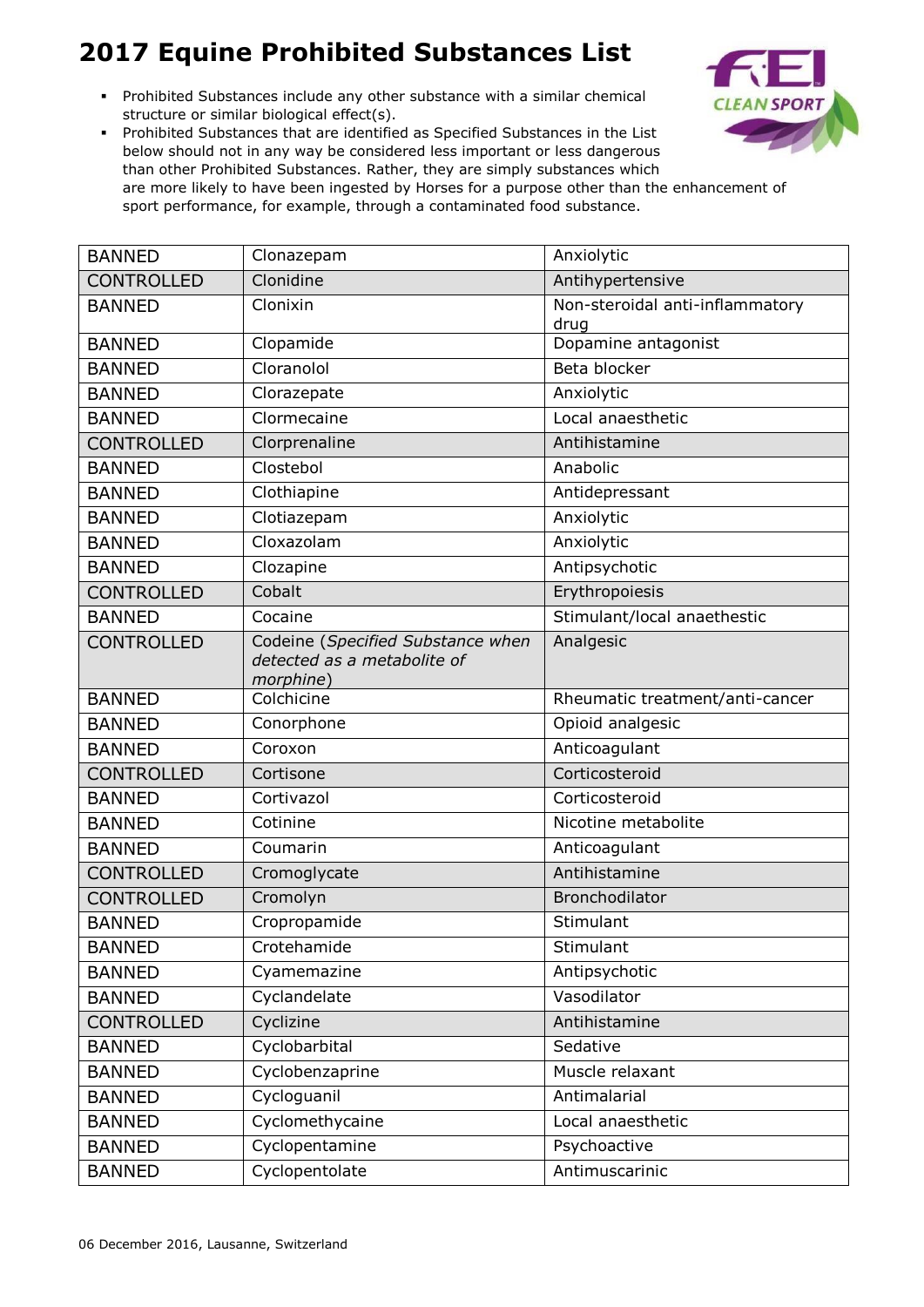Prohibited Substances include any other substance with a similar chemical structure or similar biological effect(s).



| <b>CONTROLLED</b> | Cyclophenil                          | Anti-oestrogenic                               |
|-------------------|--------------------------------------|------------------------------------------------|
| <b>CONTROLLED</b> | Cyclosporin                          | Immunosuppressant                              |
| <b>BANNED</b>     | Cyclothiazide                        | Diuretic                                       |
| <b>BANNED</b>     | Cycrimine                            | Anticholinergic                                |
| <b>CONTROLLED</b> | Cyproheptadine                       | Antihistamine                                  |
| <b>BANNED</b>     | Danazol                              | Anabolic                                       |
| <b>CONTROLLED</b> | Dantrolene                           | Muscle relaxant                                |
| <b>BANNED</b>     | Dapsone                              | Antileprotic                                   |
| <b>BANNED</b>     | Decamethonium                        | Muscle relaxant                                |
| <b>BANNED</b>     | Dehydrochloromethyltestosterone      | Anabolic                                       |
| <b>BANNED</b>     | Dehydrochlorotestosterone            | Anabolic                                       |
| <b>CONTROLLED</b> | Delmadinone acetate                  | Hormone                                        |
| <b>BANNED</b>     | Delorazepam                          | Anxiolytic                                     |
| <b>CONTROLLED</b> | Dembrexine                           | Mucolytic                                      |
| <b>BANNED</b>     | Demecolcine                          | Rheumatic treatment/anti-cancer                |
| <b>BANNED</b>     | Demoxepam                            | Anxiolytic                                     |
| <b>BANNED</b>     | Deoxycorticosterone                  | Corticosteroid                                 |
| <b>CONTROLLED</b> | Deptropine                           | Antihistamine with anticholinergic<br>activity |
| <b>CONTROLLED</b> | Deracoxib                            | Non-steroidal anti-inflammatory<br>drug        |
| <b>BANNED</b>     | Dermorphin                           | Peptide opioid receptor agonist                |
| <b>BANNED</b>     | Deserpidine                          | Antipsychotic                                  |
| <b>BANNED</b>     | Desipramine                          | Antidepressant                                 |
| <b>CONTROLLED</b> | Desmethylpyrilamine                  | Antihistamine                                  |
| <b>BANNED</b>     | Desonide                             | Corticosteroid                                 |
| <b>BANNED</b>     | Desoximethasone<br>(Desoxymethasone) | Corticosteroid                                 |
| <b>BANNED</b>     | Desoxyephedrine                      | Stimulant                                      |
| <b>BANNED</b>     | Desoxymethasone<br>(Desoximethasone) | Corticosteroid                                 |
| <b>BANNED</b>     | Desoxymethyltestosterone             | Anabolic                                       |
| <b>CONTROLLED</b> | Detomidine                           | Sedative                                       |
| <b>CONTROLLED</b> | Dexamethasone                        | Corticosteroid                                 |
| <b>BANNED</b>     | Dextromethorphan                     | Antitussive                                    |
| <b>BANNED</b>     | Dextromoramide                       | Narcotic                                       |
| <b>BANNED</b>     | Dextropropoxyphene                   | Opioid analgesic                               |
| <b>BANNED</b>     | Dextrorphan                          | Antitussive                                    |
| <b>BANNED</b>     | Dezocine                             | Opioid analgesic                               |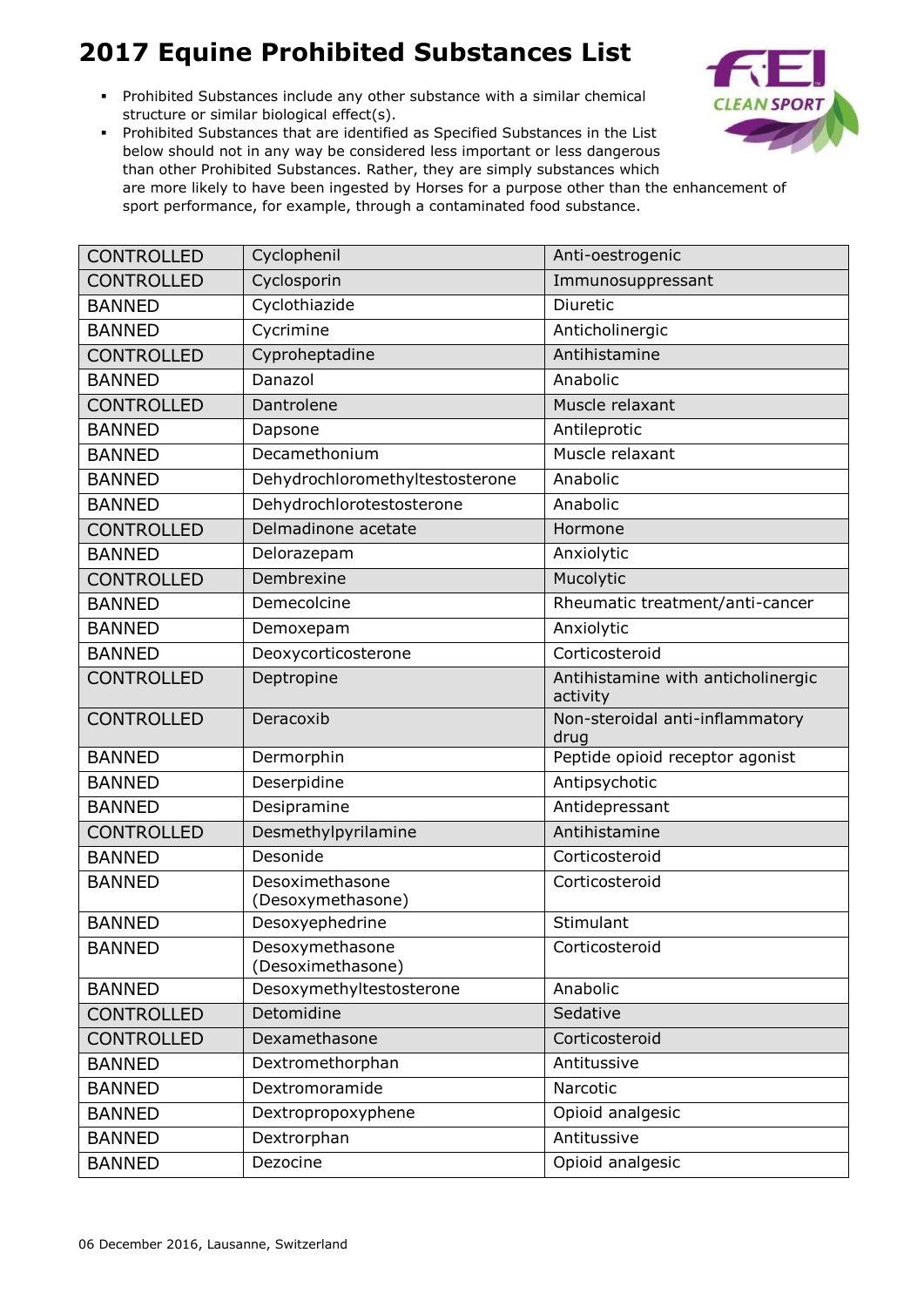Prohibited Substances include any other substance with a similar chemical structure or similar biological effect(s).



| <b>BANNED</b>     | Diacerein                              | Antiarthritic                                                                                               |
|-------------------|----------------------------------------|-------------------------------------------------------------------------------------------------------------|
| <b>BANNED</b>     | Diamorphine (Heroin)                   | Narcotic                                                                                                    |
| <b>BANNED</b>     | Diaveridine                            | Folic acid antagonist                                                                                       |
| <b>CONTROLLED</b> | Diazepam                               | Anxiolytic                                                                                                  |
| <b>BANNED</b>     | Diazoxide                              | Muscle relaxant                                                                                             |
| <b>BANNED</b>     | Dibenzepin                             | Psychoactive                                                                                                |
| <b>BANNED</b>     | Dibucaine                              | Local anaesthetic                                                                                           |
| <b>BANNED</b>     | Dichlorisone                           | Corticosteroid                                                                                              |
| <b>CONTROLLED</b> | Dichloroacetate                        | Lactanase                                                                                                   |
| <b>BANNED</b>     | Dichlorphenamide                       | Carbonic anhydrase inhibitor                                                                                |
| <b>CONTROLLED</b> | Diclofenac                             | Non-steroidal anti-inflammatory<br>drug                                                                     |
| <b>BANNED</b>     | Dicumarol                              | Anticoagulant                                                                                               |
| <b>BANNED</b>     | Diethylpropion                         | Anorexic                                                                                                    |
| <b>BANNED</b>     | Diethylthiambutene                     | Opioid analgesic                                                                                            |
| <b>BANNED</b>     | Diethyltryptamine                      | Psychedelic                                                                                                 |
| <b>BANNED</b>     | Diflorasone acetate                    | Corticosteroid                                                                                              |
| <b>BANNED</b>     | Diflucortolone                         | Corticosteroid                                                                                              |
| <b>BANNED</b>     | <b>Diflunisal</b>                      | Analgesic                                                                                                   |
| <b>BANNED</b>     | Digitoxin                              | Anti-arrhythmic                                                                                             |
| <b>CONTROLLED</b> | Digoxin                                | Anti-arrhythmic                                                                                             |
| <b>BANNED</b>     | Dihydrocodeine                         | Opioid analgesic                                                                                            |
| <b>BANNED</b>     | Dihydrocodeinone                       | Opioid analgesic                                                                                            |
| <b>BANNED</b>     | Dihydroergotamine                      | Ergot alkaloid                                                                                              |
| <b>BANNED</b>     | Dihydromorphine                        | Opioid analgesic                                                                                            |
| <b>BANNED</b>     | Diisopropylamine                       | Vasodilator                                                                                                 |
| <b>CONTROLLED</b> | Diltiazem                              | Antihypertensive                                                                                            |
| <b>BANNED</b>     | Dimefline                              | Respiratory stimulant                                                                                       |
| <b>BANNED</b>     | Dimethindene                           | Antipruritic                                                                                                |
| <b>BANNED</b>     | Dimethisoquin                          | Local anaesthetic                                                                                           |
| <b>CONTROLLED</b> | Dimethyl Sulfone (Dimethyl<br>Suphone) | Solvent                                                                                                     |
| <b>CONTROLLED</b> | Dimethyl Sulphoxide (DMSO)             | Solvent. Threshold substance: 15<br>micrograms per millilitre in urine,<br>or 1 microgram per ml in plasma. |
| <b>CONTROLLED</b> | Dimethyl Suphone (Dimethyl<br>Sulfone) | Solvent                                                                                                     |
| <b>BANNED</b>     | Dimethylamphetamine                    | Stimulant                                                                                                   |
| <b>BANNED</b>     | Dimethyltryptamine                     | Psychedelic                                                                                                 |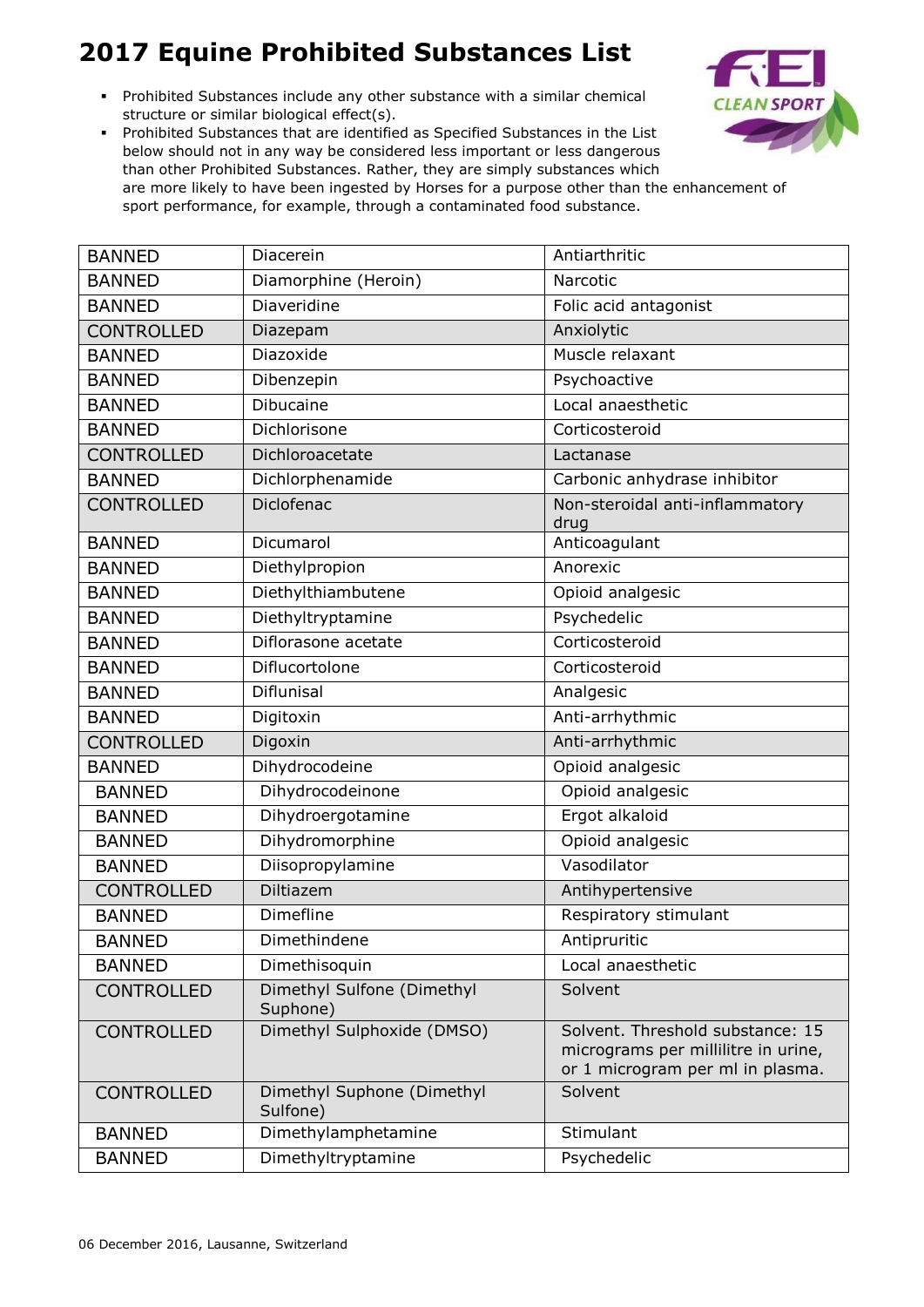Prohibited Substances include any other substance with a similar chemical structure or similar biological effect(s).



| <b>BANNED</b>     | Diphenadione               | Anticoagulant                              |
|-------------------|----------------------------|--------------------------------------------|
| <b>CONTROLLED</b> | Diphenhydramine            | Antihistamine                              |
| <b>BANNED</b>     | Diphenoxylate              | Opioid agonist                             |
| <b>CONTROLLED</b> | Diphenylpyraline           | Antihistamine                              |
| <b>BANNED</b>     | Dipipanone                 | Opioid analgesic                           |
| <b>BANNED</b>     | Diprenorphine              | Opioid analgesic                           |
| <b>BANNED</b>     | Diprophylline              | Bronchodilator                             |
| <b>BANNED</b>     | Dipyridamole               | Antiplatelet                               |
| <b>CONTROLLED</b> | Dipyrone(Metamizole)       | Non-steroidal anti-inflammatory<br>drug    |
| <b>BANNED</b>     | Disopyramide               | Anti-arrhythmic                            |
| <b>BANNED</b>     | Disulfiram                 | Aldehyde dehydrohenase inhibitor           |
| <b>BANNED</b>     | Dixyrazine                 | Antipsychotic                              |
| <b>CONTROLLED</b> | DMSO (Dimethyl Sulphoxide) | Solvent                                    |
| <b>CONTROLLED</b> | Dobutamine                 | Sympathomimetic                            |
| <b>BANNED</b>     | Donepezil                  | Cholinesterase inhibitor                   |
| <b>BANNED</b>     | Dopamine                   | Neurotransmitter                           |
| <b>BANNED</b>     | Dopexamine                 | Beta 2 adrenergic receptor agonist         |
| <b>CONTROLLED</b> | Dorzolamide                | Carbonic Anhydrase Inhibitor               |
| <b>BANNED</b>     | Dothiepin                  | Antidepressant                             |
| <b>BANNED</b>     | Doxacurium                 | Muscle relaxant                            |
| <b>BANNED</b>     | Doxapram                   | Stimulant                                  |
| <b>BANNED</b>     | Doxepin                    | Antidepressant                             |
| <b>CONTROLLED</b> | Doxylamine                 | Antihistamine                              |
| <b>BANNED</b>     | Drofenine                  | Antispasmodic                              |
| <b>BANNED</b>     | Dromostanolone             | Anabolic                                   |
| <b>BANNED</b>     | Droperidol                 | Antipsychotic                              |
| <b>BANNED</b>     | Drospirenone               | Diuretic                                   |
| <b>BANNED</b>     | Drostanolone               | Anabolic                                   |
| <b>BANNED</b>     | Duloxetine                 | Antidepressant                             |
| <b>BANNED</b>     | Dyclonine                  | Oral anaesthetic                           |
| <b>BANNED</b>     | Dyphylline                 | Muscle relaxant                            |
| <b>BANNED</b>     | Ecgonine methyl ester      | Cocaine metabolite                         |
| <b>CONTROLLED</b> | Edrophonium                | Angiotensin-converting enzyme<br>inhibitor |
| <b>BANNED</b>     | Efaproxiral                | Haemoglobin modifier                       |
| <b>BANNED</b>     | Eletriptan                 | Migraine relief                            |
| <b>CONTROLLED</b> | Eltenac                    | Non-steroidal anti-inflammatory<br>drug    |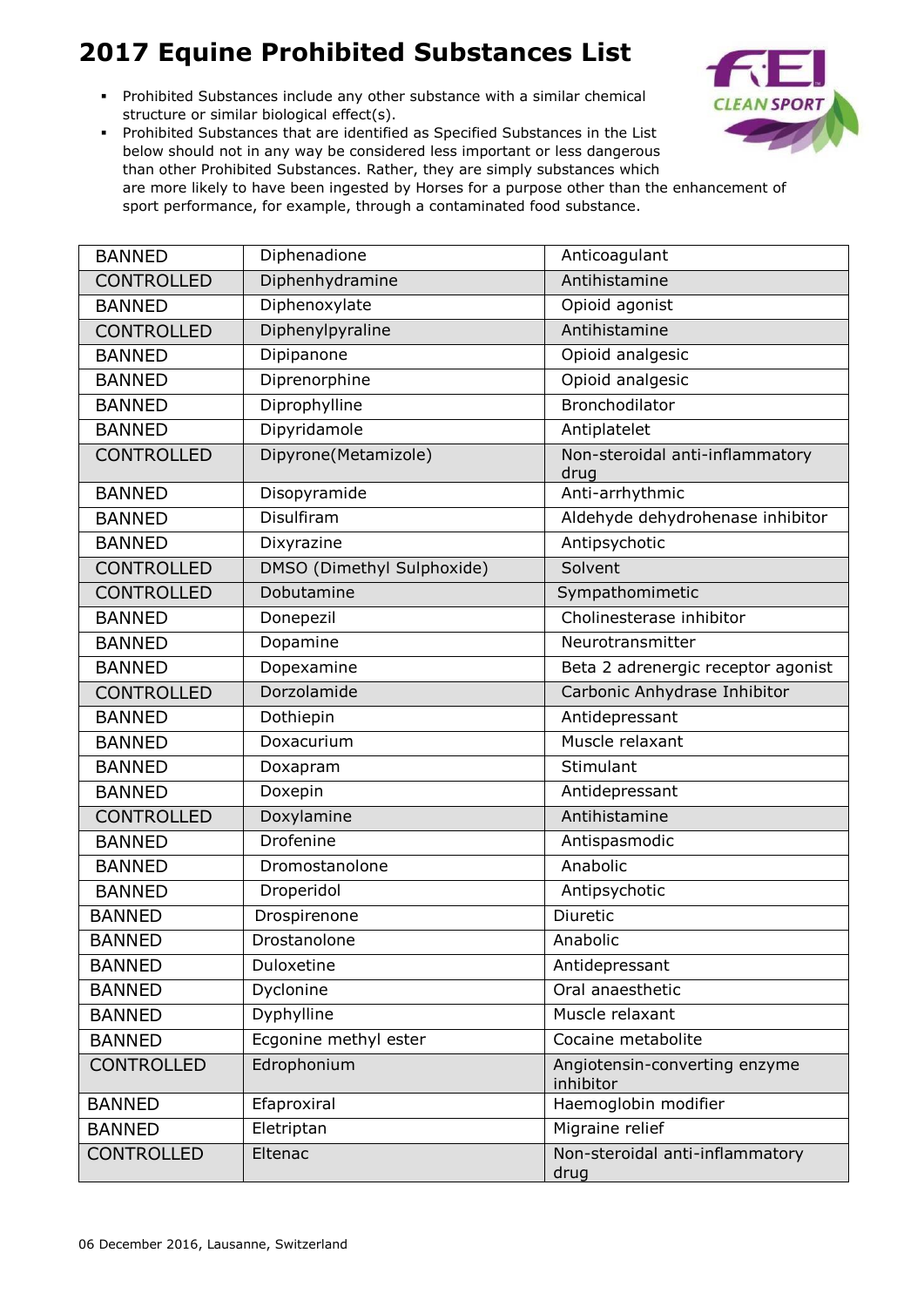Prohibited Substances include any other substance with a similar chemical structure or similar biological effect(s).



| <b>CONTROLLED</b> | Embramine                                            | Antihistamine                                                                                                                                                                      |
|-------------------|------------------------------------------------------|------------------------------------------------------------------------------------------------------------------------------------------------------------------------------------|
| <b>BANNED</b>     | Embutramide                                          | Sedative                                                                                                                                                                           |
| <b>BANNED</b>     | Emepronium                                           | Antispasmodic                                                                                                                                                                      |
| <b>CONTROLLED</b> | Enalapril (Enalaprilat)                              | Angiotensin-converting enzyme<br>inhibitor                                                                                                                                         |
| <b>CONTROLLED</b> | Enalaprilat (Enalapril)                              | Angiotensin-converting enzyme<br>inhibitor                                                                                                                                         |
| <b>BANNED</b>     | Enciprazine                                          | Anxiolytic                                                                                                                                                                         |
| <b>BANNED</b>     | Endorphins                                           | Endogenous opioids                                                                                                                                                                 |
| <b>BANNED</b>     | Enkephalins                                          | Endogenous pain relief                                                                                                                                                             |
| <b>BANNED</b>     | Ephedrine                                            | Stimulant (High level)                                                                                                                                                             |
| <b>BANNED</b>     | Epibatidine                                          | Analgesic                                                                                                                                                                          |
| <b>BANNED</b>     | Epiternbolone                                        | Anabolic                                                                                                                                                                           |
| <b>BANNED</b>     | Ergonovine                                           | Vasoconstrictor                                                                                                                                                                    |
| <b>BANNED</b>     | Ergotamine                                           | Plant alkaloid                                                                                                                                                                     |
| <b>BANNED</b>     | Erythrityl tetranitrate                              | Blood vessel relaxant                                                                                                                                                              |
| <b>BANNED</b>     | Erythropoietin (EPO) - or any<br>synthetic analogues | Erythropoiesis                                                                                                                                                                     |
| <b>BANNED</b>     | Esmolol                                              | Beta blocker                                                                                                                                                                       |
| <b>BANNED</b>     | Estazolam                                            | Anxiolytic                                                                                                                                                                         |
| <b>BANNED</b>     | Estranediol                                          | Anabolic. Threshold substance: Free<br>and conjugated 5alpha-estrane-<br>3beta, 17alpha-diol, 0.0245<br>micrograms per millilitre in urine in<br>male Horse (other than geldings). |
| <b>CONTROLLED</b> | Estrone                                              | Oestrogen                                                                                                                                                                          |
| <b>BANNED</b>     | Etafedrine                                           | Adrenergic                                                                                                                                                                         |
| <b>BANNED</b>     | Etamiphylline                                        | Bronchodilator                                                                                                                                                                     |
| <b>BANNED</b>     | Etamivan                                             | Stimulant                                                                                                                                                                          |
| <b>BANNED</b>     | Etenercept                                           | Tumor necrosis factor inhibition                                                                                                                                                   |
| <b>BANNED</b>     | Ethacrynic acid                                      | Diuretic                                                                                                                                                                           |
| <b>BANNED</b>     | Ethamivan                                            | Respiratory stimulant                                                                                                                                                              |
| <b>BANNED</b>     | Ethamsylate                                          | Haemostatic                                                                                                                                                                        |
| <b>BANNED</b>     | Ethaverine                                           | Vasodilator                                                                                                                                                                        |
| <b>BANNED</b>     | Ethchlorvynol                                        | Sedative                                                                                                                                                                           |
| <b>BANNED</b>     | Ethiazide                                            | Diuretic                                                                                                                                                                           |
| <b>BANNED</b>     | Ethinamate                                           | Sedative                                                                                                                                                                           |
| <b>BANNED</b>     | Ethinylestradiol                                     | Oestrogen                                                                                                                                                                          |
| <b>BANNED</b>     | Ethoheptazine                                        | Opioid analgesic                                                                                                                                                                   |
| <b>BANNED</b>     | Ethopropazine                                        | Antimuscarinic                                                                                                                                                                     |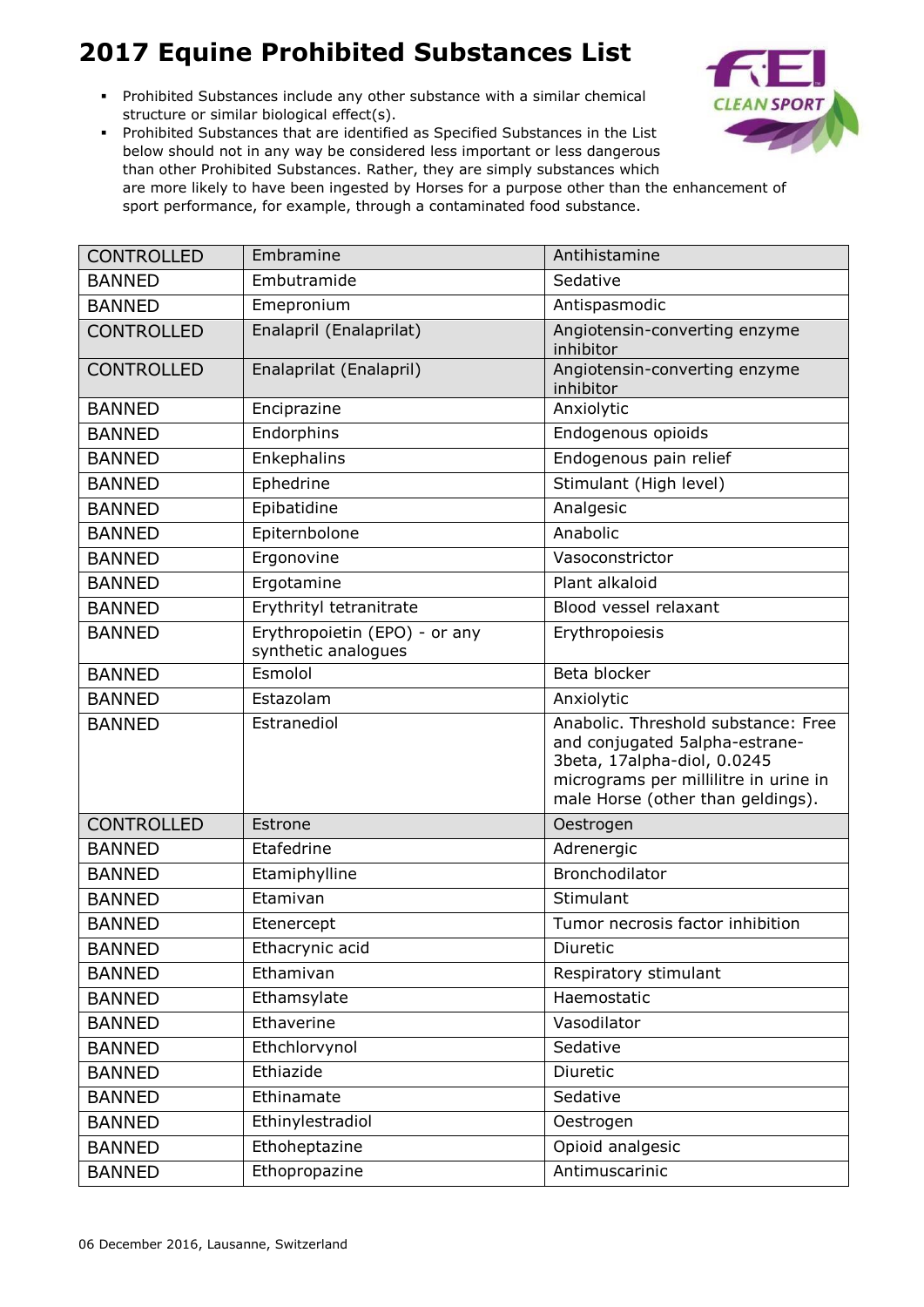Prohibited Substances include any other substance with a similar chemical structure or similar biological effect(s).



| <b>BANNED</b>     | Ethosuximide                                               | Anti-epileptic                          |
|-------------------|------------------------------------------------------------|-----------------------------------------|
| <b>BANNED</b>     | Ethotoin                                                   | Anticonvulsant                          |
| <b>BANNED</b>     | Ethoxzolamide                                              | Carbonic anhydrase inhibitor            |
| <b>CONTROLLED</b> | Ethyl Aminobenzoate (Benzocaine)                           | Local anaesthetic                       |
| <b>BANNED</b>     | Ethyl Loflazepate                                          | Anxiolytic                              |
| <b>BANNED</b>     | Ethylamphetamine                                           | Stimulant                               |
| <b>BANNED</b>     | Ethylestrenol                                              | Anabolic                                |
| <b>BANNED</b>     | Ethylisobutrazine                                          | Sedative                                |
| <b>BANNED</b>     | Ethylmorphine                                              | Opioid analgesic                        |
| <b>BANNED</b>     | Ethylnorepinephrine                                        | Bronchodilator                          |
| <b>BANNED</b>     | Etidocaine                                                 | Local anaesthetic                       |
| <b>BANNED</b>     | Etifoxine                                                  | Anxiolytic                              |
| <b>BANNED</b>     | Etilefrine                                                 | Stimulant                               |
| <b>BANNED</b>     | Etizolam                                                   | Anxiolytic                              |
| <b>BANNED</b>     | Etodolac                                                   | Non-steroidal anti-inflammatory<br>drug |
| <b>BANNED</b>     | Etodroxizine                                               | Stimulant                               |
| <b>BANNED</b>     | Etomidate                                                  | Sedative                                |
| <b>BANNED</b>     | Etoricoxib                                                 | Non-steroidal anti-inflammatory<br>drug |
| <b>BANNED</b>     | Etorphine                                                  | Opioid analgesic                        |
| <b>BANNED</b>     | Exemestane                                                 | Aromatase inhibitor                     |
| <b>BANNED</b>     | Famprofazone                                               | Stimulant                               |
| <b>BANNED</b>     | Febaramate                                                 | Muscle relaxant                         |
| <b>BANNED</b>     | Felbamate                                                  | Anticonvulsant                          |
| <b>CONTROLLED</b> | Felbinac                                                   | Non-steroidal anti-inflammatory<br>drug |
| <b>BANNED</b>     | Felodipine                                                 | Antihypertensive                        |
| <b>BANNED</b>     | Fenbufen                                                   | Non-steroidal anti-inflammatory<br>drug |
| <b>BANNED</b>     | Fenbutrazate                                               | Stimulant                               |
| <b>BANNED</b>     | Fencamfamine                                               | Stimulant                               |
| <b>BANNED</b>     | Fencamine                                                  | Stimulant                               |
| <b>BANNED</b>     | Fenclofenac                                                | Non-steroidal anti-inflammatory<br>drug |
| <b>BANNED</b>     | Fenclozic acid                                             | Non-steroidal anti-inflammatory<br>drug |
| <b>BANNED</b>     | Fenethylline (Fenetylline,<br>Phenethylline, Phenetylline) | Stimulant                               |
| <b>BANNED</b>     | Fenetylline (Fenethylline,<br>Phenethylline, Phenetylline) | Stimulant                               |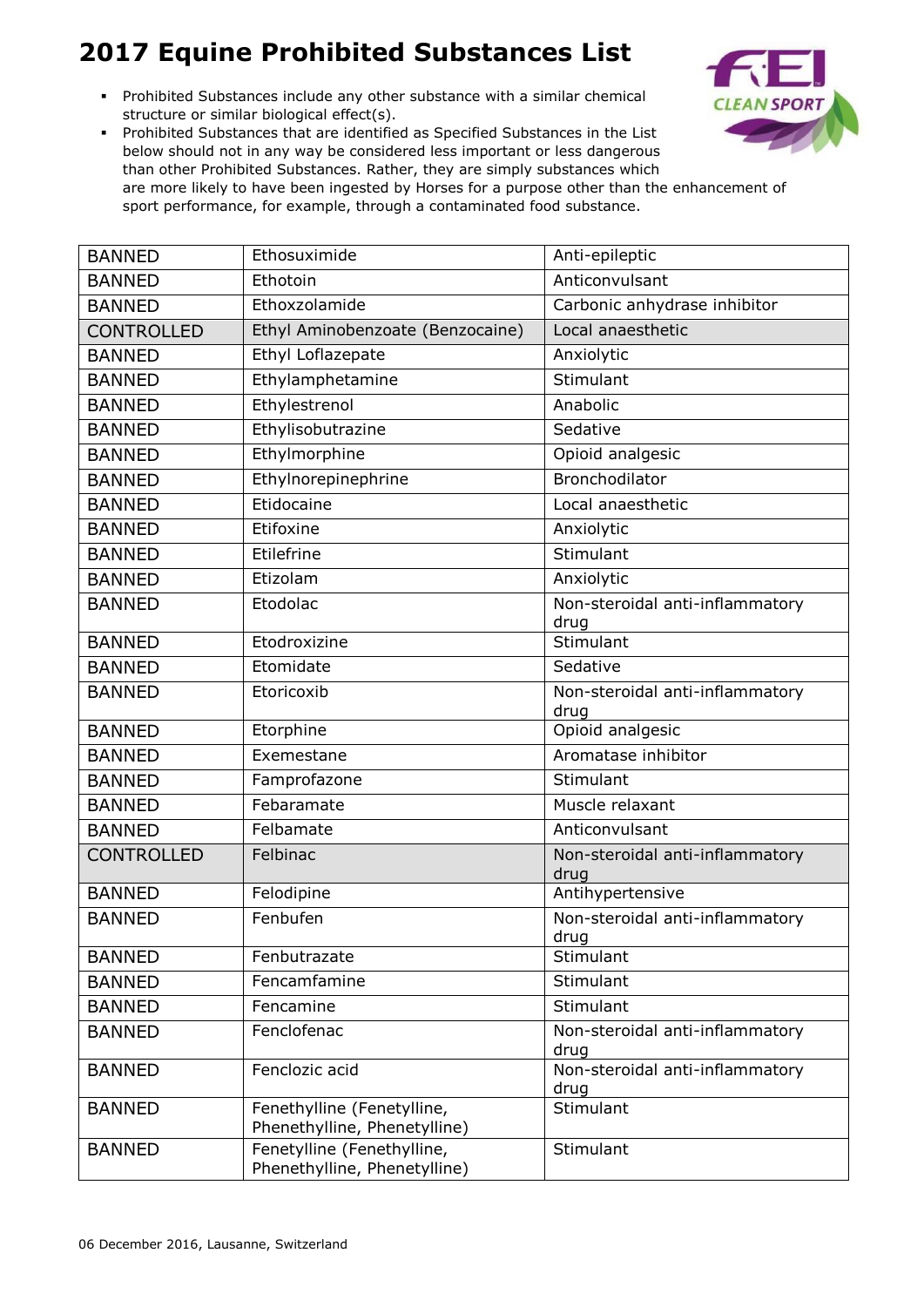Prohibited Substances include any other substance with a similar chemical structure or similar biological effect(s).



| <b>BANNED</b>     | Fenfluramine                                        | Stimulant                               |
|-------------------|-----------------------------------------------------|-----------------------------------------|
| <b>BANNED</b>     | Fenoldopam                                          | Vasodilator                             |
| <b>BANNED</b>     | Fenoprofen                                          | Non-steroidal anti-inflammatory<br>drug |
| <b>BANNED</b>     | Fenoterol                                           | Bronchodilator                          |
| <b>BANNED</b>     | Fenozolone                                          | Psychoactive                            |
| <b>BANNED</b>     | Fenpiprane                                          | Gastrointestinal disorders              |
| <b>BANNED</b>     | Fenproporex                                         | Stimulant                               |
| <b>BANNED</b>     | Fenspiride                                          | Non-steroidal anti-inflammatory<br>drug |
| <b>CONTROLLED</b> | Fentanyl                                            | Opioid analgesic                        |
| <b>BANNED</b>     | Fentiazac                                           | Pain relief                             |
| <b>BANNED</b>     | Feprazone                                           | Non-steroidal anti-inflammatory<br>drug |
| <b>CONTROLLED</b> | Fexofenadine                                        | Antihistamine                           |
| <b>CONTROLLED</b> | Firocoxib                                           | Non-steroidal anti-inflammatory<br>drug |
| <b>BANNED</b>     | Flavoxate                                           | Antispasmodic                           |
| <b>BANNED</b>     | Flecainide                                          | Anti-arrhythmic                         |
| <b>BANNED</b>     | Floctafenine                                        | Non-steroidal anti-inflammatory<br>drug |
| <b>BANNED</b>     | Flouroprednisolone<br>(Fluprednisolone)             | Corticosteroid                          |
| <b>BANNED</b>     | Fluandrenolide (Fluandrenolone,<br>Fludroxycortide) | Corticosteroid                          |
| <b>BANNED</b>     | Fluandrenolone (Fluandrenolide,<br>Fludroxycortide) | Corticosteroid                          |
| <b>BANNED</b>     | Fluanisone                                          | Sedative                                |
| <b>BANNED</b>     | Fludiazepam                                         | Anxiolytic                              |
| <b>BANNED</b>     | Fludrocortisone (Fluorocortisone)                   | Corticosteroid                          |
| <b>BANNED</b>     | Fludroxycortide (Fluandrenolide,<br>Fluandrenolone) | Corticosteroid                          |
| <b>BANNED</b>     | Flufenamic acid                                     | Non-steroidal anti-inflammatory<br>drug |
| <b>CONTROLLED</b> | Flumetasone (Flumethasone)                          | Corticosteroid                          |
| <b>CONTROLLED</b> | Flumethasone (Flumetasone)                          | Corticosteroid                          |
| <b>BANNED</b>     | Flumethazide                                        | Diuretic                                |
| <b>BANNED</b>     | Flunarizine                                         | Antihypertensive                        |
| <b>BANNED</b>     | Flunisolide                                         | Corticosteroid                          |
| <b>BANNED</b>     | Flunitrazepam                                       | Anxiolytic                              |
| <b>CONTROLLED</b> | Flunixin                                            | Non-steroidal anti-inflammatory<br>drug |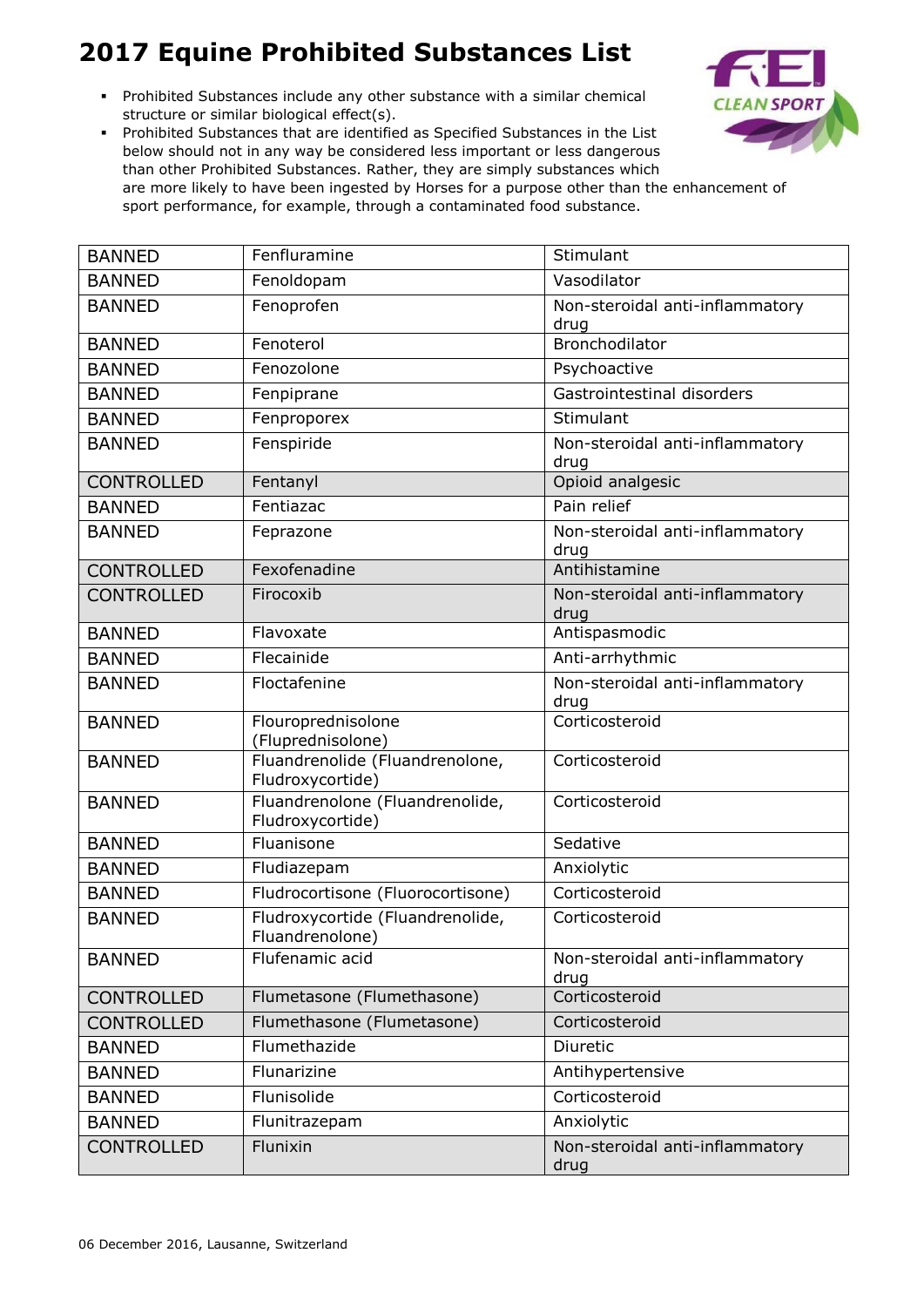Prohibited Substances include any other substance with a similar chemical structure or similar biological effect(s).



| <b>BANNED</b>     | Fluocinolone                            | Corticosteroid                          |
|-------------------|-----------------------------------------|-----------------------------------------|
| <b>BANNED</b>     | Fluocinolone acetonide                  | Corticosteroid                          |
| <b>BANNED</b>     | Fluocinonide                            | Corticosteroid                          |
| <b>BANNED</b>     | Fluocortolone                           | Corticosteroid                          |
| <b>BANNED</b>     | Fluopromazine (Triflupromazine)         | Antipsychotic                           |
| <b>BANNED</b>     | Fluoresone                              | Anti-epileptic                          |
| <b>BANNED</b>     | Fluorocortisone (Fludrocortisone)       | Corticosteroid                          |
| <b>BANNED</b>     | Fluorometholone                         | Corticosteroid                          |
| <b>BANNED</b>     | Fluorophenethylamine                    | Stimulant                               |
| <b>BANNED</b>     | Fluoroprednisolone                      | Corticosteroid                          |
| <b>BANNED</b>     | Fluoxetine                              | Antidepressant                          |
| <b>BANNED</b>     | Fluoxymesterone                         | Anabolic                                |
| <b>BANNED</b>     | Flupenthixol                            | Antidepressant                          |
| <b>BANNED</b>     | Fluphenazine                            | Antipsychotic                           |
| <b>BANNED</b>     | Flupirtine                              | Analgesic                               |
| <b>BANNED</b>     | Fluprednisolone<br>(Flouroprednisolone) | Corticosteroid                          |
| <b>BANNED</b>     | Flurazepam                              | Anxiolytic                              |
| <b>BANNED</b>     | Flurbiprofen                            | Non-steroidal anti-inflammatory<br>drug |
| <b>BANNED</b>     | Fluspirilene                            | Antipsychotic                           |
| <b>CONTROLLED</b> | Fluticasone                             | Corticosteroid                          |
| <b>BANNED</b>     | Flutoprazepam                           | Anxiolytic                              |
| <b>BANNED</b>     | Fluvoxamine                             | Antidepressant                          |
| <b>BANNED</b>     | Formebolone                             | Anabolic                                |
| <b>BANNED</b>     | Formestane                              | Aromatase inhibitor                     |
| <b>BANNED</b>     | Formoterol                              | Bronchodilator                          |
| <b>BANNED</b>     | Fosinopril                              | Antihypertensive                        |
| <b>BANNED</b>     | Fosphenytoin                            | Anticonvulsant                          |
| <b>CONTROLLED</b> | Fulvestrant                             | Oestrogen receptor antagonist           |
| <b>BANNED</b>     | Furazabol                               | Anabolic                                |
| <b>BANNED</b>     | Furfenorex                              | Stimulant                               |
| <b>CONTROLLED</b> | Furosemide                              | Diuretic                                |
| <b>BANNED</b>     | Gabapentin                              | Anti-epileptic                          |
| <b>BANNED</b>     | Galantamine                             | Alzheimer medication - alkaloid         |
| <b>BANNED</b>     | Gallamine                               | Muscle relaxant                         |
| <b>BANNED</b>     | Gamma-Butyrolactone (GBL)               | Sedative                                |
| <b>BANNED</b>     | Gamma-Hydroxybutyrate (GHB)             | Sedative                                |
| <b>BANNED</b>     | Gepirone                                | Anxiolytic                              |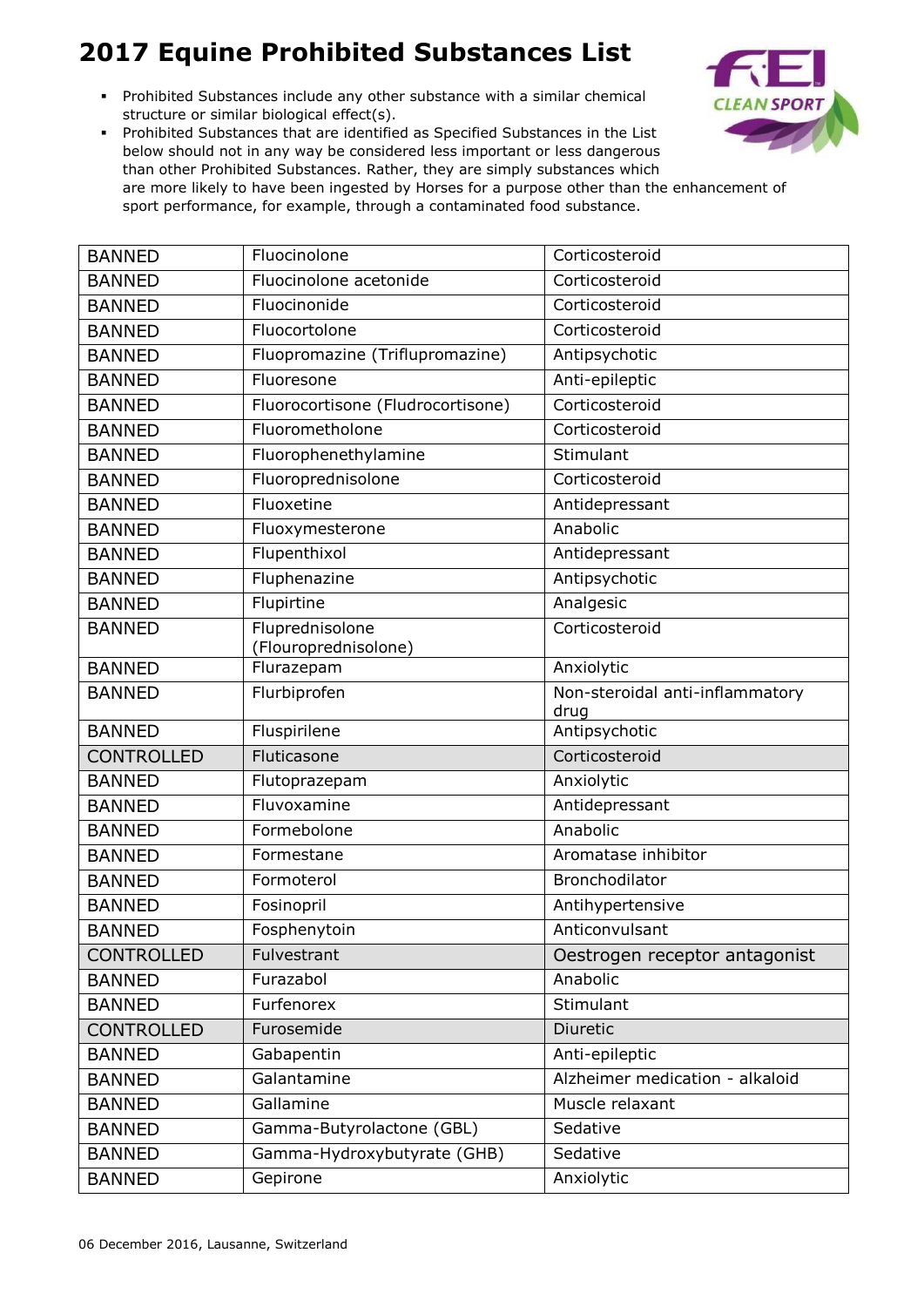Prohibited Substances include any other substance with a similar chemical structure or similar biological effect(s).



| <b>BANNED</b>     | Gestrinone                                  | Anabolic                                                   |
|-------------------|---------------------------------------------|------------------------------------------------------------|
| <b>BANNED</b>     | Glutethimide                                | Sedative                                                   |
| <b>CONTROLLED</b> | Glycopyrrolate                              | Anticholenergic                                            |
| <b>BANNED</b>     | <b>Growth Factors</b>                       | Growth promotion                                           |
| <b>BANNED</b>     | Growth Hormone (GH) - or                    | Growth promotion                                           |
|                   | analogues                                   |                                                            |
| <b>CONTROLLED</b> | Guaifenesin                                 | Expectorant                                                |
| <b>BANNED</b>     | Guanabenz                                   | Sedative                                                   |
| <b>BANNED</b>     | Guanadrel                                   | Antihypertensive                                           |
| <b>BANNED</b>     | Guanethidine                                | Antihypertensive                                           |
| <b>BANNED</b>     | Guanoclor                                   | Sympatholytic                                              |
| <b>BANNED</b>     | Guanoxan                                    | Sympatholytic                                              |
| <b>BANNED</b>     | GW1516                                      | Anabolic                                                   |
| <b>BANNED</b>     | Haemaglobin analogues                       | Oxygen transport                                           |
| <b>BANNED</b>     | Halcinonide                                 | Corticosteroid                                             |
| <b>BANNED</b>     | Halobetasol                                 | Corticosteroid                                             |
| <b>BANNED</b>     | Haloperidol                                 | Neuroleptic                                                |
| <b>BANNED</b>     | Harmaline                                   | Psychoactive                                               |
| <b>CONTROLLED</b> | Harpagoside                                 | Anti-inflammatory                                          |
| <b>BANNED</b>     | <b>Heptaminol</b>                           | Stimulant                                                  |
| <b>BANNED</b>     | Heroin (Diamorphine)                        | Narcotic                                                   |
| <b>BANNED</b>     | Hexafluorenium                              | Muscle relaxant                                            |
| <b>BANNED</b>     | Hexobarbital                                | Sedative                                                   |
| <b>BANNED</b>     | Hexocyclium                                 | Antimuscarinic                                             |
| <b>BANNED</b>     | Hexylcaine                                  | Local anaesthetic                                          |
| <b>CONTROLLED</b> | Histapyrrodine                              | Antihistamine                                              |
| <b>BANNED</b>     | Homatropine                                 | Anticholenergic                                            |
| <b>BANNED</b>     | Homophenazine                               | Psychiatric drug                                           |
| <b>CONTROLLED</b> | Hordenine (Specified Substance)             | Norepinephrine<br>stimulant<br>[Higher<br>screening limit] |
| <b>BANNED</b>     | Hydralazine                                 | Vasodilator; afterload reducer                             |
| <b>CONTROLLED</b> | Hydrochlorothiazide                         | <b>Diuretic</b>                                            |
|                   | (Hydrochlorthiazide)                        |                                                            |
| <b>CONTROLLED</b> | Hydrochlorthiazide<br>(Hydrochlorothiazide) | Diuretic                                                   |
| <b>BANNED</b>     | Hydrocodone                                 | Opioid analgesic                                           |
| <b>CONTROLLED</b> | Hydrocortisone                              | Corticosteroid. Threshold substance:                       |
|                   |                                             | 1 microgram per millilitre in urine.                       |
| <b>BANNED</b>     | Hydroflumethiazide                          | Diuretic                                                   |
| <b>BANNED</b>     | Hydromorphinol                              | Opioid analgesic                                           |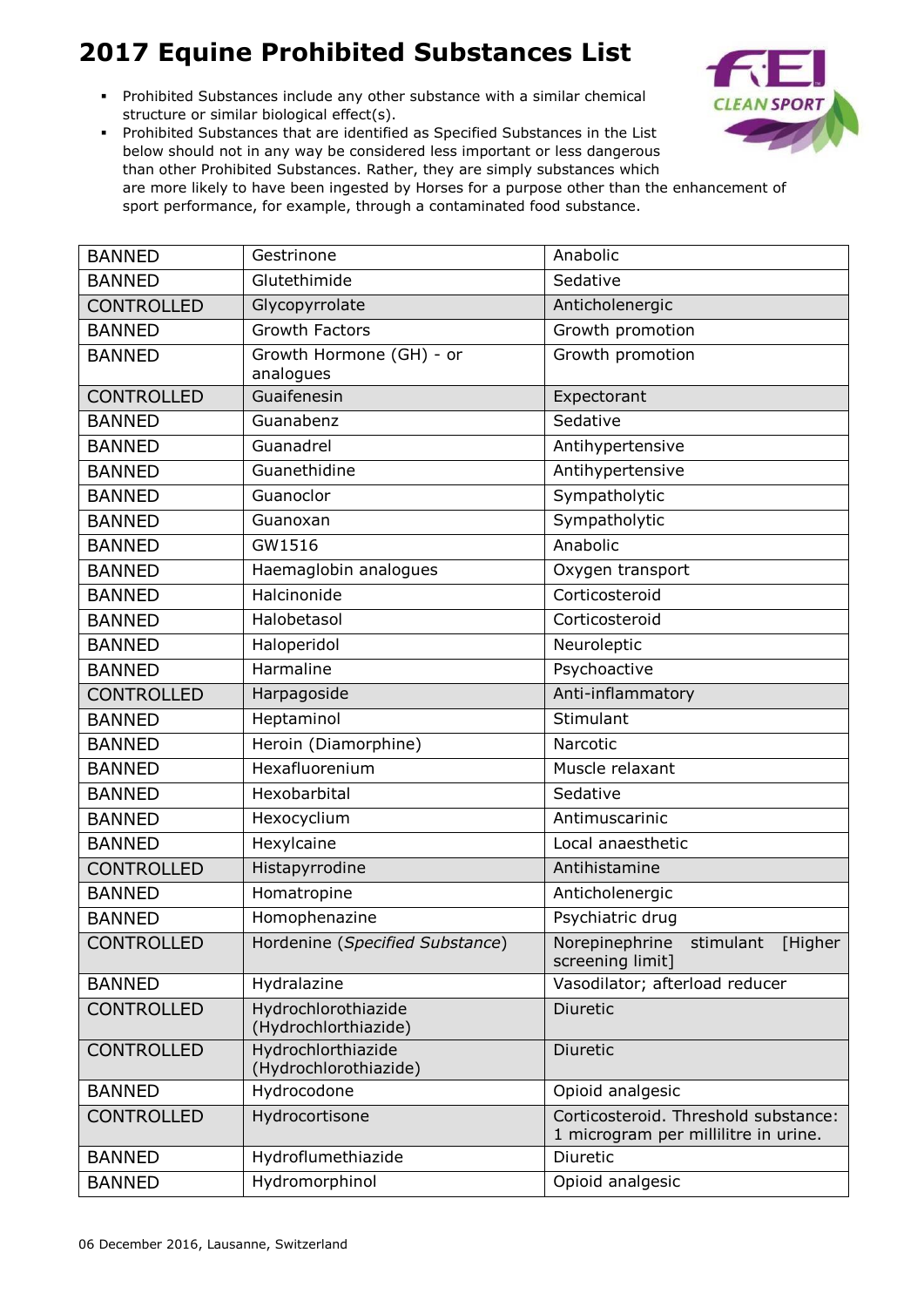Prohibited Substances include any other substance with a similar chemical structure or similar biological effect(s).



| <b>BANNED</b>     | Hydromorphone                                   | Opioid analgesic                         |
|-------------------|-------------------------------------------------|------------------------------------------|
| <b>BANNED</b>     | Hydroxyamphetamine                              | Stimulant                                |
| <b>BANNED</b>     | Hydroxyephedrine (Oxilofrine)                   | Stimulant                                |
| <b>BANNED</b>     | Hydroxytestosterone                             | Anabolic                                 |
| <b>CONTROLLED</b> | Hydroxyzine                                     | Sedative                                 |
| <b>CONTROLLED</b> | Hyoscine (Scopolamine) (Specified<br>Substance) | Parasympathetic                          |
| <b>BANNED</b>     | Hyoscyamine (Atropine isomer)                   | Anticholenergic                          |
| <b>BANNED</b>     | Ibogaine                                        | Psychoactive indole                      |
| <b>CONTROLLED</b> | Ibuprofen                                       | Non-steroidal anti-inflammatory<br>drug  |
| <b>BANNED</b>     | Ibutilide                                       | Anti-arrhythmic                          |
| <b>BANNED</b>     | Iloprost                                        | Vasodilator                              |
| <b>BANNED</b>     | Imipramine                                      | Antidepressant                           |
| <b>BANNED</b>     | Indapamide                                      | Diuretic                                 |
| <b>CONTROLLED</b> | Indomethacin                                    | Non-steroidal anti-inflammatory<br>drug  |
| <b>BANNED</b>     | Indoprofen                                      | Non-steroidal anti-inflammatory<br>drug  |
| <b>BANNED</b>     | Indoramin                                       | Antihypertensive                         |
| <b>BANNED</b>     | Infliximab                                      | Therapeutic antibody                     |
| <b>CONTROLLED</b> | Ipratropium                                     | Bronchodilator/ Muscarinic<br>antagonist |
| <b>BANNED</b>     | Iprindole                                       | Antidepressant                           |
| <b>BANNED</b>     | Iproniazid                                      | Antidepressant                           |
| <b>BANNED</b>     | Ipsapirone                                      | Anxiolytic                               |
| <b>BANNED</b>     | Irbesartan                                      | Antihypertensive                         |
| <b>BANNED</b>     | Isoaminile                                      | Antitussive                              |
| <b>BANNED</b>     | Isocarboxazid                                   | Antidepressant                           |
| <b>BANNED</b>     | Isoetharine                                     | Beta 2 adrenergic receptor agonist       |
| <b>CONTROLLED</b> | Isoflupredone                                   | Corticosteroid                           |
| <b>BANNED</b>     | Isomethadone                                    | Analgesic                                |
| <b>BANNED</b>     | Isometheptane                                   | Stimulant                                |
| <b>BANNED</b>     | Isometheptene                                   | Sympathomimetic                          |
| <b>BANNED</b>     | Isoprenaline (Isoprotorenol)                    | Bronchodilator                           |
| <b>BANNED</b>     | Isopropamide                                    | Anticholinergic                          |
| <b>BANNED</b>     | Isoprotorenol (Isoprenaline)                    | Bronchodilator                           |
| <b>BANNED</b>     | Isopyrin (Ramifenazone)                         | Pain relief                              |
| <b>BANNED</b>     | Isosorbide dinitrate                            | Vasodilator                              |
| CONTROLLED        | Isothipendyl                                    | Antihistamine                            |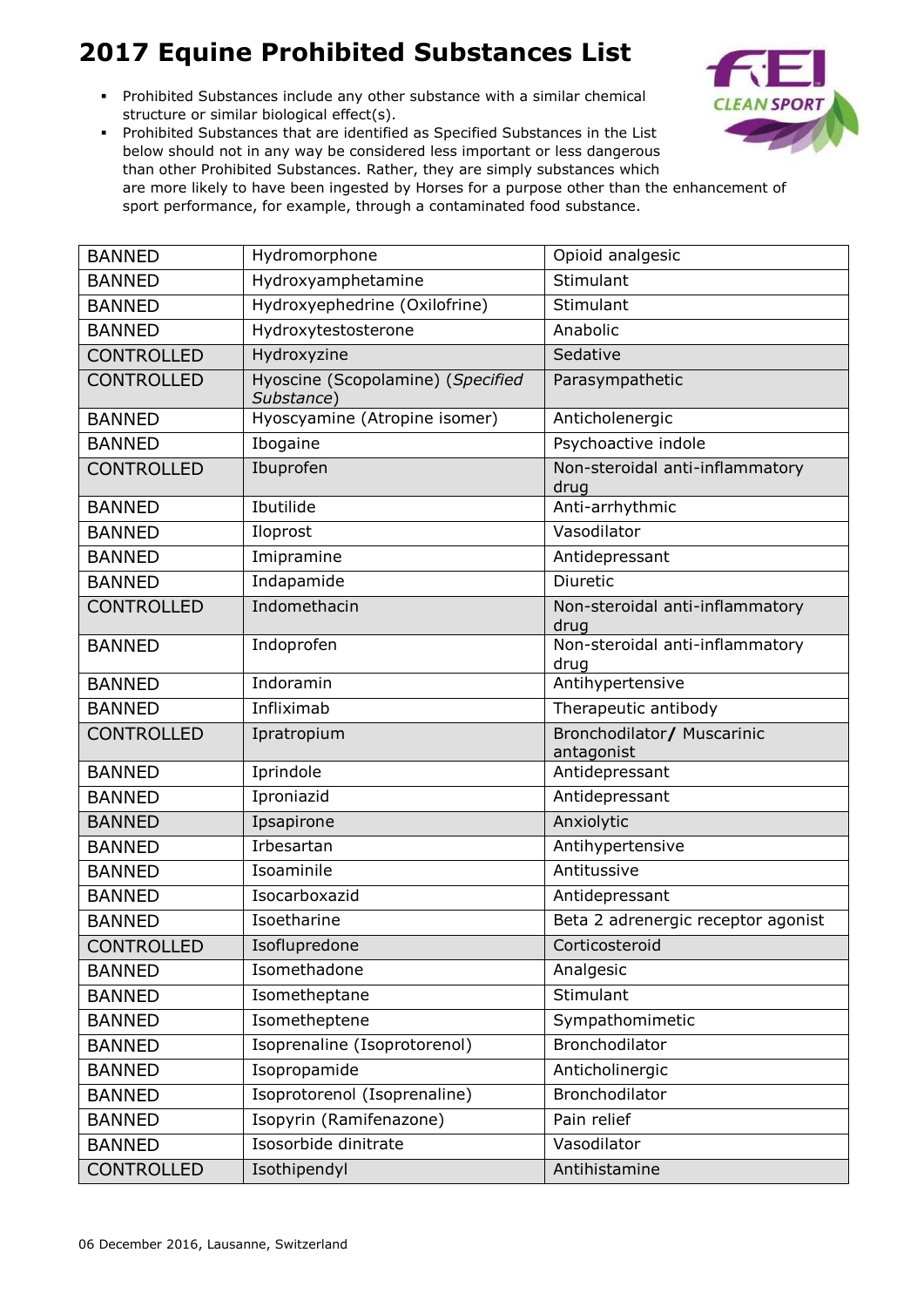- Prohibited Substances include any other substance with a similar chemical structure or similar biological effect(s).
- Prohibited Substances that are identified as Specified Substances in the List below should not in any way be considered less important or less dangerous than other Prohibited Substances. Rather, they are simply substances which are more likely to have been ingested by Horses for a purpose other than the enhancement of sport performance, for example, through a contaminated food substance.



| <b>BANNED</b>     | Isoxicam                       | Non-steroidal anti-inflammatory<br>drug    |
|-------------------|--------------------------------|--------------------------------------------|
| <b>CONTROLLED</b> | Isoxsuprine                    | Vasodilator [Higher screening limit]       |
| <b>BANNED</b>     | Isradipine                     | Calcium channel blocker                    |
| <b>BANNED</b>     | Kebuzone                       | Non-steroidal anti-inflammatory<br>drug    |
| <b>CONTROLLED</b> | Ketamine                       | Anaesthetic                                |
| <b>BANNED</b>     | Ketazolam                      | Anxiolytic                                 |
| <b>CONTROLLED</b> | Ketoprofen                     | Non-steroidal anti-inflammatory<br>drug    |
| <b>CONTROLLED</b> | Ketorolac                      | Non-steroidal anti-inflammatory<br>drug    |
| <b>CONTROLLED</b> | Ketotifen                      | Antihistamine                              |
| <b>BANNED</b>     | Labetalol                      | Beta blocker                               |
| <b>BANNED</b>     | Lamotrigine                    | Anticonvulsant                             |
| <b>BANNED</b>     | Lenperone                      | Anxiolytic                                 |
| <b>BANNED</b>     | Leptazole (Pentylenetetrazole) | Stimulant                                  |
| <b>BANNED</b>     | Letosteine                     | Mucolytic                                  |
| <b>BANNED</b>     | Letrozole                      | Aromatase inhibitor                        |
| <b>BANNED</b>     | Levallorphan                   | Opioid antagonist                          |
| <b>BANNED</b>     | Levobunolol                    | Beta blocker                               |
| <b>CONTROLLED</b> | Levocabastine                  | Antihistamine                              |
| <b>BANNED</b>     | Levodopa                       | Dihydroxythenylalanine substitute          |
| <b>CONTROLLED</b> | Levomethadone                  | Opioid analgesic                           |
| <b>BANNED</b>     | Levomethorphan                 | Opioid analgesic                           |
| <b>BANNED</b>     | Levophacetoperane              | Boosts brain uptake of<br>catecholamines   |
| <b>BANNED</b>     | Levorphanol                    | Opioid analgesic                           |
| <b>CONTROLLED</b> | Levothyroxine                  | Hormone                                    |
| <b>CONTROLLED</b> | Lidocaine                      | Local anaesthetic                          |
| <b>BANNED</b>     | Lidoflazine                    | Anti-arrhythmic                            |
| <b>CONTROLLED</b> | Lisinopril                     | Angiotensin-converting enzyme<br>inhibitor |
| <b>BANNED</b>     | Lithium                        | Mood stabiliser                            |
| <b>BANNED</b>     | Lobeline                       | Respiratory stimulant                      |
| <b>BANNED</b>     | Lofentanil                     | Opioid analgesic                           |
| <b>BANNED</b>     | Lofepramine                    | Antidepressant                             |
| <b>CONTROLLED</b> | Loperamide                     | Antidiarrhoea                              |
| <b>BANNED</b>     | Loprazolam                     | Anxiolytic                                 |
| <b>CONTROLLED</b> | Loratadine                     | Antihistamine                              |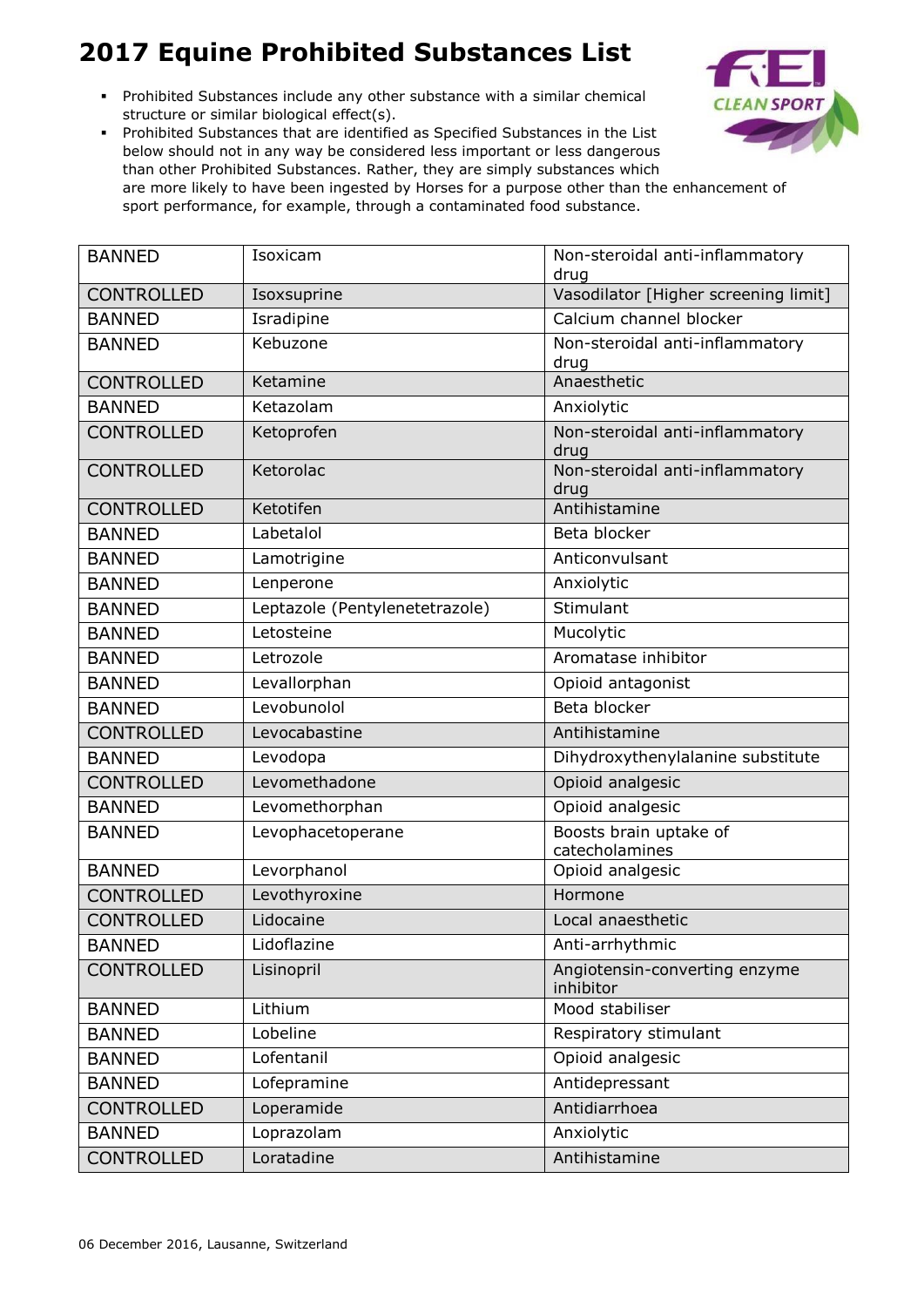Prohibited Substances include any other substance with a similar chemical structure or similar biological effect(s).



| <b>BANNED</b>     | Lorazepam                                      | Anxiolytic                              |
|-------------------|------------------------------------------------|-----------------------------------------|
| <b>BANNED</b>     | Lormetazepam                                   | Anxiolytic                              |
| <b>BANNED</b>     | Lornoxicam                                     | Non-steroidal anti-inflammatory<br>drug |
| <b>BANNED</b>     | Losartan                                       | Antihypertensive                        |
| <b>BANNED</b>     | Loxapine                                       | Antipsychotic                           |
| <b>BANNED</b>     | Lucanthone                                     | Radiation sensitizer                    |
| <b>BANNED</b>     | Lumiracoxib                                    | Non-steroidal anti-inflammatory<br>drug |
| <b>BANNED</b>     | Mabuterol                                      | Beta agonist                            |
| <b>CONTROLLED</b> | Magnesium sulphate (injection)                 | Sedative                                |
| <b>BANNED</b>     | Maprotiline                                    | Antidepressant                          |
| <b>BANNED</b>     | Mazindol                                       | Anorexic                                |
| <b>BANNED</b>     | MDA (Methylenedioxyamphetamine)                | Stimulant                               |
| <b>BANNED</b>     | <b>MDEA</b>                                    | Stimulant                               |
|                   | (Methylenedioxyethylamphetamine)               |                                         |
| <b>BANNED</b>     | <b>MDMA</b><br>(Methylenedioxymethamphetamine) | Stimulant                               |
| <b>BANNED</b>     | Mebanazine                                     | Mono-amine oxidase inhibitor            |
| <b>BANNED</b>     | Mebeverine                                     | Antispasmodic                           |
| <b>CONTROLLED</b> | Mebhydroline                                   | Antihistamine                           |
| <b>BANNED</b>     | Mebutamate                                     | Sedative                                |
| <b>BANNED</b>     | Mecamylamine                                   | Nicotine antagonist                     |
| <b>CONTROLLED</b> | Meclizine                                      | Antihistamine                           |
| <b>CONTROLLED</b> | Meclofenamic acid                              | Non-steroidal anti-inflammatory<br>drug |
| <b>BANNED</b>     | Meclofenoxate                                  | Stimulant                               |
| <b>BANNED</b>     | Meconine                                       | Opioid                                  |
| <b>BANNED</b>     | Medazepam                                      | Anxiolytic                              |
| <b>BANNED</b>     | Medetomidine                                   | Sedative                                |
| <b>CONTROLLED</b> | Medroxyprogesterone                            | Hormone                                 |
| <b>CONTROLLED</b> | Medrylamine                                    | Antihistamine                           |
| <b>BANNED</b>     | Medrysone                                      | Corticosteroid                          |
| <b>BANNED</b>     | Mefenamic acid                                 | Non-steroidal anti-inflammatory<br>drug |
| <b>BANNED</b>     | Mefenorex                                      | Stimulant                               |
| <b>BANNED</b>     | Mefexamide                                     | Stimulant                               |
| <b>BANNED</b>     | Mefruside                                      | Diuretic                                |
| <b>BANNED</b>     | Meldonium                                      | Antiischaemic                           |
| <b>CONTROLLED</b> | Meloxicam                                      | Non-steroidal anti-inflammatory         |
|                   |                                                | drug                                    |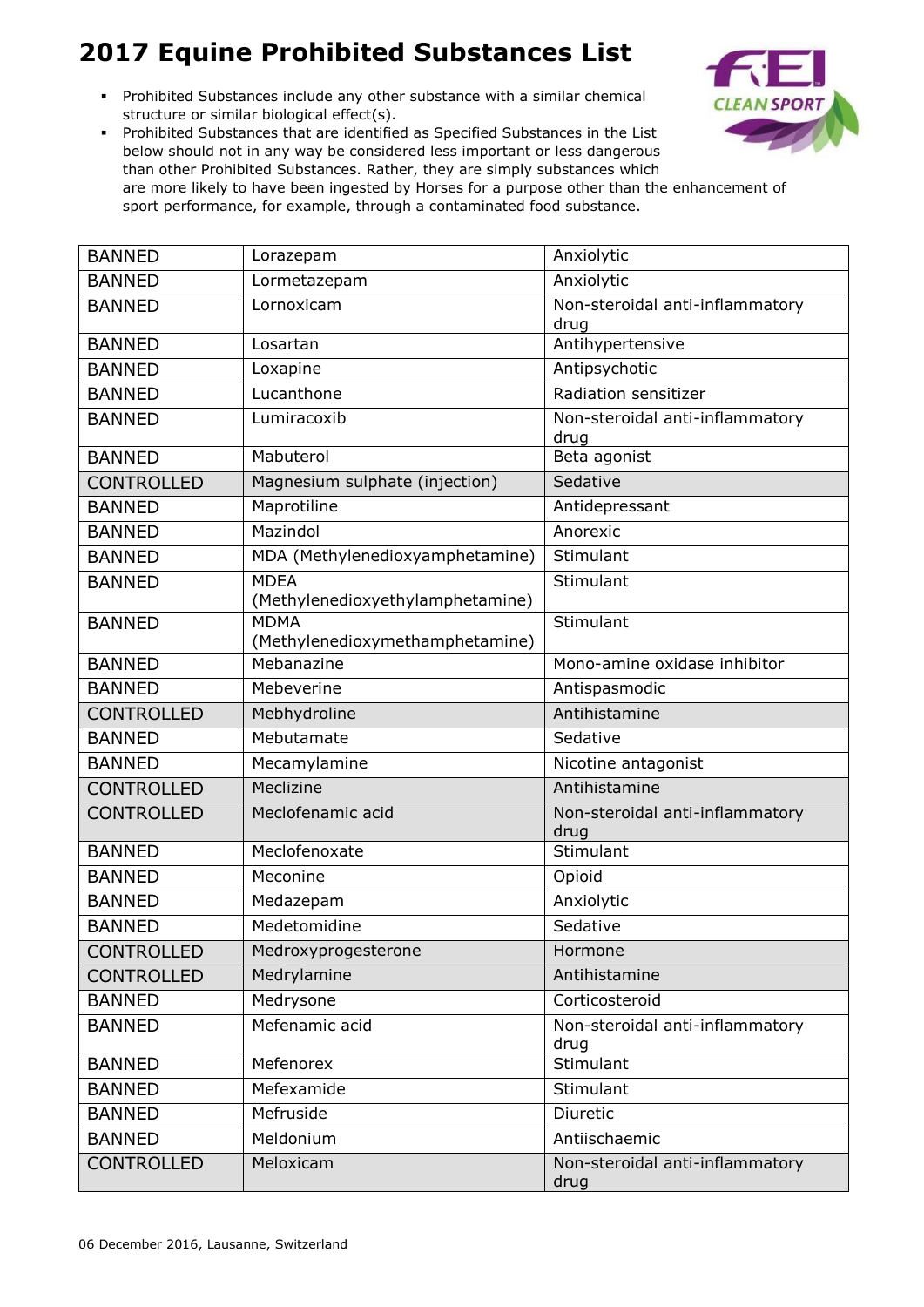Prohibited Substances include any other substance with a similar chemical structure or similar biological effect(s).



| <b>BANNED</b>     | Melperone                  | Antipsychotic                           |
|-------------------|----------------------------|-----------------------------------------|
| <b>BANNED</b>     | Memantine                  | N-methyl D-asparate receptor            |
|                   |                            | antagonist                              |
| <b>BANNED</b>     | Meparfynol                 | Anxiolytic                              |
| <b>BANNED</b>     | Mepazine                   | Antipsychotic                           |
| <b>BANNED</b>     | Mepenzolate                | Muscle relaxant                         |
| <b>BANNED</b>     | Meperidine (Pethidine)     | Opioid analgesic                        |
| <b>BANNED</b>     | Mephenesin                 | Muscle relaxant                         |
| <b>BANNED</b>     | Mephentermine              | Stimulant                               |
| <b>BANNED</b>     | Mephenytoin                | Anticonvulsant                          |
| <b>BANNED</b>     | Mephobarbital              | Sedative                                |
| <b>BANNED</b>     | Mepindolol                 | Beta blocker                            |
| <b>CONTROLLED</b> | Mepivacaine                | Local anaesthetic                       |
| <b>BANNED</b>     | Meprednisone               | Corticosteroid                          |
| <b>BANNED</b>     | Meprobamate (Meprobromate) | Anxiolytic                              |
| <b>BANNED</b>     | Meprobromate (Meprobamate) | Anxiolytic                              |
| <b>BANNED</b>     | Meprylcaine                | Local anaesthetic                       |
| <b>BANNED</b>     | Meptazinol                 | Opioid analgesic                        |
| <b>CONTROLLED</b> | Mepyramine (Pyrilamine)    | Antihistamine                           |
| <b>BANNED</b>     | Meralluride                | Diuretic                                |
| <b>BANNED</b>     | Merbaphen                  | Diuretic                                |
| <b>BANNED</b>     | Mercaptomerin              | Diuretic                                |
| <b>BANNED</b>     | Mersalyl                   | Diuretic                                |
| <b>BANNED</b>     | Mesalamine (Mesalazine)    | Non-steroidal anti-inflammatory<br>drug |
| <b>BANNED</b>     | Mesalazine (Mesalamine)    | Non-steroidal anti-inflammatory<br>drug |
| <b>BANNED</b>     | Mesocarb                   | Stimulant                               |
| <b>BANNED</b>     | Mesoridazine               | Neuroleptic                             |
| <b>BANNED</b>     | Mestanolone                | Anabolic                                |
| <b>BANNED</b>     | Mesterolone                | Anabolic                                |
| <b>BANNED</b>     | Metaclazepam               | Anxiolytic                              |
| <b>CONTROLLED</b> | Metamizole (Dipyrone)      | Non-steroidal anti-inflammatory<br>drug |
| <b>BANNED</b>     | Metaproterenol             | Bronchodilator                          |
| <b>BANNED</b>     | Metaraminol                | Stimulant                               |
| <b>BANNED</b>     | Metaxalone                 | Muscle relaxant                         |
| <b>BANNED</b>     | Metazocine                 | Opioid analgesic                        |
| <b>CONTROLLED</b> | Metformin                  | Antidiabetic                            |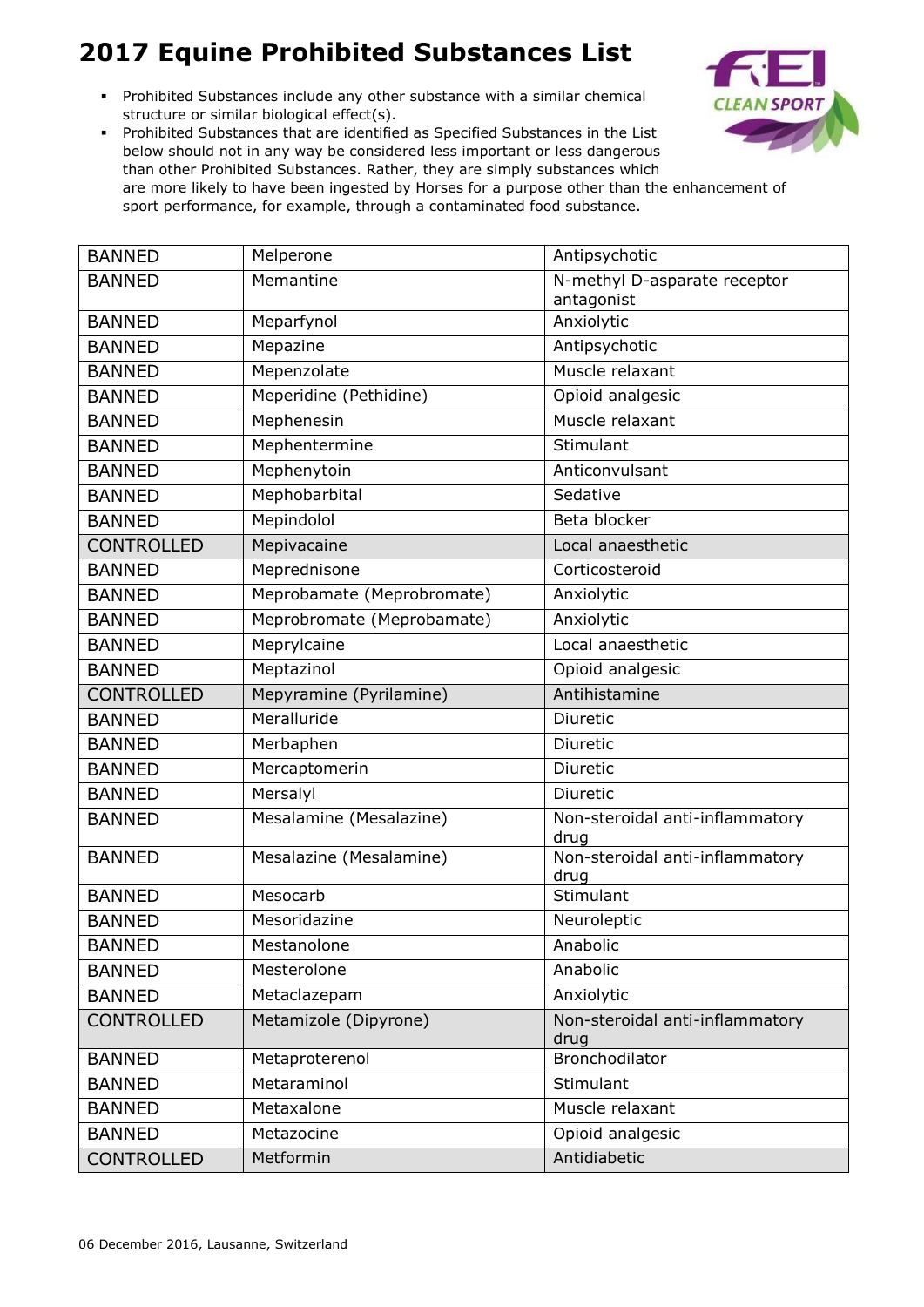Prohibited Substances include any other substance with a similar chemical structure or similar biological effect(s).



| <b>BANNED</b>     | Methacholine                               | Hypotensive                             |
|-------------------|--------------------------------------------|-----------------------------------------|
| <b>CONTROLLED</b> | Methadone                                  | Opioid analgesic                        |
| <b>BANNED</b>     | Methallenestril                            | Oestrogen                               |
| <b>BANNED</b>     | Methamphetamine                            | Stimulant                               |
| <b>BANNED</b>     | Methandienone                              | Anabolic                                |
| <b>BANNED</b>     | Methandriol                                | Anabolic                                |
| <b>BANNED</b>     | Methandrostenolone                         | Anabolic                                |
| <b>BANNED</b>     | Methantheline                              | Antimuscarinic                          |
| <b>CONTROLLED</b> | Methapyrilene                              | Antihistamine                           |
| <b>BANNED</b>     | Methaqualone                               | Sedative                                |
| <b>BANNED</b>     | Metharbital                                | Sedative                                |
| <b>BANNED</b>     | Methasterone                               | Anabolic                                |
| <b>BANNED</b>     | Methazolamide                              | Diuretic                                |
| <b>BANNED</b>     | Methcathinone                              | Psychoactive                            |
| <b>CONTROLLED</b> | Methdilazine                               | Antihistamine                           |
| <b>BANNED</b>     | Methenolone                                | Anabolic                                |
| <b>BANNED</b>     | Methimazole                                | Antihyperthyroidsim                     |
| <b>BANNED</b>     | Methixene                                  | Antispasmodic                           |
| <b>CONTROLLED</b> | Methocarbamol                              | Muscle relaxant                         |
| <b>BANNED</b>     | Methohexital                               | Sedative                                |
| <b>BANNED</b>     | Methotrexate                               | Immunomodulator                         |
| <b>BANNED</b>     | Methotrimeprazine                          | Antipsychotic                           |
| <b>BANNED</b>     | Methoxamine                                | Vasoconstriction                        |
| <b>BANNED</b>     | Methoxyphenamine                           | Non-steroidal anti-inflammatory<br>drug |
| <b>CONTROLLED</b> | Methoxypromazine                           | Acepromazine Derivative                 |
| <b>BANNED</b>     | Methscopolamine (Methyl<br>Scopolamine)    | Muscarinic antagonist                   |
| <b>BANNED</b>     | Methsuximide                               | Anticonvulsant                          |
| <b>BANNED</b>     | Methyclothiazide                           | Diuretic                                |
| <b>BANNED</b>     | Methyl Scopolamine<br>(Methscopolamine)    | Muscarinic antagonist                   |
| <b>BANNED</b>     | Methylaminorex                             | Stimulant                               |
| <b>BANNED</b>     | Methylatropine                             | Anticholinergic                         |
| <b>BANNED</b>     | Methylchlorthiazide<br>(Methylclothiazide) | Diuretic                                |
| <b>BANNED</b>     | Methylclothiazide<br>(Methylchlorthiazide) | Diuretic                                |
| <b>BANNED</b>     | Methyldienolone                            | Anabolic                                |
| <b>BANNED</b>     | Methyldihydromorphinone                    | Opioid analgesic                        |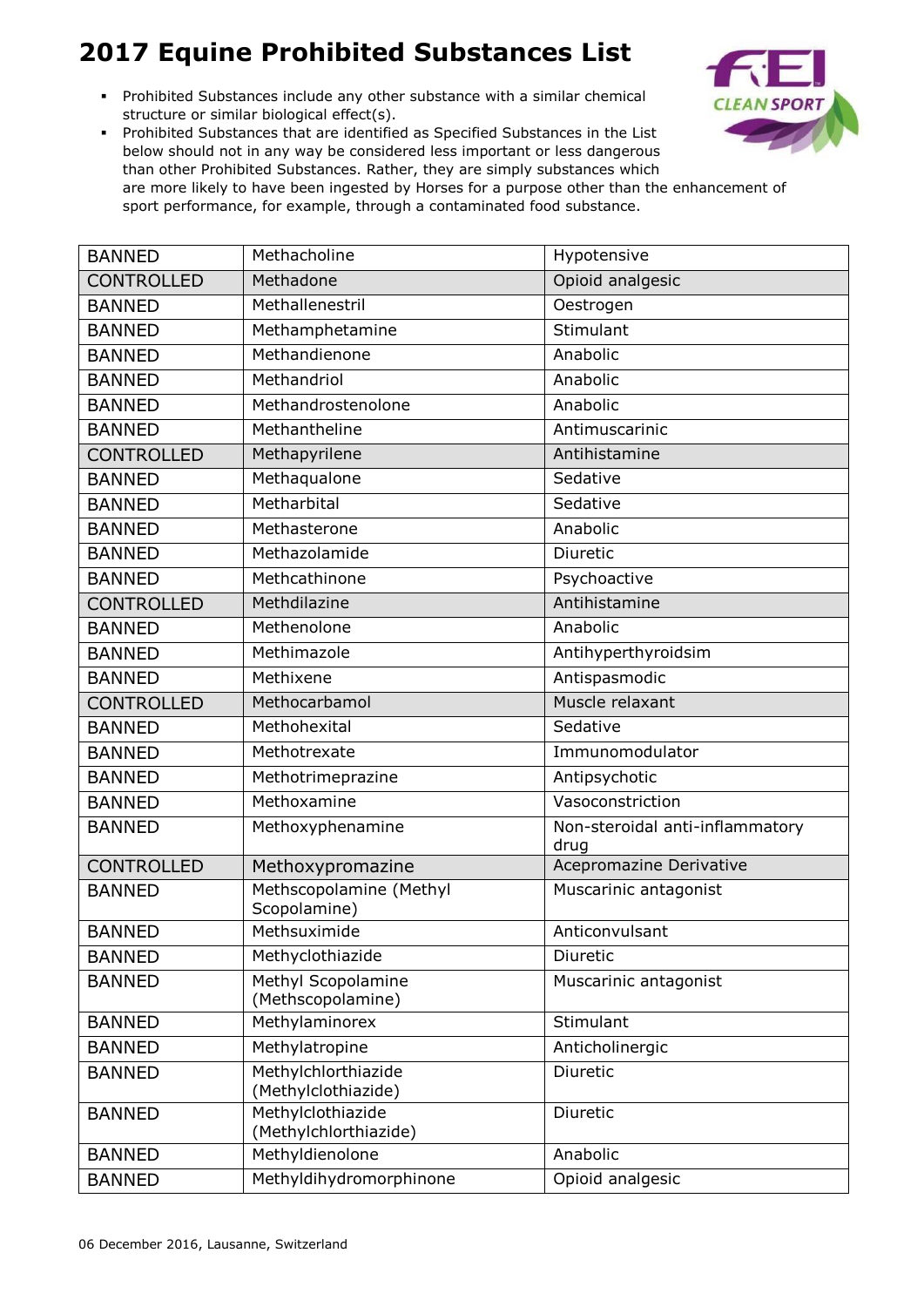Prohibited Substances include any other substance with a similar chemical structure or similar biological effect(s).



| <b>BANNED</b>     | Methyldopa                               | Antihypertensive                           |
|-------------------|------------------------------------------|--------------------------------------------|
| <b>BANNED</b>     | Methylenedioxyamphetamine (MDA)          | Stimulant                                  |
| <b>BANNED</b>     | Methylenedioxyethylamphetamine<br>(MDEA) | Stimulant                                  |
| <b>BANNED</b>     | Methylenedioxymethamphetamine<br>(MDMA)  | Stimulant                                  |
| <b>BANNED</b>     | Methylephedrine                          | Stimulant                                  |
| <b>BANNED</b>     | Methylergonovine                         | Vasoconstriction                           |
| <b>BANNED</b>     | Methylhexaneamine                        | Stimulant                                  |
| <b>BANNED</b>     | Methylmethcathinone                      | Psychoactive                               |
| <b>BANNED</b>     | Methylnortestosterone                    | Anabolic                                   |
| <b>BANNED</b>     | Methylphenidate                          | Stimulant                                  |
| <b>CONTROLLED</b> | Methylprednisolone                       | Corticosteroid                             |
| <b>BANNED</b>     | Methylprylon (Methyprylon)               | Sedative                                   |
| <b>BANNED</b>     | Methylpseudoephedrine                    | Stimulant                                  |
| <b>CONTROLLED</b> | Methylsalicylic acid                     | Non-steroidal anti-inflammatory<br>drug    |
| <b>BANNED</b>     | Methyltestosterone                       | Anabolic                                   |
| <b>BANNED</b>     | Methyltrienolone                         | Anabolic                                   |
| <b>BANNED</b>     | Methyprylon (Methylprylon)               | Sedative                                   |
| <b>BANNED</b>     | Methysergide                             | 5-hydroxytryptamine receptor<br>antagonist |
| <b>BANNED</b>     | Meticrane                                | Diuretic                                   |
| <b>BANNED</b>     | Metipranolol                             | Beta blocker                               |
| <b>CONTROLLED</b> | Metoclopramide                           | Anti-emetic                                |
| <b>BANNED</b>     | Metocurine                               | Muscle relaxant                            |
| <b>BANNED</b>     | Metolazone                               | <b>Diuretic</b>                            |
| <b>BANNED</b>     | Metomidate                               | Hypnotic                                   |
| <b>BANNED</b>     | Metoprolol                               | Beta blocker                               |
| <b>BANNED</b>     | Metrenperone                             | Antipyretic                                |
| <b>BANNED</b>     | Metyrapone                               | Hydrocortisone synthesis inhibitor         |
| <b>BANNED</b>     | Mexazolam                                | Anxiolytic                                 |
| <b>BANNED</b>     | Mexiletine                               | Anti-arrhythmic                            |
| <b>BANNED</b>     | Mianserin                                | Psychoactive                               |
| <b>BANNED</b>     | Mibefradil                               | Antihypertensive                           |
| <b>BANNED</b>     | Mibolerone                               | Anabolic                                   |
| <b>CONTROLLED</b> | Midazolam                                | Anxiolytic                                 |
| <b>BANNED</b>     | Midodrine                                | Vasopressor                                |
| <b>BANNED</b>     | Milrinone                                | Phosphodiesterase 3 inhibitor              |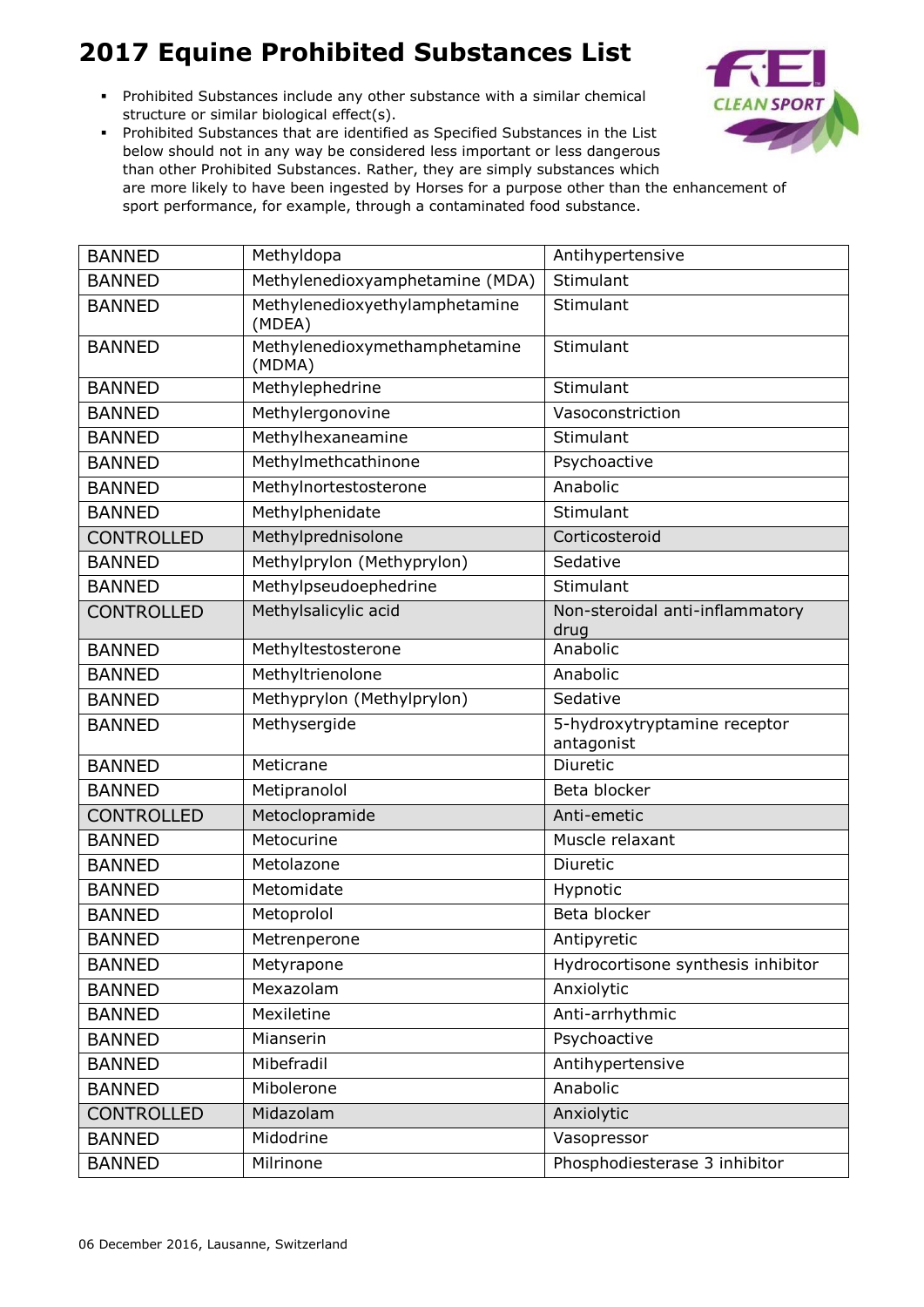Prohibited Substances include any other substance with a similar chemical structure or similar biological effect(s).



| <b>BANNED</b>     | Minoxidil                      | Vasodilator                                           |
|-------------------|--------------------------------|-------------------------------------------------------|
| <b>BANNED</b>     | Mirtazepine                    | Antidepressant                                        |
| <b>BANNED</b>     | Mivacurium                     | Muscle relaxant                                       |
| <b>BANNED</b>     | Modafanil                      | Stimulant                                             |
| <b>CONTROLLED</b> | Moexipril                      | Angiotensin-converting enzyme<br>inhibitor            |
| <b>BANNED</b>     | Mofebutazone                   | Non-steroidal anti-inflammatory<br>drug               |
| <b>BANNED</b>     | Molindone                      | Antipsychotic                                         |
| <b>BANNED</b>     | Mometasone                     | Corticosteroid                                        |
| <b>BANNED</b>     | Montelukast                    | Leucotriene receptor antagonist -<br>asthma treatment |
| <b>BANNED</b>     | Moperone                       | Antipsychotic                                         |
| <b>BANNED</b>     | Moprolol                       | Beta blocker                                          |
| <b>BANNED</b>     | Morphedrine                    | Stimulant                                             |
| <b>BANNED</b>     | Morpheridine                   | Opioid analgesic                                      |
| <b>CONTROLLED</b> | Morphine (Specified Substance) | Opioid analgesic                                      |
| <b>BANNED</b>     | Mosapramine                    | Antipsychotic                                         |
| <b>BANNED</b>     | Moxaverine                     | Phosphodiesterase inhibition                          |
| <b>BANNED</b>     | Muscarine                      | Parasympathomimetic                                   |
| <b>BANNED</b>     | Nabumetone                     | Non-steroidal anti-inflammatory<br>drug               |
| <b>BANNED</b>     | Nadolol                        | Beta blocker                                          |
| <b>BANNED</b>     | Nadoxolol                      | Anti-arrhythmic                                       |
| <b>BANNED</b>     | Naepaine                       | Local anaesthetic                                     |
| <b>BANNED</b>     | Naftidrofuryl                  | Vasodilator                                           |
| <b>BANNED</b>     | Nalbuphine                     | Opioid analgesic                                      |
| <b>BANNED</b>     | Nalorphine                     | Opioid receptor agonist and<br>antagonist             |
| <b>CONTROLLED</b> | Naloxone                       | Opioid antagonist                                     |
| <b>BANNED</b>     | Naltrexone                     | Opioid receptor antagonist                            |
| <b>BANNED</b>     | Nandrolone (Nortestosterone)   | Anabolic                                              |
| <b>BANNED</b>     | Naphazoline                    | Sympathomimetic                                       |
| <b>CONTROLLED</b> | Naproxen                       | Non-steroidal anti-inflammatory<br>drug               |
| <b>BANNED</b>     | Naratriptan                    | 5-hydroxytryptamine agonist<br>(migraine treatment)   |
| <b>CONTROLLED</b> | N-butyl Scopolamine            | Parasympathetic                                       |
| <b>BANNED</b>     | Nebivolol                      | Beta blocker                                          |
| <b>BANNED</b>     | Nedocromil                     | Mast cell stabiliser                                  |
| <b>BANNED</b>     | Nefazodone                     | Psychoactive                                          |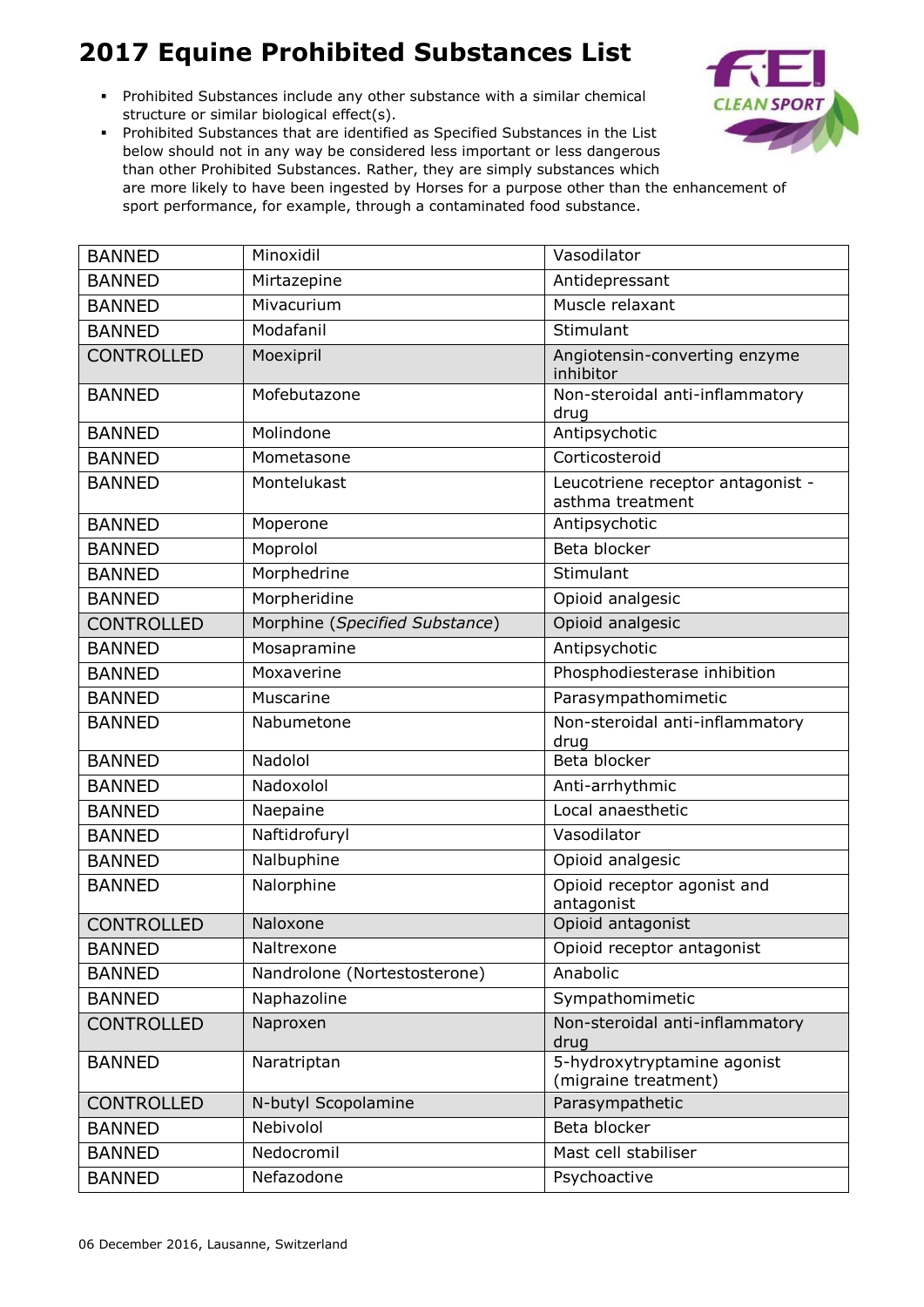Prohibited Substances include any other substance with a similar chemical structure or similar biological effect(s).



| <b>BANNED</b>     | Nefopam                                         | Non opioid analgesic                    |
|-------------------|-------------------------------------------------|-----------------------------------------|
| <b>CONTROLLED</b> | Neostigmine                                     | Anticholinesterase                      |
| <b>BANNED</b>     | Nialamide                                       | Antidepressant                          |
| <b>BANNED</b>     | Nicardipine                                     | Antihypertensive                        |
| <b>BANNED</b>     | Nicotine                                        | Stimulant                               |
| <b>BANNED</b>     | Nicoumalone                                     | Anticoagulant                           |
| <b>BANNED</b>     | Nifedipine                                      | Anti-angina                             |
| <b>BANNED</b>     | Nifenalol                                       | Beta blocker                            |
| <b>BANNED</b>     | Niflumic acid                                   | Non-steroidal anti-inflammatory<br>drug |
| <b>BANNED</b>     | Nikethamide                                     | Stimulant                               |
| <b>BANNED</b>     | Nimesulide                                      | Non-steroidal anti-inflammatory<br>drug |
| <b>BANNED</b>     | Nimetazepam                                     | Anxiolytic                              |
| <b>BANNED</b>     | Nimodipine                                      | Antihypertensive                        |
| <b>BANNED</b>     | Nitrazepam                                      | Anxiolytic                              |
| <b>CONTROLLED</b> | Nitroglycerin                                   | Anti-angina                             |
| <b>BANNED</b>     | Nomifensine                                     | Dopamine re-uptake inhibitor            |
| <b>BANNED</b>     | Nonivamide                                      | Topical analgesic/irritant              |
| <b>BANNED</b>     | Norandrostenediol                               | Anabolic                                |
| <b>BANNED</b>     | Norandrostenedione                              | Anabolic                                |
| <b>BANNED</b>     | Norbolethone                                    | Anabolic                                |
| <b>BANNED</b>     | Norclostebol                                    | Anabolic                                |
| <b>BANNED</b>     | Norcocaine                                      | Cocaine metabolite                      |
| <b>BANNED</b>     | Nordiazepam                                     | Tranquiliser                            |
| <b>CONTROLLED</b> | Norepinephrine                                  | Stimulant                               |
| <b>BANNED</b>     | Norethandrolone                                 | Anabolic                                |
| <b>BANNED</b>     | Norfenefrine                                    | Stimulant                               |
| <b>BANNED</b>     | Norfenfluramine                                 | Stimulant                               |
| <b>BANNED</b>     | Norfluoxetine                                   | Fluoxetine metabolite                   |
| <b>BANNED</b>     | Normethandrolone                                | Anabolic                                |
| <b>BANNED</b>     | Norpseudoephedrine (Cathine)                    | Stimulant                               |
| <b>BANNED</b>     | Nortestosterone (Nandrolone)                    | Anabolic                                |
| <b>BANNED</b>     | Nortriptyline                                   | Antidepressant                          |
| <b>BANNED</b>     | Noscapine                                       | Antitussive                             |
| <b>BANNED</b>     | Nylidrin (Buphenine)                            | Sympathomimetic                         |
| <b>BANNED</b>     | Octadecafluoronaphthalene<br>(Perfluorodecalin) | Artificial gas carriers in blood        |
| <b>BANNED</b>     | Octopamine                                      | Stimulant                               |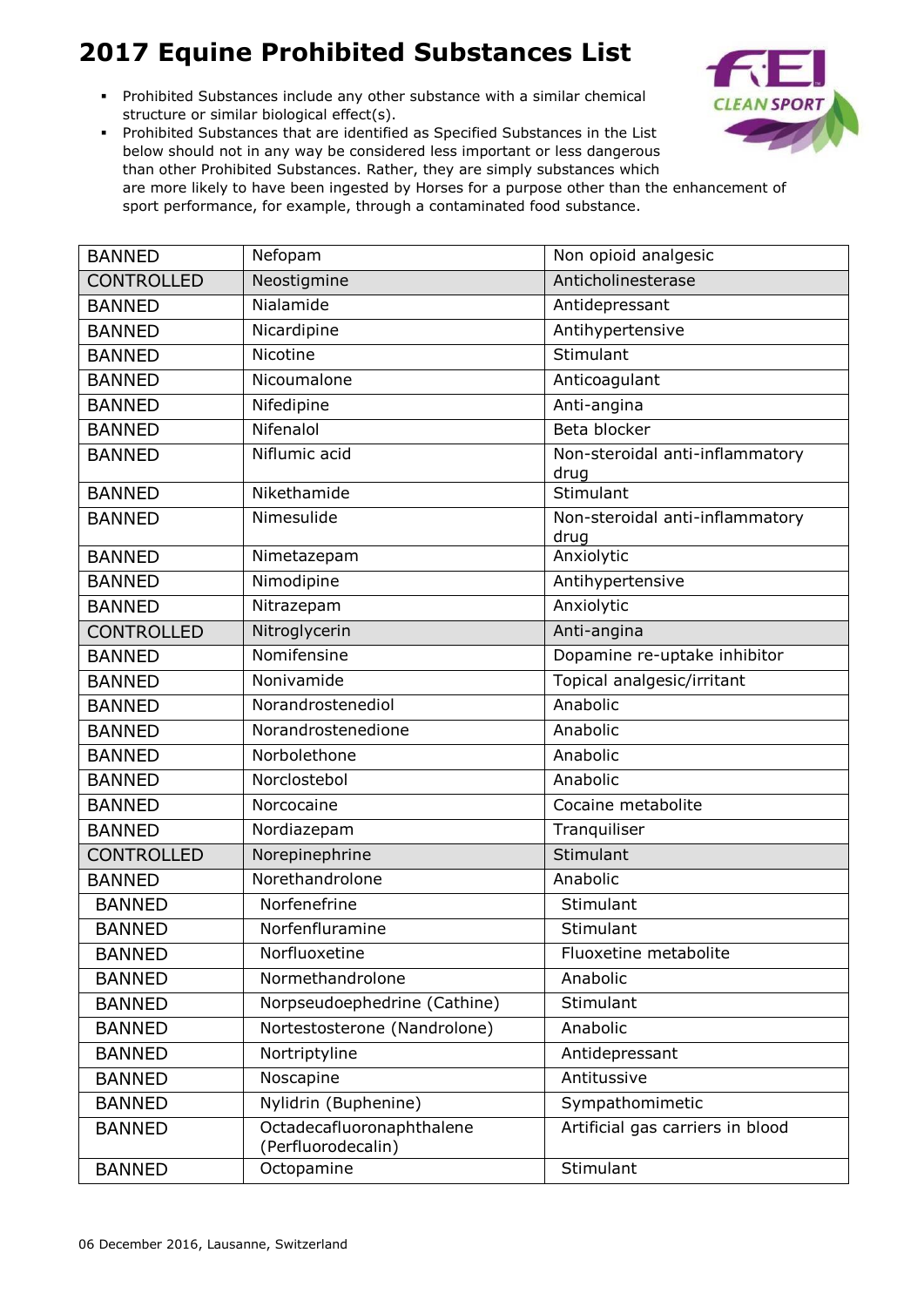Prohibited Substances include any other substance with a similar chemical structure or similar biological effect(s).



| <b>BANNED</b>     | Olanzapine                       | Antipsychotic                            |
|-------------------|----------------------------------|------------------------------------------|
| <b>BANNED</b>     | Olmesartan                       | Antihypertensive                         |
| <b>BANNED</b>     | Olsalazine                       | Gut anti-inflammatory                    |
| <b>BANNED</b>     | Opipramol                        | Psychoactive                             |
| <b>BANNED</b>     | Opromazine                       | Antipsychotics                           |
| <b>BANNED</b>     | Orciprenaline                    | Bronchodilator                           |
| <b>BANNED</b>     | Oripavine (Specified Substance)  | Opioid analgesic                         |
| <b>CONTROLLED</b> | Orphenadrine                     | Antihistamine                            |
| <b>BANNED</b>     | Osterine                         | Selective Androgen Receptor<br>Modulator |
| <b>BANNED</b>     | Oxabolone                        | Anabolic                                 |
| <b>BANNED</b>     | Oxaflumazine                     | Psychosedative                           |
| <b>BANNED</b>     | Oxandrolone                      | Anabolic                                 |
| <b>BANNED</b>     | Oxaprozin                        | Non-steroidal anti-inflammatory<br>drug  |
| <b>CONTROLLED</b> | Oxazepam                         | Anxiolytic                               |
| <b>BANNED</b>     | Oxazolam                         | Anxiolytic                               |
| <b>BANNED</b>     | Oxcarbazepine                    | Anticonvulsant                           |
| <b>BANNED</b>     | Oxethazaine                      | Topical anaesthetic                      |
| <b>BANNED</b>     | Oxilofrine (Hydroxyephedrine)    | Stimulant                                |
| <b>BANNED</b>     | Oxolamine                        | Antitussive                              |
| <b>BANNED</b>     | Oxprenolol                       | Beta blocker                             |
| <b>BANNED</b>     | Oxybuprocaine                    | Local anaesthetic                        |
| <b>BANNED</b>     | Oxycodone                        | Opioid analgesic                         |
| <b>BANNED</b>     | Oxymesterone                     | Anabolic                                 |
| <b>BANNED</b>     | Oxymetazoline                    | Topical decongestant                     |
| <b>BANNED</b>     | Oxymetholone                     | Anabolic                                 |
| <b>BANNED</b>     | Oxymorphone                      | Opioid analgesic                         |
| <b>BANNED</b>     | Oxypertine                       | Neuroleptic                              |
| <b>CONTROLLED</b> | Oxyphenbutazone                  | Non-steroidal anti-inflammatory<br>drug  |
| <b>BANNED</b>     | Oxyphencyclimine                 | Antimuscarinic                           |
| <b>BANNED</b>     | Oxyphenonium                     | Antimuscarinic                           |
| <b>CONTROLLED</b> | Oxytocin                         | Powerful hormone                         |
| <b>BANNED</b>     | Paliperidone                     | Antipsychotic                            |
| <b>BANNED</b>     | Pancuronium                      | Muscle relaxant                          |
| <b>BANNED</b>     | Papaverine (Specified Substance) | Opiate - muscle spasm treatment          |
| <b>BANNED</b>     | Paracetamol (Acetominophen)      | Analgesic                                |
| <b>BANNED</b>     | Paraldehyde                      | Anticonvulsant                           |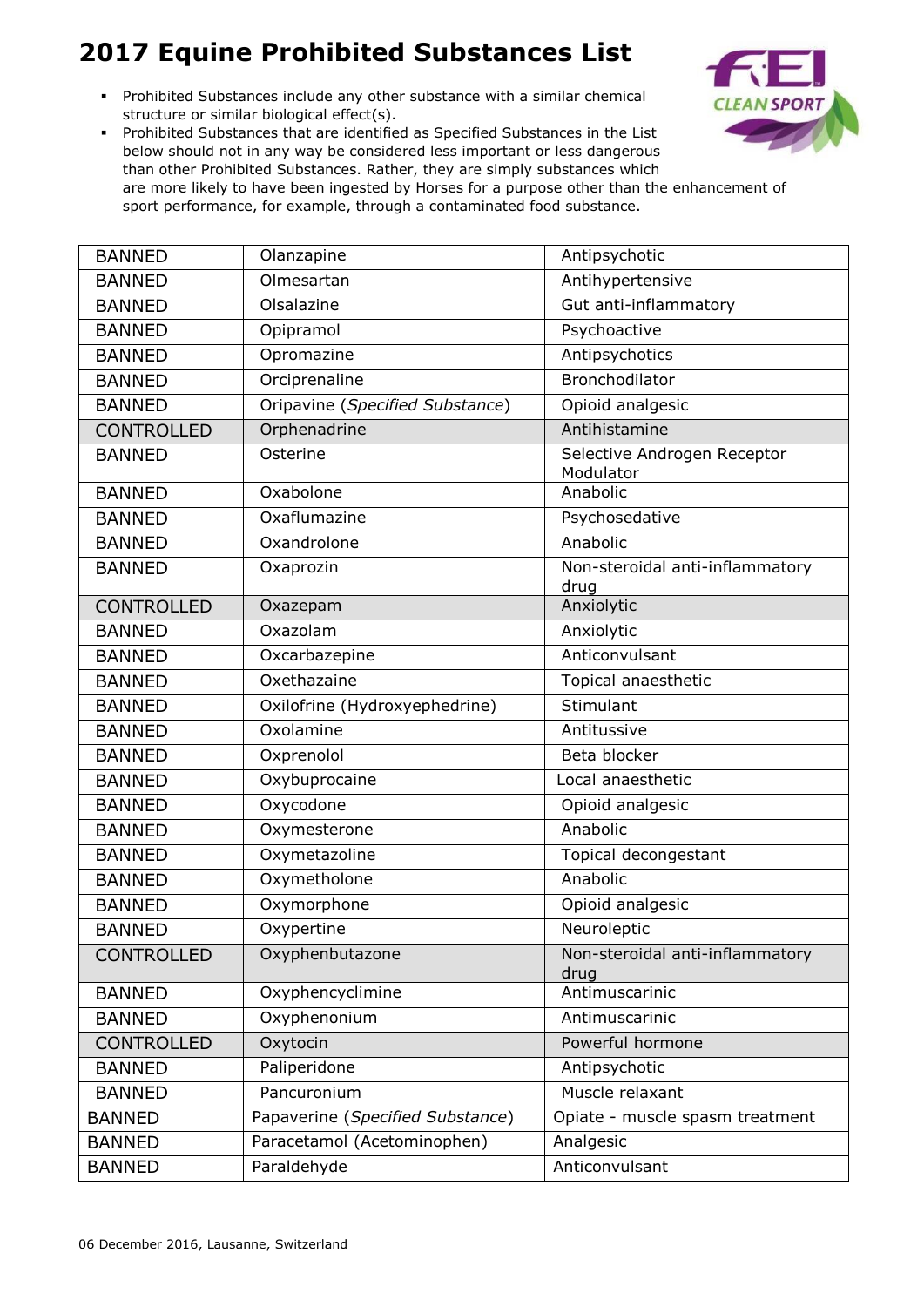Prohibited Substances include any other substance with a similar chemical structure or similar biological effect(s).



| <b>BANNED</b>     | Paramethadione                                  | Anabolic                                   |
|-------------------|-------------------------------------------------|--------------------------------------------|
| <b>BANNED</b>     | Paramethasone                                   | Corticosteroid                             |
| <b>BANNED</b>     | Paraxanthine                                    | Stimulant                                  |
| <b>BANNED</b>     | Pargyline                                       | Mono-amine oxidase inhibitor               |
| <b>BANNED</b>     | Paroxetine                                      | Antidepressant                             |
| <b>BANNED</b>     | Pemoline                                        | Stimulant                                  |
| <b>BANNED</b>     | Pempidine                                       | Ganglionic blocker                         |
| <b>BANNED</b>     | Penbutolol                                      | Beta blocker                               |
| <b>BANNED</b>     | Penfluridol                                     | Antipsychotic                              |
| <b>BANNED</b>     | Pentaerythritol Tetranitrate                    | Vasodilator                                |
| <b>BANNED</b>     | Pentazocine                                     | Narcotic                                   |
| <b>BANNED</b>     | Pentetrazol                                     | Stimulant                                  |
| <b>BANNED</b>     | Pentifylline                                    | Vasodilator                                |
| <b>BANNED</b>     | Pentobarbital                                   | Sedative                                   |
| <b>CONTROLLED</b> | Pentoxifylline                                  | Vasodilator                                |
| <b>BANNED</b>     | Pentoxyverine (Carbetapentane)                  | Antitussive                                |
| <b>BANNED</b>     | Pentylenetetrazole (Leptazole)                  | Stimulant                                  |
| <b>BANNED</b>     | Perfluorocarbons                                | Artificial gas carriers in blood           |
| <b>BANNED</b>     | Perfluorodecalin<br>(Octadecafluoronaphthalene) | Artificial gas carriers in blood           |
| <b>BANNED</b>     | Perfluorooctylbromide                           | Artificial gas carriers in blood           |
| <b>BANNED</b>     | Perfluorotripropylamine                         | Artificial gas carriers in blood           |
| <b>CONTROLLED</b> | Pergolide                                       | Dopamine agonist                           |
| <b>BANNED</b>     | Periciazine (Pericyazine)                       | Antipsychotic                              |
| <b>BANNED</b>     | Pericyazine (Periciazine)                       | Antipsychotic                              |
| <b>CONTROLLED</b> | Perindoprilat                                   | Angiotensin-converting enzyme<br>inhibitor |
| <b>BANNED</b>     | Perinodopril                                    | Antihypertensive                           |
| <b>BANNED</b>     | Perlapine                                       | Hypnotic                                   |
| <b>BANNED</b>     | Perphenazine                                    | Tranquiliser/phenothiazine<br>derivative   |
| <b>BANNED</b>     | Pethidine (Meperidine)                          | Opioid analgesic                           |
| <b>BANNED</b>     | Phenacemide                                     | Anticonvulsant                             |
| <b>BANNED</b>     | Phenacetin (Acetophenetidin)                    | Analgesic                                  |
| <b>BANNED</b>     | Phenaglycodol                                   | Tranquiliser                               |
| <b>BANNED</b>     | Phenazocine                                     | Opioid analgesic                           |
| <b>BANNED</b>     | Phenazone                                       | Analgesic                                  |
| <b>BANNED</b>     | Phenazopyridine                                 | Analgesic                                  |
| <b>BANNED</b>     | Phencyclidine                                   | Anaesthetic                                |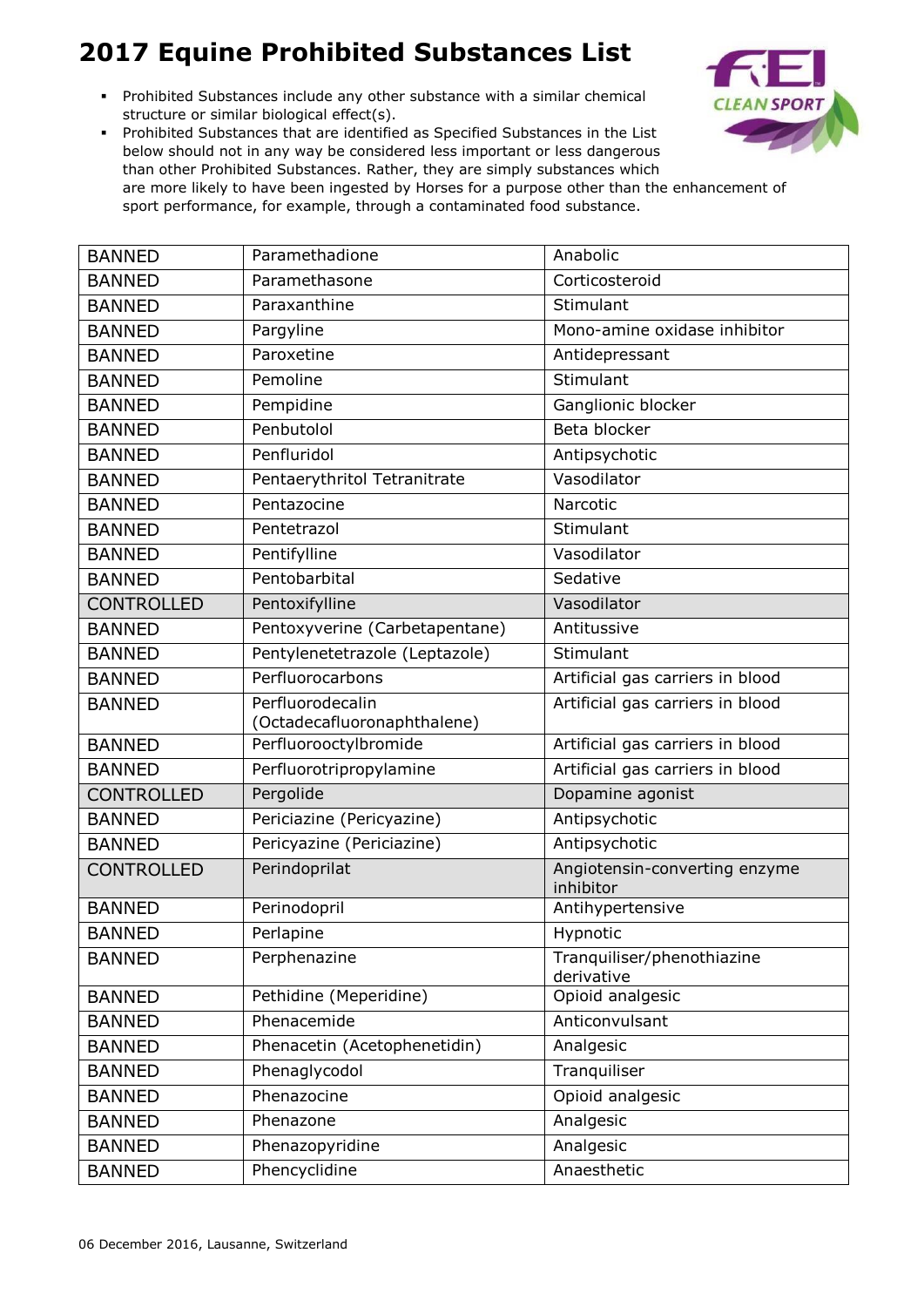Prohibited Substances include any other substance with a similar chemical structure or similar biological effect(s).



| <b>BANNED</b>     | Phendimetrazine                                            | Stimulant                               |
|-------------------|------------------------------------------------------------|-----------------------------------------|
| <b>BANNED</b>     | Phenelzine                                                 | Psychoactive                            |
| <b>BANNED</b>     | Phenethylline (Fenethylline,<br>Fenetylline, Phenetylline) | Stimulant                               |
| <b>BANNED</b>     | Phenetylline(Fenethylline,<br>Fenetylline, Phenethylline)  | Stimulant                               |
| <b>BANNED</b>     | Phenibut                                                   | Central Nervous System depressant       |
| <b>CONTROLLED</b> | Phenindamine                                               | Antihistamine                           |
| <b>BANNED</b>     | Phenindione                                                | Anticoagulant                           |
| <b>CONTROLLED</b> | Pheniramine                                                | Antihistamine                           |
| <b>BANNED</b>     | Phenmetrazine                                              | Stimulant                               |
| <b>BANNED</b>     | Phenobarbital                                              | Sedative                                |
| <b>BANNED</b>     | Phenoxybenzamine                                           | Antihypertensive                        |
| <b>BANNED</b>     | Phenprocoumon                                              | Anticoagulant                           |
| <b>BANNED</b>     | Phenpromethamine                                           | Stimulant                               |
| <b>BANNED</b>     | Phensuximide                                               | Muscle relaxant                         |
| <b>BANNED</b>     | Phentermine                                                | Anticonvulsant                          |
| <b>BANNED</b>     | Phentolamine                                               | Vasodilator                             |
| <b>CONTROLLED</b> | Phenylbutazone                                             | Non-steroidal anti-inflammatory<br>drug |
| <b>CONTROLLED</b> | Phenylephrine                                              | Stimulant                               |
| <b>BANNED</b>     | Phenyliprazine                                             | Antidepressant                          |
| <b>BANNED</b>     | Phenylpiracetam (Carphedon)                                | Stimulant                               |
| <b>BANNED</b>     | Phenylpropanolamine                                        | Stimulant                               |
| <b>CONTROLLED</b> | Phenyltoloxamine                                           | Antihistamine                           |
| <b>CONTROLLED</b> | Phenytoin                                                  | Anticonvulsant                          |
| <b>BANNED</b>     | Pholcodine                                                 | Antitussive                             |
| <b>BANNED</b>     | Pholedrine                                                 | Stimulant                               |
| <b>CONTROLLED</b> | Physostigmine                                              | Pain relief                             |
| <b>BANNED</b>     | Picrotoxin                                                 | Stimulant                               |
| <b>BANNED</b>     | Piminodine                                                 | Opioid analgesic                        |
| <b>BANNED</b>     | Pimozide                                                   | Antipsychotic                           |
| <b>BANNED</b>     | Pinazepam                                                  | Anxiolytic                              |
| <b>BANNED</b>     | Pindolol                                                   | Beta blocker                            |
| <b>BANNED</b>     | Pipamazine                                                 | Anti-emetic/mild tranquiliser           |
| <b>BANNED</b>     | Pipamperone                                                | Antipsychotic                           |
| <b>BANNED</b>     | Pipecuronium                                               | Muscle relaxant                         |
| <b>BANNED</b>     | Pipenzolate                                                | Antimuscarinic                          |
| <b>BANNED</b>     | Pipequaline                                                | Anxiolytic                              |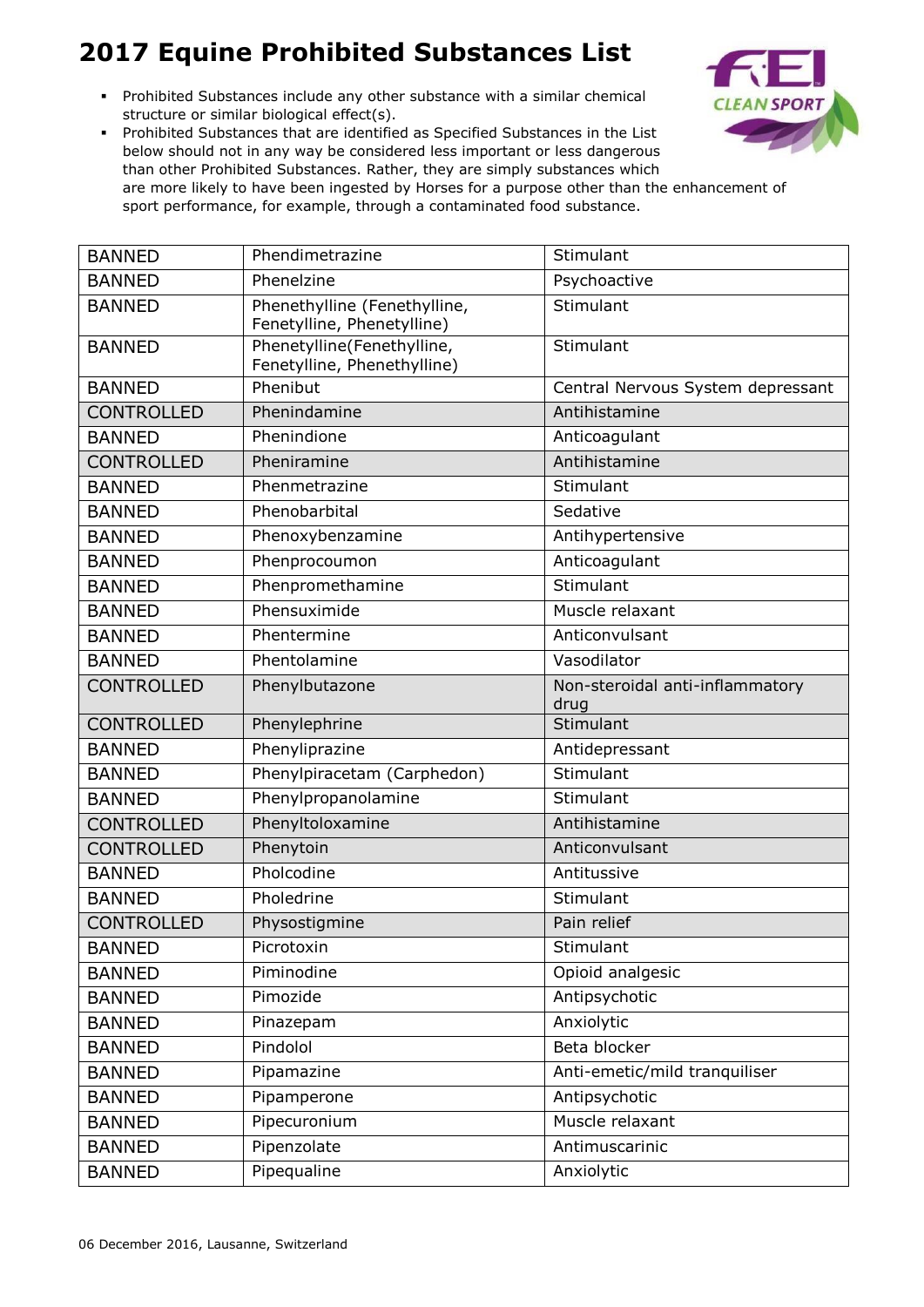Prohibited Substances include any other substance with a similar chemical structure or similar biological effect(s).



| <b>BANNED</b>     | Piperacetazine               | Sedative                                |
|-------------------|------------------------------|-----------------------------------------|
| <b>BANNED</b>     | Piperidione                  | Anticholinergic                         |
| <b>BANNED</b>     | Piperidolate                 | Anticholinergic                         |
| <b>BANNED</b>     | Piperocaine                  | Local anaesthetic                       |
| <b>BANNED</b>     | Piperoxan                    | Adrenergic blocker                      |
| <b>BANNED</b>     | Pipotiazine                  | Antipsychotic                           |
| <b>BANNED</b>     | Pipradol (Pipradrol)         | Stimulant                               |
| <b>BANNED</b>     | Pipradrol (Pipradol)         | Stimulant                               |
| <b>BANNED</b>     | Piquindone                   | Antipsychotic                           |
| <b>BANNED</b>     | Piracetam                    | Stimulant                               |
| <b>BANNED</b>     | Pirbuterol                   | Bronchodilator                          |
| <b>BANNED</b>     | Piretanide                   | Diuretic                                |
| <b>BANNED</b>     | Piroxicam                    | Non-steroidal anti-inflammatory<br>drug |
| <b>BANNED</b>     | Pirprofen                    | Non-steroidal anti-inflammatory<br>drug |
| <b>CONTROLLED</b> | <b>Pitcher Plant Extract</b> | Analgesic (putative)                    |
| <b>BANNED</b>     | Pizotifen                    | Antimigraine                            |
| <b>BANNED</b>     | Polythiazide                 | Diuretic                                |
| <b>BANNED</b>     | Practolol                    | Beta blocker                            |
| <b>BANNED</b>     | Pramoxine                    | Topical anaesthetic                     |
| <b>BANNED</b>     | Prazepam                     | Anxiolytic                              |
| <b>CONTROLLED</b> | Prazosin                     | Antihypertensive                        |
| <b>CONTROLLED</b> | Prednisolone                 | Corticosteroid                          |
| <b>CONTROLLED</b> | Prednisone                   | Corticosteroid                          |
| <b>BANNED</b>     | Prenylamine                  | Vasodilator                             |
| <b>BANNED</b>     | Pridinol                     | Muscle relaxant                         |
| <b>CONTROLLED</b> | Prifinium Bromide            | Antispasmodic                           |
| <b>CONTROLLED</b> | Prilocaine                   | Local anaesthetic                       |
| <b>BANNED</b>     | Primidone                    | Anticonvulsant                          |
| <b>BANNED</b>     | Probenecid                   | Diuretic                                |
| <b>BANNED</b>     | Procainamide                 | Anti-arrhythmic                         |
| <b>CONTROLLED</b> | Procaine                     | Local anaesthetic                       |
| <b>BANNED</b>     | Procarbazine                 | Chemotherapy                            |
| <b>BANNED</b>     | Procaterol                   | Beta adrenergic receptor agonist        |
| <b>BANNED</b>     | Prochlorperazine             | Antipsychotic                           |
| <b>BANNED</b>     | Procyclidine                 | Anticholinergic                         |
| <b>BANNED</b>     | Proglumide                   | Cholecystokinin antagonist              |
| <b>BANNED</b>     | Proguanil                    | Antimalarial                            |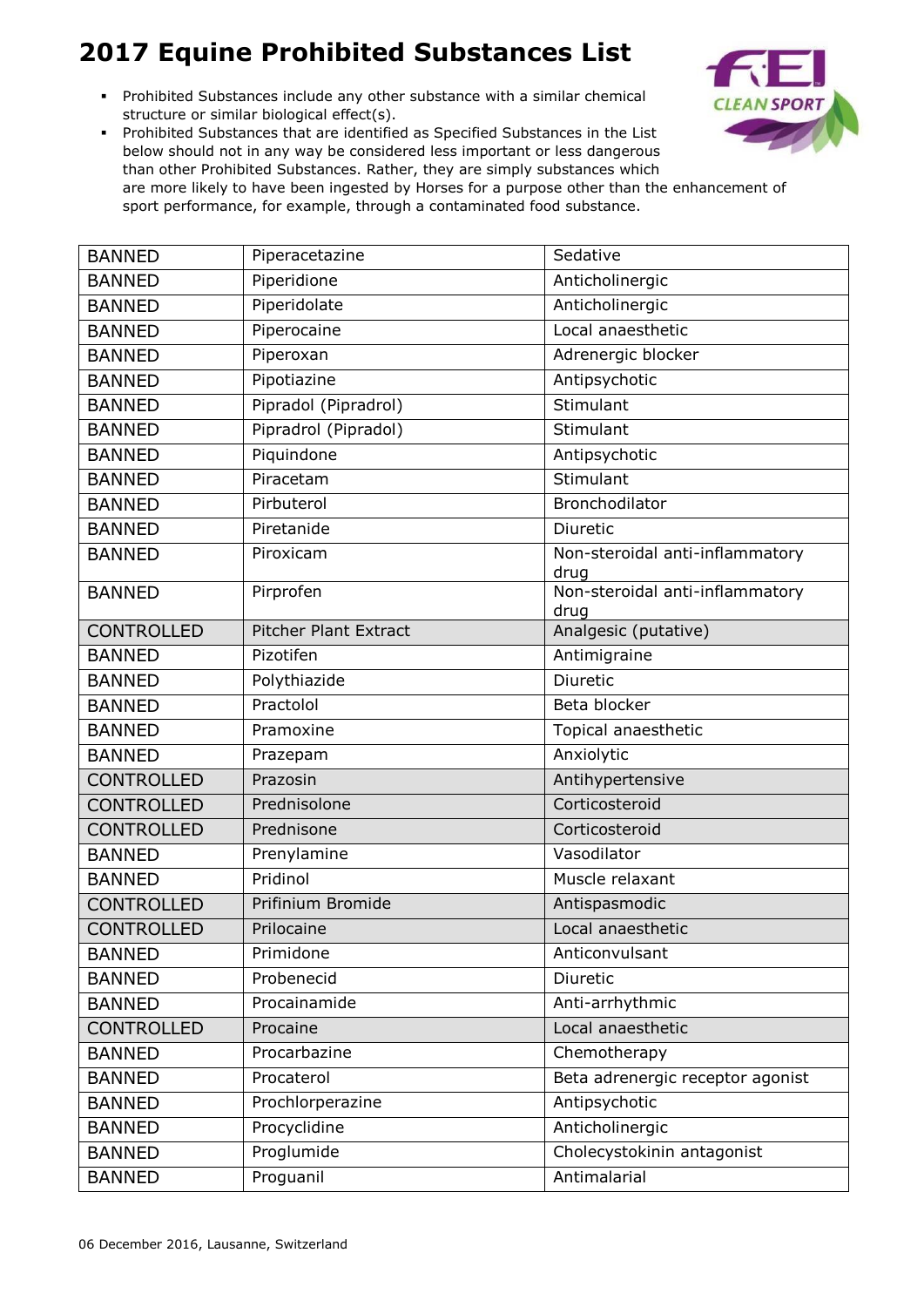Prohibited Substances include any other substance with a similar chemical structure or similar biological effect(s).



| <b>BANNED</b>     | Prolintane                     | Stimulant                               |
|-------------------|--------------------------------|-----------------------------------------|
| <b>CONTROLLED</b> | Promazine                      | Tranquiliser                            |
| <b>CONTROLLED</b> | Promethazine                   | Antihistamine                           |
| <b>BANNED</b>     | Pronethalol                    | Anti-arrhythmic                         |
| <b>BANNED</b>     | Propafenone                    | Anti-arrhythmic                         |
| <b>BANNED</b>     | Propallylonal                  | Sedative                                |
| <b>BANNED</b>     | Propanidid                     | Anaesthetic                             |
| <b>CONTROLLED</b> | Propantheline (Propanthelline) | Antimuscarinic                          |
| <b>CONTROLLED</b> | Propanthelline (Propantheline) | Antimuscarinic                          |
| <b>BANNED</b>     | Proparacaine (Proxymetacaine)  | Local anaesthetic                       |
| <b>BANNED</b>     | Propentofylline                | Bronchodilator                          |
| <b>BANNED</b>     | Propiomazine                   | Tranquiliser                            |
| <b>BANNED</b>     | Propionylpromazine             | Tranquiliser                            |
| <b>BANNED</b>     | Propiram                       | Opioid receptor agonist                 |
| <b>BANNED</b>     | Propofol                       | IV anaesthetic                          |
| <b>BANNED</b>     | Propoxycaine                   | Local anaesthetic                       |
| <b>BANNED</b>     | Propoxyphene                   | Opioid analgesic                        |
| <b>BANNED</b>     | Propranolol                    | Beta blocker                            |
| <b>BANNED</b>     | Propylhexedrine                | Stimulant                               |
| <b>BANNED</b>     | Propyphenazone                 | Non-steroidal anti-inflammatory<br>drug |
| <b>BANNED</b>     | Proquazone                     | Non-steroidal anti-inflammatory<br>drug |
| <b>BANNED</b>     | Prostanozol                    | Anabolic                                |
| <b>BANNED</b>     | Prothipendyl                   | Antipsychotic                           |
| <b>BANNED</b>     | Protokylol                     | Sympathomimetic                         |
| <b>BANNED</b>     | Protriptyline                  | Stimulant antidepressant                |
| <b>BANNED</b>     | Proxibarbital                  | Sedative                                |
| <b>BANNED</b>     | Proxymetacaine (Proparacaine)  | Local anaesthetic                       |
| <b>BANNED</b>     | Proxyphylline                  | Bronchodilator                          |
| <b>BANNED</b>     | Pseudoephedrine                | Stimulant                               |
| <b>BANNED</b>     | Psilocin                       | Psychedelic                             |
| <b>BANNED</b>     | Pyridostigmine                 | Anticholinesterase                      |
| <b>CONTROLLED</b> | Pyrilamine (Mepyramine)        | Antihistamine                           |
| <b>CONTROLLED</b> | Pyrimethamine                  | Antimalarial                            |
| <b>BANNED</b>     | Pyrithyldione                  | Sedative                                |
| <b>CONTROLLED</b> | Pyrrobutamine                  | Antihistamine                           |
| <b>BANNED</b>     | Quinalbarbital (Secobarbitone) | Sedative                                |
| <b>BANNED</b>     | Quinbolone                     | Anabolic                                |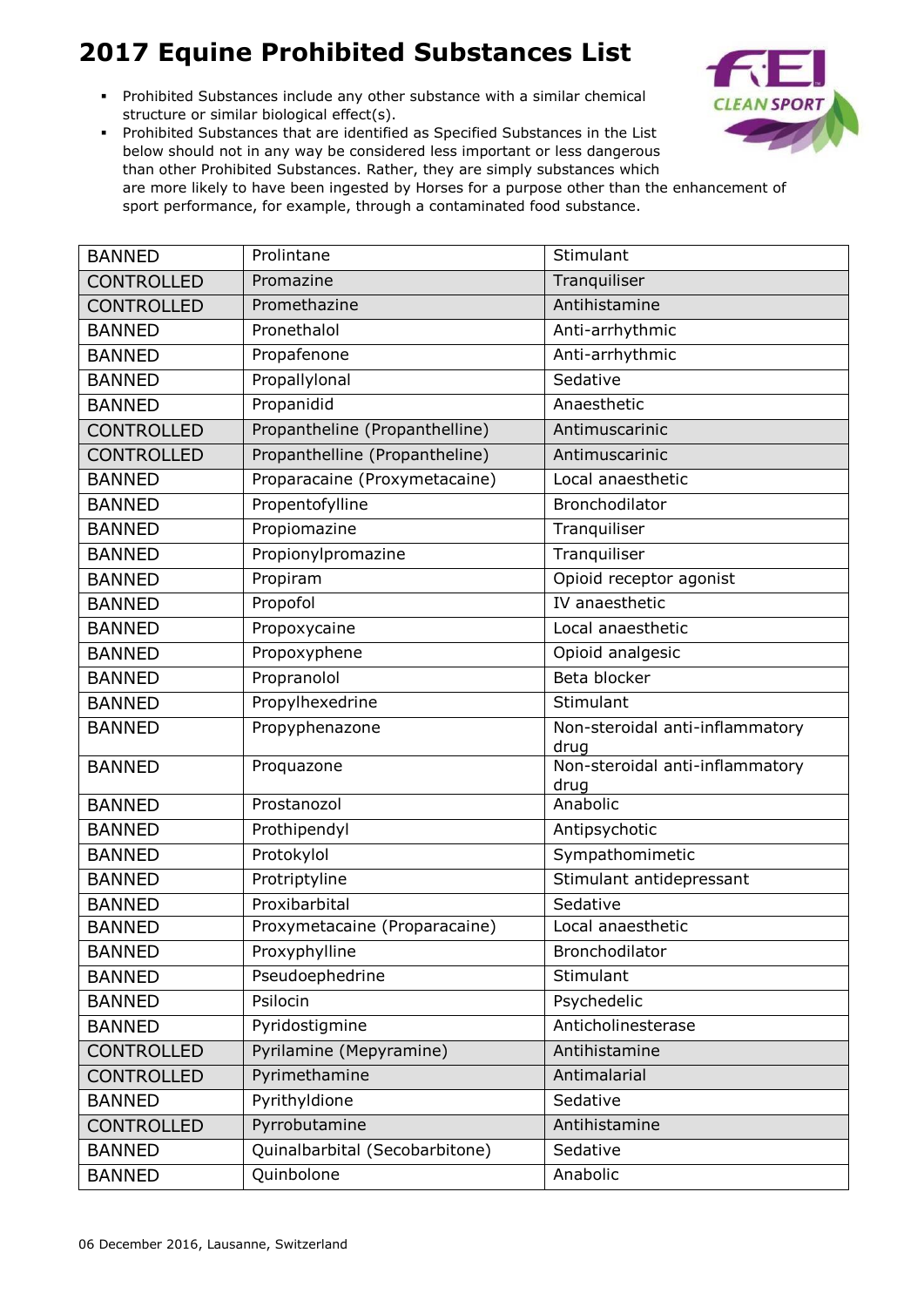Prohibited Substances include any other substance with a similar chemical structure or similar biological effect(s).



| <b>CONTROLLED</b> | Quinethazone                                    | Diuretic                                                                                                                                                                                 |
|-------------------|-------------------------------------------------|------------------------------------------------------------------------------------------------------------------------------------------------------------------------------------------|
| <b>CONTROLLED</b> | Quinidine                                       | Anti-arrhythmic                                                                                                                                                                          |
| <b>CONTROLLED</b> | Quinine                                         | Antipyretic                                                                                                                                                                              |
| <b>BANNED</b>     | Quinisocaine                                    | Topical anaesthetic                                                                                                                                                                      |
| <b>BANNED</b>     | Ractopamine                                     | Beta agonist                                                                                                                                                                             |
| <b>BANNED</b>     | Raloxifene                                      | Oestrogen receptor modulator                                                                                                                                                             |
| <b>BANNED</b>     | Ramifenazone (Isopyrin)                         | Pain relief                                                                                                                                                                              |
| <b>BANNED</b>     | Remifentanil                                    | Opioid analgesic                                                                                                                                                                         |
| <b>BANNED</b>     | Reproterol                                      | Bronchodilator                                                                                                                                                                           |
| <b>BANNED</b>     | Reserpine                                       | Tranquiliser                                                                                                                                                                             |
| <b>BANNED</b>     | Rimiterol                                       | Bronchodilator                                                                                                                                                                           |
| <b>BANNED</b>     | Risperidone                                     | Antipsychotic                                                                                                                                                                            |
| <b>BANNED</b>     | Ritodrine                                       | Tocolytic                                                                                                                                                                                |
| <b>BANNED</b>     | Rofecoxib                                       | Non-steroidal anti-inflammatory<br>drug                                                                                                                                                  |
| <b>CONTROLLED</b> | Romifidine                                      | Tranquiliser                                                                                                                                                                             |
| <b>BANNED</b>     | Ropivacaine                                     | Local anaesthetic                                                                                                                                                                        |
| <b>CONTROLLED</b> | Salbutamol (Albuterol)                          | Bronchodilator                                                                                                                                                                           |
| <b>BANNED</b>     | Salicylamide                                    | Non-steroidal anti-inflammatory<br>drug                                                                                                                                                  |
| <b>CONTROLLED</b> | Salicylic acid                                  | Non-steroidal anti-inflammatory<br>drug. Threshold substance: 750<br>micrograms salicylic acid per<br>millilitre in urine, or 6.5 micrograms<br>salicylic acid per millilitre in plasma. |
| <b>CONTROLLED</b> | Salmeterol                                      | Bronchodilator                                                                                                                                                                           |
| <b>CONTROLLED</b> | Scopolamine (Hyoscine) (Specified<br>Substance) | Parasympathetic                                                                                                                                                                          |
| <b>BANNED</b>     | Secobarbitone (Quinalbarbital)                  | Sedative                                                                                                                                                                                 |
| <b>BANNED</b>     | Selegiline                                      | Stimulant                                                                                                                                                                                |
| <b>BANNED</b>     | Sertraline                                      | Antidepressant                                                                                                                                                                           |
| <b>BANNED</b>     | Sibutramine                                     | Stimulant                                                                                                                                                                                |
| <b>BANNED</b>     | Sildenafil                                      | Vasodilator                                                                                                                                                                              |
| <b>BANNED</b>     | Snake venom toxins                              | Muscarinic                                                                                                                                                                               |
| <b>CONTROLLED</b> | Sotalol                                         | Beta blocker                                                                                                                                                                             |
| <b>BANNED</b>     | Sparteine                                       | Anti-arrhythmic                                                                                                                                                                          |
| <b>BANNED</b>     | Spironolactone                                  | Diuretic                                                                                                                                                                                 |
| <b>BANNED</b>     | Stanozolol                                      | Anabolic                                                                                                                                                                                 |
| <b>BANNED</b>     | Stenbolone                                      | Anabolic                                                                                                                                                                                 |
| <b>BANNED</b>     | Strychnine                                      | Muscular convulsions                                                                                                                                                                     |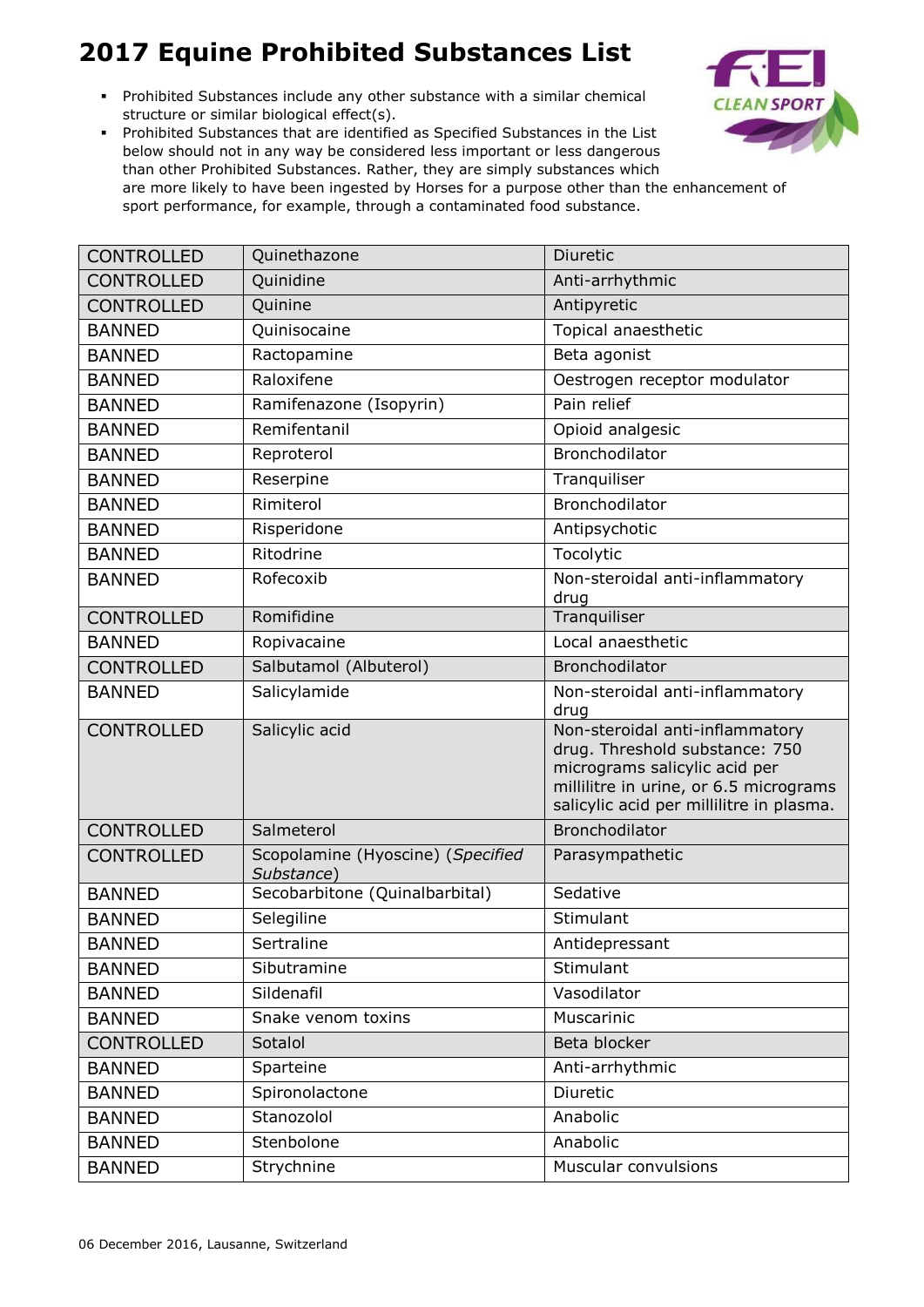Prohibited Substances include any other substance with a similar chemical structure or similar biological effect(s).



| <b>BANNED</b>     | Styramate                          | Anticonvulsant                                                                                                                                                                                                                                                  |
|-------------------|------------------------------------|-----------------------------------------------------------------------------------------------------------------------------------------------------------------------------------------------------------------------------------------------------------------|
| <b>BANNED</b>     | Sufentanil                         | Opioid analgesic                                                                                                                                                                                                                                                |
| <b>BANNED</b>     | Sulforidazine                      | Antipsychotic                                                                                                                                                                                                                                                   |
| <b>BANNED</b>     | Sulindac                           | Non-steroidal anti-inflammatory<br>drug                                                                                                                                                                                                                         |
| <b>BANNED</b>     | Sulpiride                          | Antipsychotic                                                                                                                                                                                                                                                   |
| <b>BANNED</b>     | Sumatriptan                        | Serotonin agonist - migraine<br>treatment                                                                                                                                                                                                                       |
| <b>CONTROLLED</b> | Suprofen                           | Analgesic                                                                                                                                                                                                                                                       |
| <b>CONTROLLED</b> | Suxibuzone                         | Non-steroidal anti-inflammatory<br>drug                                                                                                                                                                                                                         |
| <b>BANNED</b>     | Synephrine                         | Stimulant                                                                                                                                                                                                                                                       |
| <b>BANNED</b>     | Tamoxifen                          | Oestrogen receptor modulator                                                                                                                                                                                                                                    |
| <b>BANNED</b>     | Temazepam                          | Tranquiliser                                                                                                                                                                                                                                                    |
| <b>BANNED</b>     | Tenoxicam                          | Pain relief                                                                                                                                                                                                                                                     |
| <b>BANNED</b>     | Tepoxalin                          | Non-steroidal anti-inflammatory<br>drug                                                                                                                                                                                                                         |
| <b>BANNED</b>     | Terazocin (Terazosin)              | Alpha adrenergic blocker                                                                                                                                                                                                                                        |
| <b>BANNED</b>     | Terazosin (Terazocin)              | Alpha adrenergic blocker                                                                                                                                                                                                                                        |
| <b>BANNED</b>     | Terbutaline                        | Bronchodilator                                                                                                                                                                                                                                                  |
| <b>CONTROLLED</b> | Terfenadine                        | Antihistamine                                                                                                                                                                                                                                                   |
| <b>BANNED</b>     | Testolactone                       | Aromatase inhibitor                                                                                                                                                                                                                                             |
| <b>BANNED</b>     | Testosterone                       | Anabolic. Threshold substance: 0.02<br>micrograms free and conjugated<br>testosterone per millilitre in urine<br>from geldings, or 0.555 micrographs<br>free and conjugated testosterone<br>per millilitre in urine from fillies and<br>mares (unless in foal). |
| <b>CONTROLLED</b> | Tetracaine                         | Local anaesthetic                                                                                                                                                                                                                                               |
| <b>BANNED</b>     | Tetrahydrogestrinone (THG)         | Anabolic                                                                                                                                                                                                                                                        |
| <b>BANNED</b>     | Thebaine (Specified Substance)     | Opioid alkaloid                                                                                                                                                                                                                                                 |
| CONTROLLED        | Theobromine (Specified Substance)  | Vasodilator                                                                                                                                                                                                                                                     |
| <b>CONTROLLED</b> | Theophylline (Speficied Substance) | Bronchodilator                                                                                                                                                                                                                                                  |
| <b>BANNED</b>     | THG (Tetrahydrogestrinone)         | Anabolic                                                                                                                                                                                                                                                        |
| <b>BANNED</b>     | Thiethylperazine                   | Anti-emetic                                                                                                                                                                                                                                                     |
| <b>BANNED</b>     | Thiopropazate                      | Antipsychotic                                                                                                                                                                                                                                                   |
| <b>BANNED</b>     | Thioproperazine                    | Cataleptic                                                                                                                                                                                                                                                      |
| <b>BANNED</b>     | Thioridazine                       | Antipsychotic                                                                                                                                                                                                                                                   |
| <b>BANNED</b>     | Thiothixene                        | Antipsychotic                                                                                                                                                                                                                                                   |
| <b>CONTROLLED</b> | Thonzylamine                       | Antihistamine                                                                                                                                                                                                                                                   |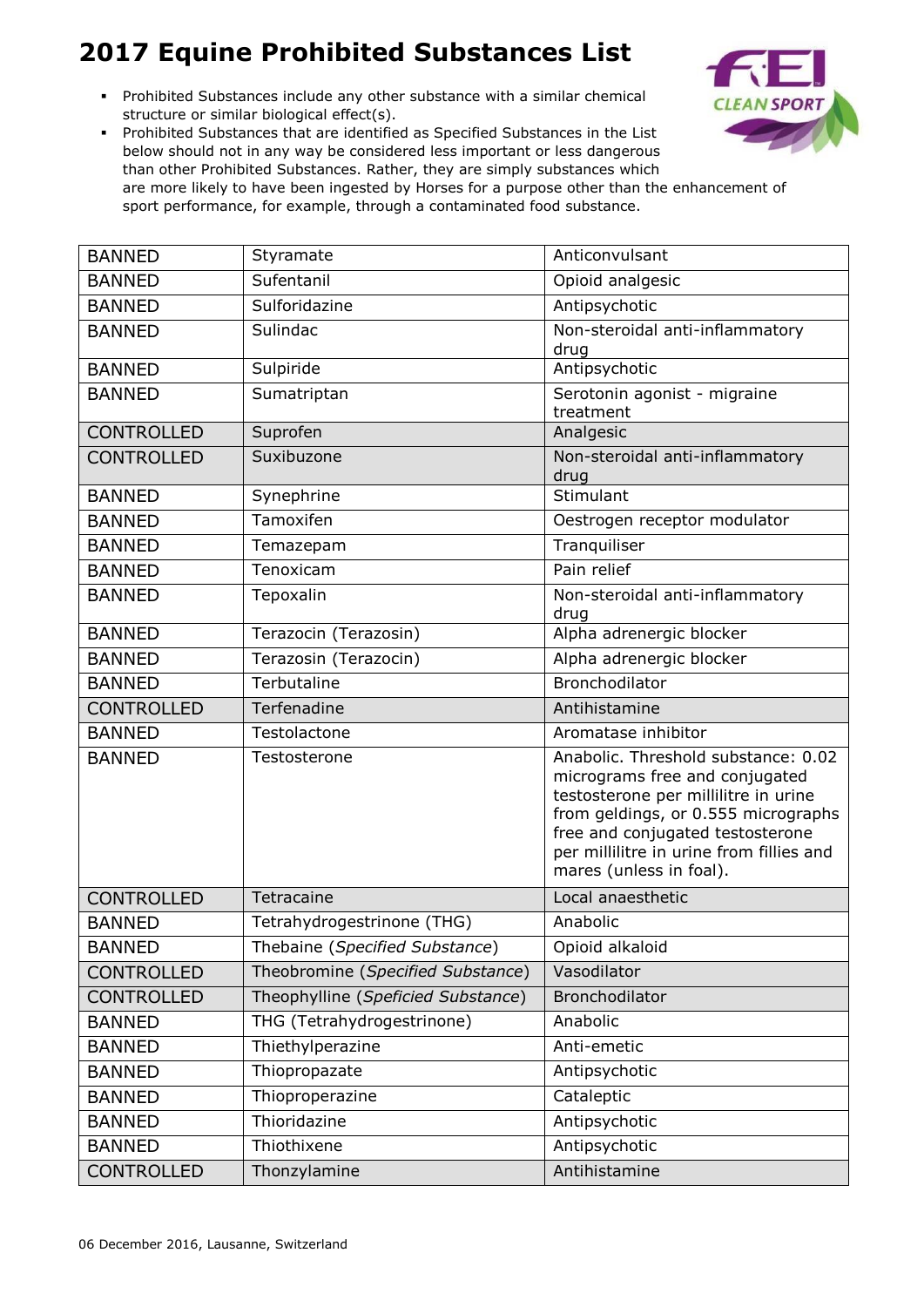Prohibited Substances include any other substance with a similar chemical structure or similar biological effect(s).



| <b>BANNED</b>     | Thozalinone                        | Psychoactive                            |
|-------------------|------------------------------------|-----------------------------------------|
| <b>BANNED</b>     | Thymosin                           | Anabolic                                |
| <b>BANNED</b>     | Tiaprofenic Acid                   | Non-steroidal anti-inflammatory         |
| <b>BANNED</b>     | Tibolone                           | drug<br>Anabolic                        |
|                   | Tiletamine                         | Anaesthetic                             |
| <b>CONTROLLED</b> |                                    |                                         |
| <b>CONTROLLED</b> | Tiludronic acid                    | Bone metabolism agent                   |
| <b>BANNED</b>     | Timolol                            | Beta blocker                            |
| <b>BANNED</b>     | Tocainide                          | Local anaesthetic                       |
| <b>BANNED</b>     | Tofenacin                          | Antidepressant                          |
| <b>BANNED</b>     | Tolfenamic acid                    | Non-steroidal anti-inflammatory<br>drug |
| <b>BANNED</b>     | Tolmetin                           | Non-steroidal anti-inflammatory<br>drug |
| <b>BANNED</b>     | Tolycaine                          | Local anaesthetic                       |
| <b>BANNED</b>     | Torasemide                         | Diuretic                                |
| <b>BANNED</b>     | Toremifene                         | Oestrogen receptor modulator            |
| <b>BANNED</b>     | Tramadol                           | Analgesic                               |
| <b>BANNED</b>     | Tramazoline                        | Sympathomimetic                         |
| <b>CONTROLLED</b> | Tranexamic acid                    | Haemostatic                             |
| <b>BANNED</b>     | Tranylcypromine                    | Mono-amine oxidase inhibitor            |
| <b>BANNED</b>     | Trazodone                          | Antidepressant                          |
| <b>BANNED</b>     | Trenbolone                         | Anabolic                                |
| <b>CONTROLLED</b> | Triamcinolone                      | Corticosteroid                          |
| <b>CONTROLLED</b> | Triamcinolone acetonide            | Corticosteroid                          |
| <b>CONTROLLED</b> | Triamcinolone hexacetonide         | Corticosteroid                          |
| <b>BANNED</b>     | Triamterene                        | Diuretic                                |
| <b>BANNED</b>     | Triazolam                          | Anxiolytic                              |
| <b>CONTROLLED</b> | Trichlormethiazide                 | Diuretic                                |
| <b>BANNED</b>     | Triflumeprazine                    | Phenothiazene                           |
| <b>BANNED</b>     | Trifluoperazine                    | Antipsychotic                           |
| <b>BANNED</b>     | Trifluoromethylphenyl piperazine   | Psychoactive                            |
| <b>BANNED</b>     | Trifluperidol                      | Antipsychotic                           |
| <b>BANNED</b>     | Triflupromazine (Fluopromazine)    | Antipsychotic                           |
| <b>BANNED</b>     | Trihexylphenidyl (Trihexyphenidyl) | Acetylcholine inhibitor                 |
| <b>BANNED</b>     | Trihexyphenidyl (Trihexylphenidyl) | Acetylcholine inhibitor                 |
| <b>BANNED</b>     | Trimecaine                         | Local anaesthetic                       |
| <b>BANNED</b>     | Trimeprazine                       | Antipruritic                            |
| <b>BANNED</b>     | Trimetazidine                      | Angina treatment                        |